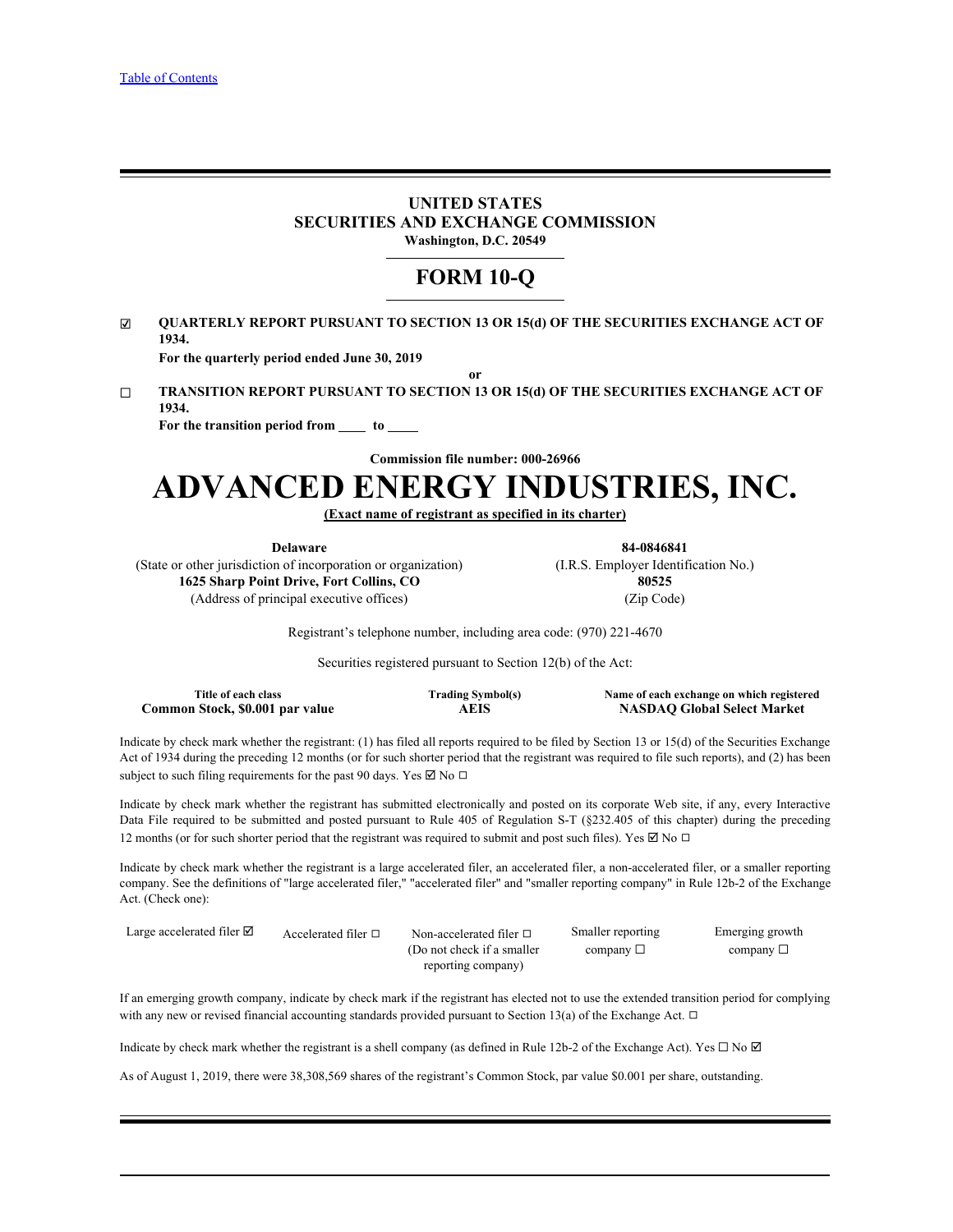# **ADVANCED ENERGY INDUSTRIES, INC. FORM 10-Q TABLE OF CONTENTS**

<span id="page-1-0"></span>

| <b>PART I FINANCIAL STATEMENTS</b>                                                                             | Page<br>$\overline{\mathbf{3}}$ |  |
|----------------------------------------------------------------------------------------------------------------|---------------------------------|--|
| <b>ITEM 1. UNAUDITED CONDENSED CONSOLIDATED FINANCIAL STATEMENTS</b>                                           | 3                               |  |
| <b>Condensed Consolidated Balance Sheets</b>                                                                   | 3                               |  |
| <b>Condensed Consolidated Statements of Operations</b>                                                         | $\overline{4}$                  |  |
| <b>Condensed Consolidated Statements of Comprehensive Income</b>                                               | 5                               |  |
| <b>Condensed Consolidated Statements of Stockholders' Equity</b>                                               | 6                               |  |
| <b>Condensed Consolidated Statements of Cash Flows</b>                                                         | 7                               |  |
| <b>Notes to Condensed Consolidated Financial Statements</b>                                                    | 8                               |  |
| <b>ITEM 2. MANAGEMENT'S DISCUSSION AND ANALYSIS OF FINANCIAL CONDITION AND</b><br><b>RESULTS OF OPERATIONS</b> | 26                              |  |
| <b>ITEM 3. QUANTITATIVE AND QUALITATIVE DISCLOSURES ABOUT MARKET RISK</b>                                      | 35                              |  |
| <b>ITEM 4. CONTROLS AND PROCEDURES</b>                                                                         | 36                              |  |
| <b>PART II OTHER INFORMATION</b>                                                                               | 37                              |  |
| <b>ITEM 1. LEGAL PROCEEDINGS</b>                                                                               | 37                              |  |
| <b>ITEM 1A. RISK FACTORS</b>                                                                                   | 37                              |  |
| <b>ITEM 6. EXHIBITS</b>                                                                                        | 52                              |  |
| <b>SIGNATURES</b>                                                                                              | 53                              |  |

# 2 a set of  $\sim$  2 a set of  $\sim$  2 a set of  $\sim$  2 a set of  $\sim$  3 a set of  $\sim$  3 a set of  $\sim$  3 a set of  $\sim$  3 a set of  $\sim$  3 a set of  $\sim$  3 a set of  $\sim$  3 a set of  $\sim$  3 a set of  $\sim$  3 a set of  $\sim$  3 a set of  $\sim$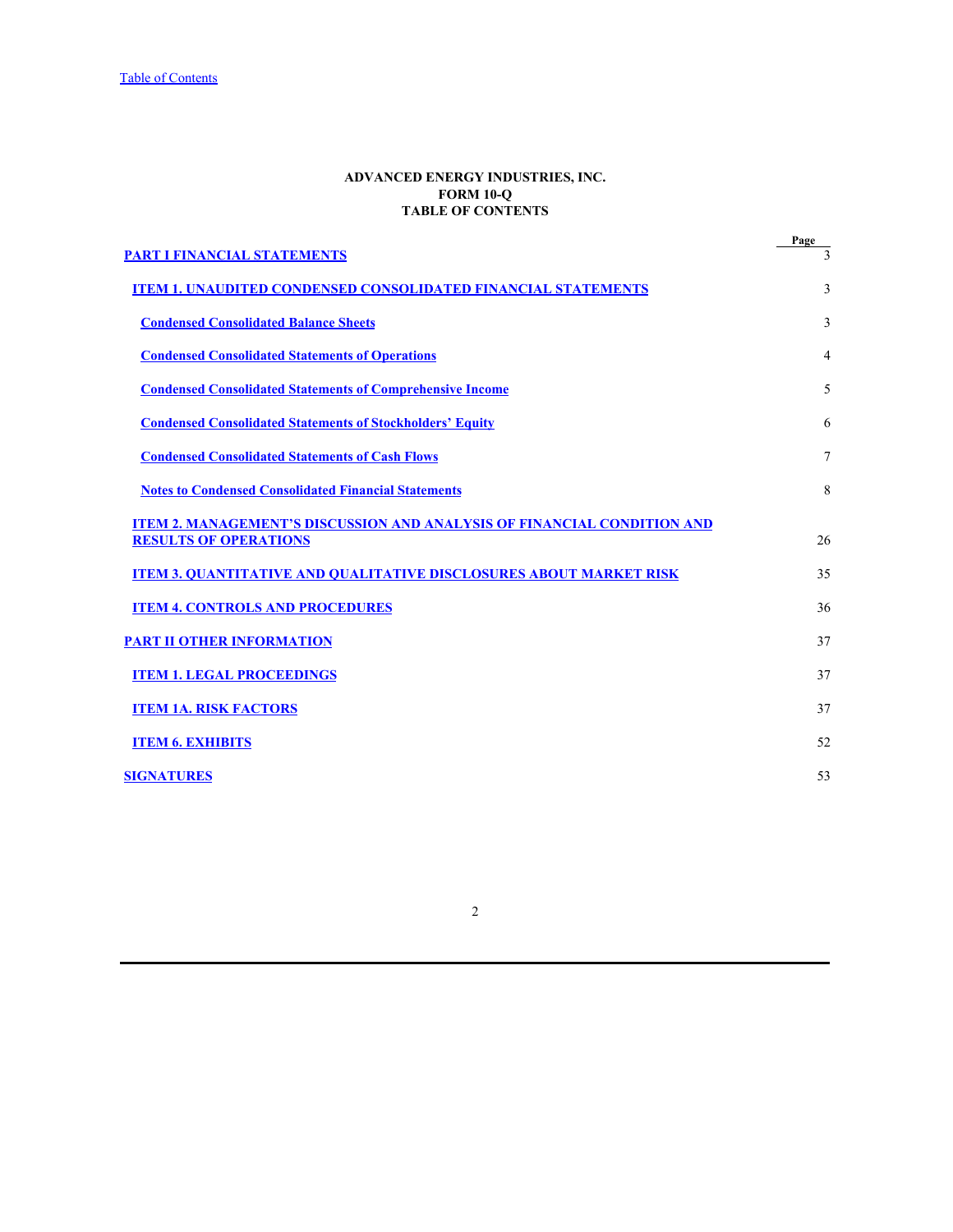## <span id="page-2-0"></span>**PART I FINANCIAL STATEMENTS**

# <span id="page-2-1"></span>**ITEM 1. UNAUDITED CONDENSED CONSOLIDATED FINANCIAL STATEMENTS**

# **ADVANCED ENERGY INDUSTRIES, INC. Unaudited Condensed Consolidated Balance Sheets (In thousands, except per share amounts)**

<span id="page-2-2"></span>

|                                                                                          |              | <b>June 30,</b><br>2019 |               | December 31,<br>2018 |
|------------------------------------------------------------------------------------------|--------------|-------------------------|---------------|----------------------|
| <b>ASSETS</b>                                                                            |              |                         |               |                      |
| Current assets:                                                                          |              |                         |               |                      |
| Cash and cash equivalents                                                                | <sup>S</sup> | 359,070                 | -S            | 349,301              |
| Marketable securities                                                                    |              | 746                     |               | 2,470                |
| Accounts and other receivable, net of allowances of \$2,012 and \$1,856 respectively     |              | 93,045                  |               | 100,442              |
| Inventories                                                                              |              | 92,740                  |               | 97,987               |
| Income taxes receivable                                                                  |              | 4,578                   |               | 2,220                |
| Other current assets                                                                     |              | 12,776                  |               | 10,173               |
| Current assets from discontinued operations                                              |              | 67                      |               | 5,855                |
| Total current assets                                                                     |              | 563,022                 |               | 568,448              |
| Property and equipment, net                                                              |              | 34,692                  |               | 31,269               |
| Operating lease right-of-use assets                                                      |              |                         |               |                      |
| Deposits and other assets                                                                |              | 52,465<br>11,404        |               | 6,874                |
|                                                                                          |              | 91,637                  |               | 101,900              |
| Goodwill                                                                                 |              |                         |               |                      |
| Intangible assets, net                                                                   |              | 68,243                  |               | 54,910               |
| Deferred income tax assets                                                               |              | 40,464                  |               | 47,099               |
| Non-current assets from discontinued operations                                          |              | 3,841                   |               | 5,984                |
| <b>TOTAL ASSETS</b>                                                                      |              | 865,768                 | <sup>\$</sup> | 816,484              |
| <b>LIABILITIES AND STOCKHOLDERS' EQUITY</b>                                              |              |                         |               |                      |
| Current liabilities:                                                                     |              |                         |               |                      |
| Accounts payable                                                                         | $\mathbb{S}$ | 37,281                  | $\mathcal{S}$ | 39,646               |
| Income taxes payable                                                                     |              | 6,592                   |               | 13,258               |
| Accrued payroll and employee benefits                                                    |              | 20,302                  |               | 21,775               |
| Other accrued expenses                                                                   |              | 17,063                  |               | 22,999               |
| Customer deposits and other                                                              |              | 4,875                   |               | 7,345                |
| Current portion of operating lease liability                                             |              | 9,572                   |               |                      |
| Current liabilities from discontinued operations                                         |              | 812                     |               | 5,286                |
| Total current liabilities                                                                |              | 96,497                  |               | 110,309              |
| Operating lease liability                                                                |              | 44,419                  |               | $\qquad \qquad -$    |
| Deferred income tax liabilities                                                          |              | 10,397                  |               | 6,988                |
| Uncertain tax positions                                                                  |              | 10,160                  |               | 14,318               |
| Long term deferred revenue                                                               |              | 8,472                   |               | 29,108               |
| Other long-term liabilities                                                              |              | 37,418                  |               | 37,744               |
| Non-current liabilities from discontinued operations                                     |              | 2,356                   |               | 10,715               |
| <b>Total liabilities</b>                                                                 |              | 209,719                 |               | 209,182              |
| Commitments and contingencies (Note 19)                                                  |              |                         |               |                      |
| Stockholders' equity:                                                                    |              |                         |               |                      |
| Preferred stock, \$0.001 par value, 1,000 shares authorized, none issued and outstanding |              |                         |               |                      |
| Common stock, \$0.001 par value, 70,000 shares authorized; 38,305 and 38,164 issued and  |              |                         |               |                      |
|                                                                                          |              | 38                      |               | 38                   |
| outstanding, respectively                                                                |              | 100,512                 |               |                      |
| Additional paid-in capital                                                               |              |                         |               | 97,418               |
| Accumulated other comprehensive loss                                                     |              | (4, 871)                |               | (3, 449)             |
| Retained earnings                                                                        |              | 559,839                 |               | 512,783              |
| Advanced Energy stockholders' equity                                                     |              | 655,518                 |               | 606,790              |
| Noncontrolling interest                                                                  |              | 531                     |               | 512                  |
| Total stockholders' equity                                                               |              | 656,049                 |               | 607,302              |
| <b>TOTAL LIABILITIES AND STOCKHOLDERS' EQUITY</b>                                        | $\mathbb{S}$ | 865,768                 | $\mathcal{S}$ | 816,484              |

The accompanying notes are an integral part of these Unaudited Condensed Consolidated Financial Statements.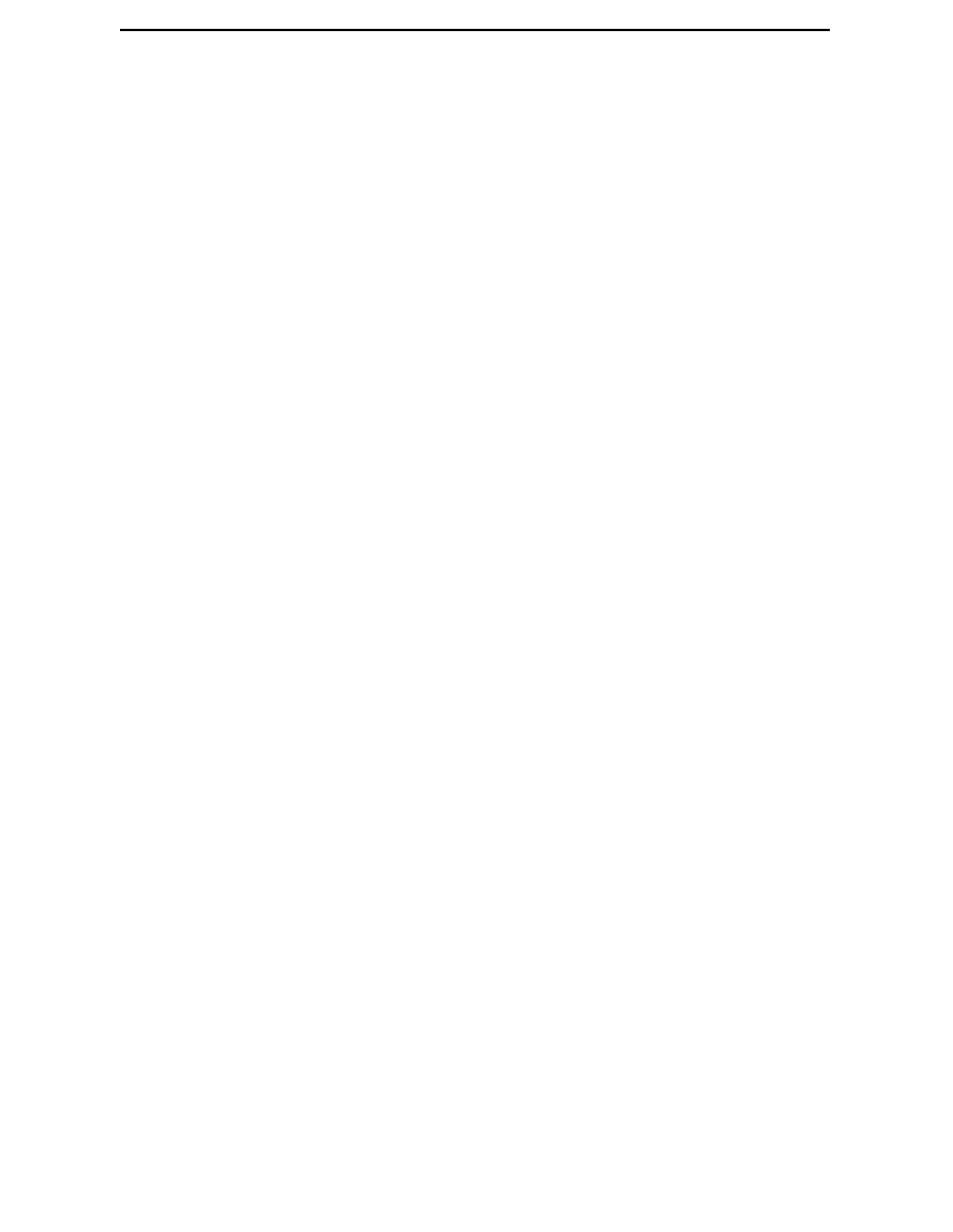# **ADVANCED ENERGY INDUSTRIES, INC. Unaudited Condensed Consolidated Statements of Operations (In thousands, except per share amounts)**

<span id="page-4-0"></span>

|                                                                           | <b>Three Months Ended</b><br><b>June 30,</b> |                          | <b>Six Months Ended</b><br><b>June 30,</b> |                                   |  |  |  |
|---------------------------------------------------------------------------|----------------------------------------------|--------------------------|--------------------------------------------|-----------------------------------|--|--|--|
|                                                                           | 2019                                         | 2018                     | 2019                                       | 2018                              |  |  |  |
| Sales, net:                                                               |                                              |                          |                                            |                                   |  |  |  |
| Product                                                                   | \$106,193                                    | \$169,235                | \$218,305                                  | \$ 340,444                        |  |  |  |
| Services                                                                  | 28,617                                       | 26,797                   | 57,248                                     | 51,205                            |  |  |  |
| Total sales, net                                                          | 134,810                                      | 196,032                  | 275,553                                    | 391,649                           |  |  |  |
| Cost of sales:                                                            |                                              |                          |                                            |                                   |  |  |  |
| Product                                                                   | 56,113                                       | 80,953                   | 116,914                                    | 160,759                           |  |  |  |
| Services                                                                  | 14,571                                       | 13,844                   | 28,773                                     | 26,010                            |  |  |  |
| Total cost of sales                                                       | 70,684                                       | 94,797                   | 145,687                                    | 186,769                           |  |  |  |
| Gross profit                                                              | 64,126                                       | 101,235                  | 129,866                                    | 204,880                           |  |  |  |
| Operating expenses:                                                       |                                              |                          |                                            |                                   |  |  |  |
| Research and development                                                  | 21,840                                       | 19,195                   | 43,129                                     | 36,832                            |  |  |  |
| Selling, general and administrative                                       | 27,612                                       | 24,758                   | 56,626                                     | 53,406                            |  |  |  |
| Amortization of intangible assets                                         | 1,874                                        | 1,264                    | 3,847                                      | 2,521                             |  |  |  |
| Restructuring expense                                                     | 1,795                                        | $\overline{\phantom{m}}$ | 3,468                                      | $\hspace{0.1mm}-\hspace{0.1mm}$   |  |  |  |
| Total operating expenses                                                  | 53,121                                       | 45,217                   | 107,070                                    | 92,759                            |  |  |  |
| Operating income                                                          | 11,005                                       | 56,018                   | 22,796                                     | 112,121                           |  |  |  |
| Other income (expense), net                                               | 15,545                                       | (485)                    | 16,288                                     | (459)                             |  |  |  |
| Income from continuing operations, before income taxes                    | 26,550                                       | 55,533                   | 39,084                                     | 111,662                           |  |  |  |
| Provision for income taxes                                                | 3,177                                        | 9,133                    | 324                                        | 18,892                            |  |  |  |
| Income from continuing operations                                         | 23,373                                       | 46,400                   | 38,760                                     | 92,770                            |  |  |  |
| Income from discontinued operations, net of income taxes                  | 8,324                                        | 5                        | 8,315                                      | 145                               |  |  |  |
| Net income                                                                | $\overline{8}$ 31,697                        | 46,405<br>$\mathbb{S}$   | 47,075<br>\$                               | $\overline{\mathbb{S}}$<br>92,915 |  |  |  |
|                                                                           |                                              |                          |                                            |                                   |  |  |  |
| Income from continuing operations attributable to noncontrolling interest | 11                                           | 44                       | 19                                         | 75                                |  |  |  |
| Net income attributable to Advanced Energy Industries, Inc.               | \$31,686                                     | 46,361<br>S.             | \$47,056                                   | \$92,840                          |  |  |  |
|                                                                           |                                              |                          |                                            |                                   |  |  |  |
| Basic weighted-average common shares outstanding                          | 38,274                                       | 39,349                   | 38,236                                     | 39,484                            |  |  |  |
| Diluted weighted-average common shares outstanding                        | 38,462                                       | 39,603                   | 38,443                                     | 39,807                            |  |  |  |
|                                                                           |                                              |                          |                                            |                                   |  |  |  |
| <b>Earnings per share:</b>                                                |                                              |                          |                                            |                                   |  |  |  |
| Continuing operations:                                                    |                                              |                          |                                            |                                   |  |  |  |
| Basic earnings per share                                                  | 0.61<br>S.                                   | 1.18                     | 1.01<br>-S                                 | 2.35                              |  |  |  |
| Diluted earnings per share                                                | <sup>\$</sup><br>0.61                        | - \$<br>1.17S            | 1.01                                       | -S<br>2.33                        |  |  |  |
| Discontinued operations:                                                  |                                              |                          |                                            |                                   |  |  |  |
| Basic earnings per share                                                  | 0.22<br>-S                                   | -S                       | 0.22<br>-S                                 | -S                                |  |  |  |
| Diluted earnings per share                                                | 0.22 S<br>$\mathcal{S}$                      | $\overline{\phantom{0}}$ | 0.22<br>$\mathcal{S}$                      | $\mathbf{s}$                      |  |  |  |
| Net income:                                                               |                                              |                          |                                            |                                   |  |  |  |
| <b>Basic earnings per share</b>                                           | 0.83<br>S                                    | 1.18                     | 1.23<br>-S                                 | 2.35<br>- \$                      |  |  |  |
| Diluted earnings per share                                                | <sup>\$</sup><br>$0.82$ \$                   | 1.17                     | <sup>\$</sup><br>1.22                      | <sup>\$</sup><br>2.33             |  |  |  |

The accompanying notes are an integral part of these Unaudited Condensed Consolidated Financial Statements.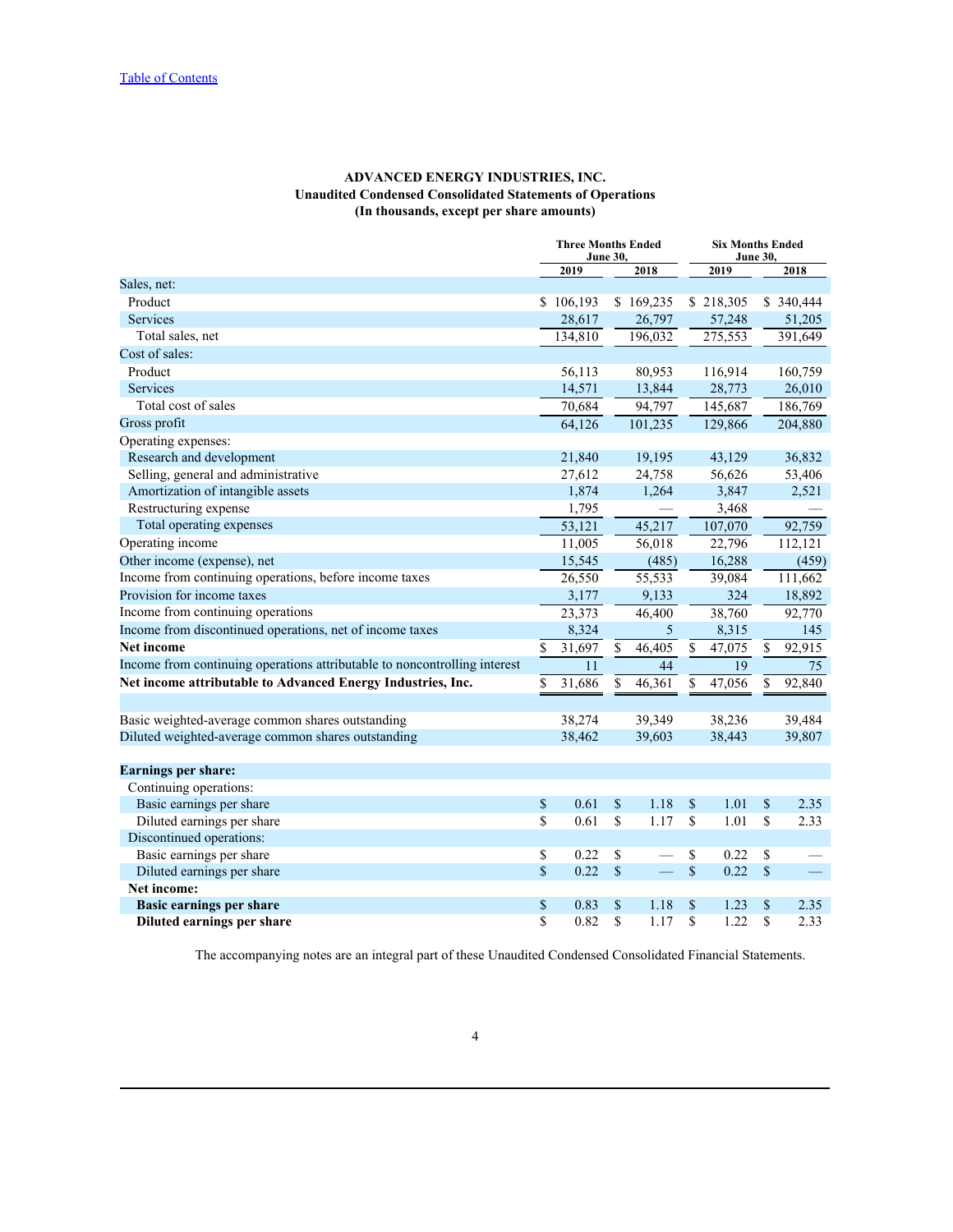# **ADVANCED ENERGY INDUSTRIES, INC. Unaudited Condensed Consolidated Statements of Comprehensive Income (In thousands)**

<span id="page-5-0"></span>

|                                                                  |  | <b>Three Months Ended</b> |  |          |  |                           |  |         |  |  |  |  |
|------------------------------------------------------------------|--|---------------------------|--|----------|--|---------------------------|--|---------|--|--|--|--|
|                                                                  |  | <b>June 30,</b>           |  |          |  | Six Months Ended June 30, |  |         |  |  |  |  |
|                                                                  |  | 2019                      |  | 2018     |  | 2019                      |  | 2018    |  |  |  |  |
| Net income                                                       |  | 31,697                    |  | 46,405   |  | 47,075                    |  | 92,915  |  |  |  |  |
| Other comprehensive income:                                      |  |                           |  |          |  |                           |  |         |  |  |  |  |
| Foreign currency translation                                     |  | 543                       |  | (6, 416) |  | (1, 432)                  |  | (3,944) |  |  |  |  |
| Minimum benefit retirement liability, net of income taxes        |  | 63                        |  | 132      |  | 10                        |  | (36)    |  |  |  |  |
| Comprehensive income                                             |  | 32,303                    |  | 40.121   |  | 45,653                    |  | 88,935  |  |  |  |  |
| Comprehensive income attributable to noncontrolling interest     |  |                           |  | 44       |  | 19                        |  |         |  |  |  |  |
| Comprehensive income attributable to Advanced Energy Industries, |  |                           |  |          |  |                           |  |         |  |  |  |  |
| Inc.                                                             |  | 32.292                    |  | 40,077   |  | 45,634                    |  | 88,860  |  |  |  |  |
|                                                                  |  |                           |  |          |  |                           |  |         |  |  |  |  |

The accompanying notes are an integral part of these Unaudited Condensed Consolidated Financial Statements.

#### $5<sub>5</sub>$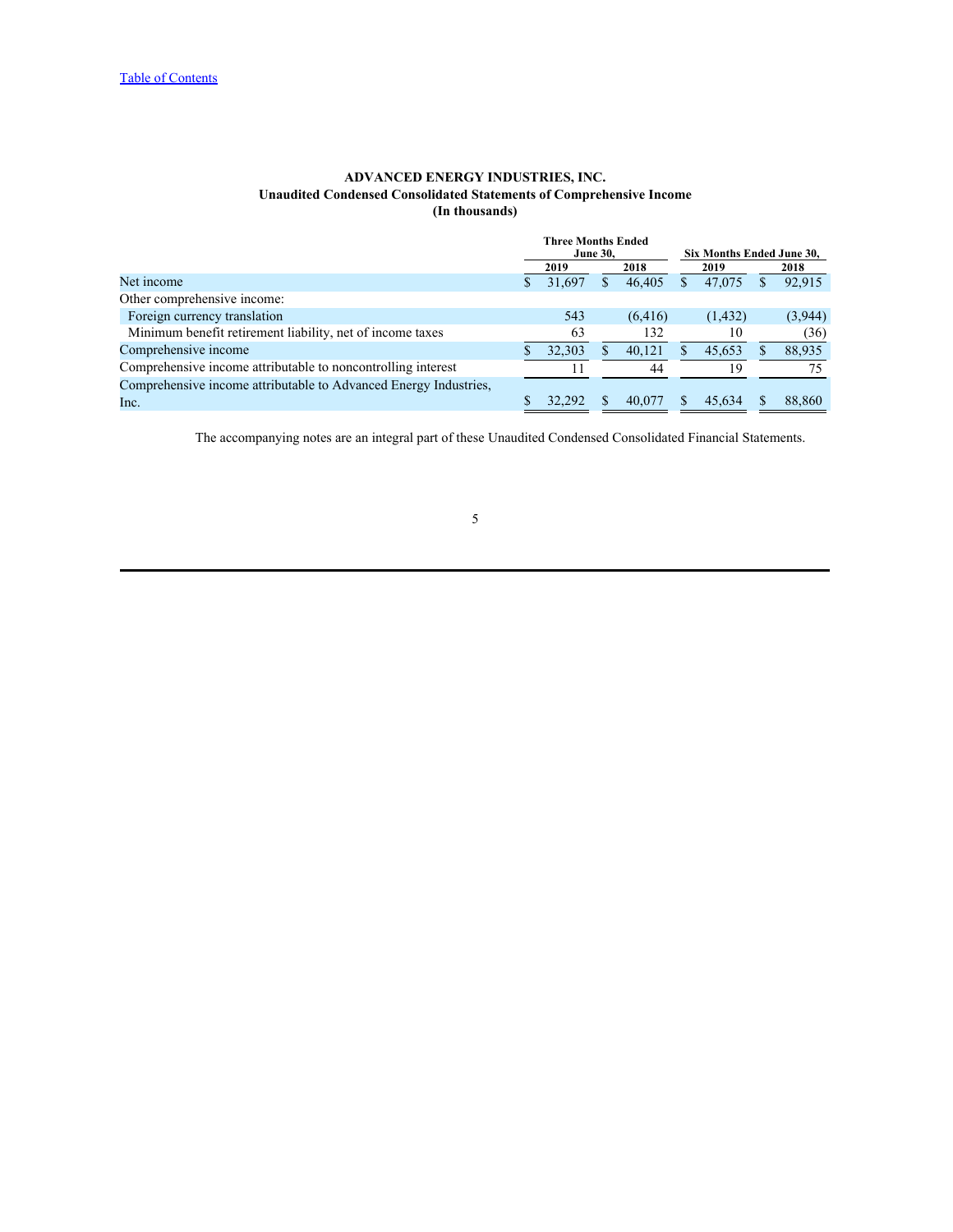# **ADVANCED ENERGY INDUSTRIES, INC. Unaudited Condensed Consolidated Statements of Stockholders' Equity (In thousands, except share amounts)**

<span id="page-6-0"></span>

|                                         |               | <b>Common Stock</b>      |                                         | <b>Accumulated Other</b><br><b>Comprehensive Income (Loss)</b> |   |                                                             |                      |                                        |               |                                         |
|-----------------------------------------|---------------|--------------------------|-----------------------------------------|----------------------------------------------------------------|---|-------------------------------------------------------------|----------------------|----------------------------------------|---------------|-----------------------------------------|
|                                         | Shares        | Amount                   | <b>Additional</b><br>Paid-in<br>Capital | Foreign<br>Currency<br><b>Translation</b>                      |   | <b>Minimum</b><br><b>Benefit</b><br>Retirement<br>Liability | Retained<br>Earnings | Non-<br>controlling<br><b>Interest</b> |               | <b>Total</b><br>Stockholders'<br>Equity |
| Balances, December 31, 2017             | 39,604        | 40                       | 184,843                                 | 4,695                                                          |   | (2,162)                                                     | \$333,225            | К                                      |               | 520,641                                 |
|                                         |               |                          |                                         |                                                                |   |                                                             |                      |                                        |               |                                         |
| Adoption of new accounting<br>standards |               |                          |                                         |                                                                |   |                                                             | 19,706               |                                        |               |                                         |
|                                         |               |                          |                                         |                                                                |   |                                                             |                      |                                        |               | 19,706                                  |
| Non-controlling interest from           |               |                          |                                         |                                                                |   |                                                             |                      |                                        |               |                                         |
| acquisition                             |               |                          |                                         |                                                                |   |                                                             |                      | 431                                    |               | 431                                     |
| Stock issued from equity plans          | 113           |                          | (4,127)                                 |                                                                |   |                                                             |                      | $\overline{\phantom{0}}$               |               | (4, 127)                                |
| Stock-based compensation                | $\frac{1}{2}$ |                          | 4,494                                   |                                                                |   |                                                             |                      |                                        |               | 4,494                                   |
| Stock buyback                           | (181)         |                          | (12,750)                                |                                                                |   |                                                             |                      |                                        |               | (12,750)                                |
| Comprehensive income (loss):            |               |                          |                                         |                                                                |   |                                                             |                      |                                        |               |                                         |
| Foreign currency translation            |               |                          |                                         | 2.472                                                          |   |                                                             |                      |                                        |               | 2,472                                   |
| Minimum benefit retirement              |               |                          |                                         |                                                                |   |                                                             |                      |                                        |               |                                         |
| liability                               |               |                          |                                         |                                                                |   | (168)                                                       |                      |                                        |               | (168)                                   |
| Net income                              |               |                          |                                         |                                                                |   |                                                             | 46,479               | 31                                     |               | 46,510                                  |
|                                         |               |                          |                                         |                                                                |   |                                                             |                      |                                        |               |                                         |
| Total comprehensive income              |               |                          |                                         |                                                                |   |                                                             |                      |                                        |               |                                         |
| $(\text{loss})$                         |               |                          |                                         | 2,472                                                          |   | (168)                                                       | 46,479               | 31                                     |               | 48,814                                  |
| Balances, March 31, 2018                | 39,536        | 40                       | 172,460                                 | 7,167                                                          |   | (2, 330)                                                    | 399,410              | 462                                    |               | 577,209                                 |
| Stock issued from equity plans          | 111           |                          | 1,552                                   |                                                                |   |                                                             |                      |                                        |               | 1,552                                   |
| Stock-based compensation                |               |                          | 1,943                                   |                                                                |   |                                                             |                      |                                        |               | 1.943                                   |
| Stock buyback                           | (407)         | (1)                      | (25,308)                                | $\equiv$                                                       |   |                                                             |                      |                                        |               | (25,309)                                |
|                                         |               |                          |                                         |                                                                |   |                                                             |                      |                                        |               |                                         |
| Comprehensive income (loss):            |               |                          |                                         |                                                                |   |                                                             |                      |                                        |               |                                         |
| Foreign currency translation            |               |                          |                                         | (6,416)                                                        |   |                                                             |                      |                                        |               | (6, 416)                                |
| Minimum benefit retirement              |               |                          |                                         |                                                                |   |                                                             |                      |                                        |               |                                         |
| liability                               |               |                          |                                         |                                                                |   | 132                                                         |                      |                                        |               | 132                                     |
| Net income                              |               |                          |                                         |                                                                |   |                                                             | 46,361               | 44                                     |               | 46,405                                  |
| Total comprehensive income              |               |                          |                                         |                                                                |   |                                                             |                      |                                        |               |                                         |
| $(\text{loss})$                         |               |                          |                                         | (6, 416)                                                       |   | 132                                                         | 46,361               | 44                                     |               | 40,121                                  |
| Balances, June 30, 2018                 | 39,240        | 39                       | 150,647                                 | 751                                                            |   | (2,198)                                                     | \$445,771            | 506                                    |               | 595,516                                 |
|                                         |               |                          |                                         |                                                                |   |                                                             |                      |                                        |               |                                         |
|                                         |               |                          |                                         |                                                                |   |                                                             |                      |                                        |               |                                         |
| Balances, December 31, 2018             | 38,164        | 38<br><sup>\$</sup>      | 97,418                                  | (590)                                                          |   | (2, 859)                                                    | \$512,783            | 512                                    |               | 607,302                                 |
| Stock issued from equity plans          | 72            |                          |                                         | $\qquad \qquad$                                                |   |                                                             |                      | $\qquad \qquad$                        |               |                                         |
|                                         |               |                          | (1,707)                                 |                                                                |   | $\qquad \qquad$                                             | $\equiv$             |                                        |               | (1,707)                                 |
| Stock-based compensation                |               |                          | 3,199                                   | $\overline{\phantom{0}}$                                       |   |                                                             |                      |                                        |               |                                         |
| Comprehensive income (loss):            |               |                          |                                         |                                                                |   |                                                             |                      |                                        |               |                                         |
| Foreign currency translation            |               |                          |                                         | (1, 975)                                                       |   |                                                             |                      |                                        |               | (1, 975)                                |
| Minimum benefit retirement              |               |                          |                                         |                                                                |   |                                                             |                      |                                        |               |                                         |
| liability                               |               |                          |                                         | $\overline{\phantom{0}}$                                       |   | (53)                                                        |                      |                                        |               | (53)                                    |
| Net income                              |               |                          |                                         |                                                                |   |                                                             | 15.370               | 8                                      |               | 15,378                                  |
| Total comprehensive income              |               |                          |                                         |                                                                |   |                                                             |                      |                                        |               |                                         |
|                                         |               |                          |                                         | (1,975)                                                        |   | (53)                                                        | 15,370               | 8                                      |               | 13,350                                  |
| $(\text{loss})$                         |               |                          |                                         |                                                                |   |                                                             |                      |                                        |               |                                         |
| Balances at March 31, 2019              | 38,236        | 38<br>\$                 | 98,910                                  | (2, 565)<br>ς                                                  | S | (2,912)                                                     | \$528,153            | 520<br>$\mathbf S$                     | $\mathcal{S}$ | 622,144                                 |
| Stock issued from equity plans          | 69            |                          | 665                                     |                                                                |   |                                                             |                      |                                        |               | 665                                     |
| Stock-based compensation                |               |                          | 937                                     |                                                                |   |                                                             |                      |                                        |               | 937                                     |
| Comprehensive income (loss):            |               |                          |                                         |                                                                |   |                                                             |                      |                                        |               |                                         |
| Foreign currency translation            |               |                          |                                         | 543                                                            |   |                                                             |                      |                                        |               | 543                                     |
|                                         |               |                          |                                         |                                                                |   |                                                             |                      |                                        |               |                                         |
| Minimum benefit retirement              |               |                          |                                         |                                                                |   |                                                             |                      |                                        |               |                                         |
| liability                               |               |                          |                                         |                                                                |   | 63                                                          |                      |                                        |               | 63                                      |
| Net income                              |               |                          |                                         |                                                                |   |                                                             | 31,686               | 11                                     |               | 31,697                                  |
| Total comprehensive income              |               |                          |                                         |                                                                |   |                                                             |                      |                                        |               |                                         |
| $(\text{loss})$                         |               |                          |                                         | 543                                                            |   | 63                                                          | 31,686               | 11                                     |               | 32,303                                  |
| Balances at June 30, 2019               | 38.305        | 38<br>$\mathbf{\hat{S}}$ | $\overline{100,512}$                    | (2,022)<br>$\mathcal{S}$                                       |   | (2,849)                                                     | \$559.839            | 531                                    | $\mathbf S$   | 656,049                                 |
|                                         |               |                          |                                         |                                                                |   |                                                             |                      |                                        |               |                                         |

The accompanying notes are an integral part of these Unaudited Condensed Consolidated Financial Statements.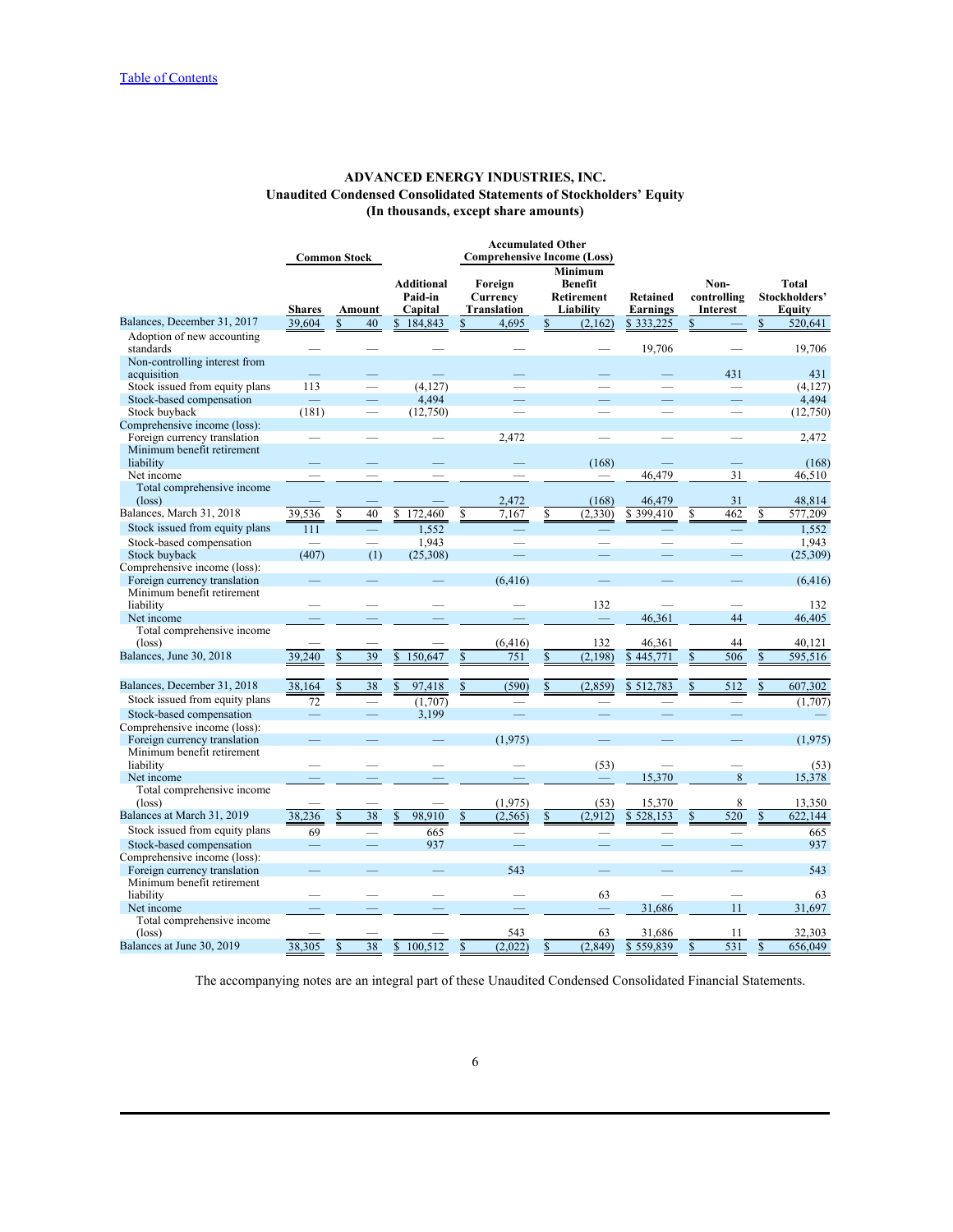# **ADVANCED ENERGY INDUSTRIES, INC. Unaudited Condensed Consolidated Statements of Cash Flows (In thousands)**

<span id="page-7-0"></span>

|                                                                                   | Six Months Ended June 30, |      |                          |
|-----------------------------------------------------------------------------------|---------------------------|------|--------------------------|
|                                                                                   | 2019                      |      | 2018                     |
| <b>CASH FLOWS FROM OPERATING ACTIVITIES:</b>                                      |                           |      |                          |
| Net income                                                                        | 47,075                    | - S  | 92,915                   |
| Income from discontinued operations, net of income taxes                          | 8,315                     |      | 145                      |
| Income from continuing operations, net of income taxes                            | 38,760                    |      | 92,770                   |
| Adjustments to reconcile net income to net cash provided by operating activities: |                           |      |                          |
| Depreciation and amortization                                                     | 8,396                     |      | 5,917                    |
| Stock-based compensation expense                                                  | 4,136                     |      | 6,437                    |
| Provision for deferred income taxes                                               | 4,509                     |      | (96)                     |
| Gain on sale of central inverter service business                                 | (14, 804)                 |      | $\qquad \qquad -$        |
| Net loss on disposal of assets                                                    | 90                        |      | 158                      |
| Changes in operating assets and liabilities, net of assets acquired:              |                           |      |                          |
| Accounts and other receivable, net                                                | 6,554                     |      | (8, 816)                 |
| Inventories                                                                       | 1,030                     |      | (31,620)                 |
| Other assets                                                                      | (6,852)                   |      | 1,739                    |
| Accounts payable                                                                  | (2,680)                   |      | 8,555                    |
| Other liabilities and accrued expenses                                            | (7,627)                   |      | 5,029                    |
| Income taxes                                                                      | (13, 182)                 |      | 7,831                    |
| Net cash provided by operating activities from continuing operations              | 18,330                    |      | 87,904                   |
| Net cash used in operating activities from discontinued operations                | (1,914)                   |      | (2, 450)                 |
| Net cash provided by operating activities                                         | 16,416                    |      | 85,454                   |
| <b>CASH FLOWS FROM INVESTING ACTIVITIES:</b>                                      |                           |      |                          |
| Purchases of marketable securities                                                |                           |      | (91)                     |
| Proceeds from sale of marketable securities                                       | 1,742                     |      | $\overline{4}$           |
| Acquisitions, net of cash acquired                                                |                           |      | (9,072)                  |
| Issuance of notes receivable                                                      | (2,800)                   |      | $\overline{\phantom{m}}$ |
| Purchases of property and equipment                                               | (8, 866)                  |      | (9, 426)                 |
| Net cash used in investing activities from continuing operations                  | (9, 924)                  |      | (18, 585)                |
| <b>CASH FLOWS FROM FINANCING ACTIVITIES:</b>                                      |                           |      |                          |
| Purchase and retirement of common stock                                           |                           |      | (38,059)                 |
| Net payments related to stock-based award activities                              | (1,042)                   |      | (2,576)                  |
| Net cash used in financing activities from continuing operations                  | (1,042)                   |      | (40, 635)                |
| EFFECT OF CURRENCY TRANSLATION ON CASH                                            | (932)                     |      | (1,160)                  |
| INCREASE IN CASH AND CASH EQUIVALENTS                                             | 4,518                     |      | 25,074                   |
|                                                                                   | 354,552                   |      | 415,037                  |
| CASH AND CASH EQUIVALENTS, beginning of period                                    |                           |      |                          |
| CASH AND CASH EQUIVALENTS, end of period                                          | 359,070                   |      | 440,111                  |
| Less cash and cash equivalents from discontinued operations                       |                           |      | 7,112                    |
| CASH AND CASH EQUIVALENTS FROM CONTINUING OPERATIONS, end of period               | 359,070                   | -8   | 432,999                  |
| <b>SUPPLEMENTAL DISCLOSURE OF CASH FLOW INFORMATION:</b>                          |                           |      |                          |
| Cash paid for interest                                                            | 298                       | - \$ | 114                      |
| Cash paid for income taxes                                                        | 11,933                    |      | 12,216                   |
| Cash received for refunds of income taxes                                         | 1,536                     |      | 703                      |
| Cash held in banks outside the United States                                      | 185,012                   |      | 262,064                  |

The accompanying notes are an integral part of these Unaudited Condensed Consolidated Financial Statements.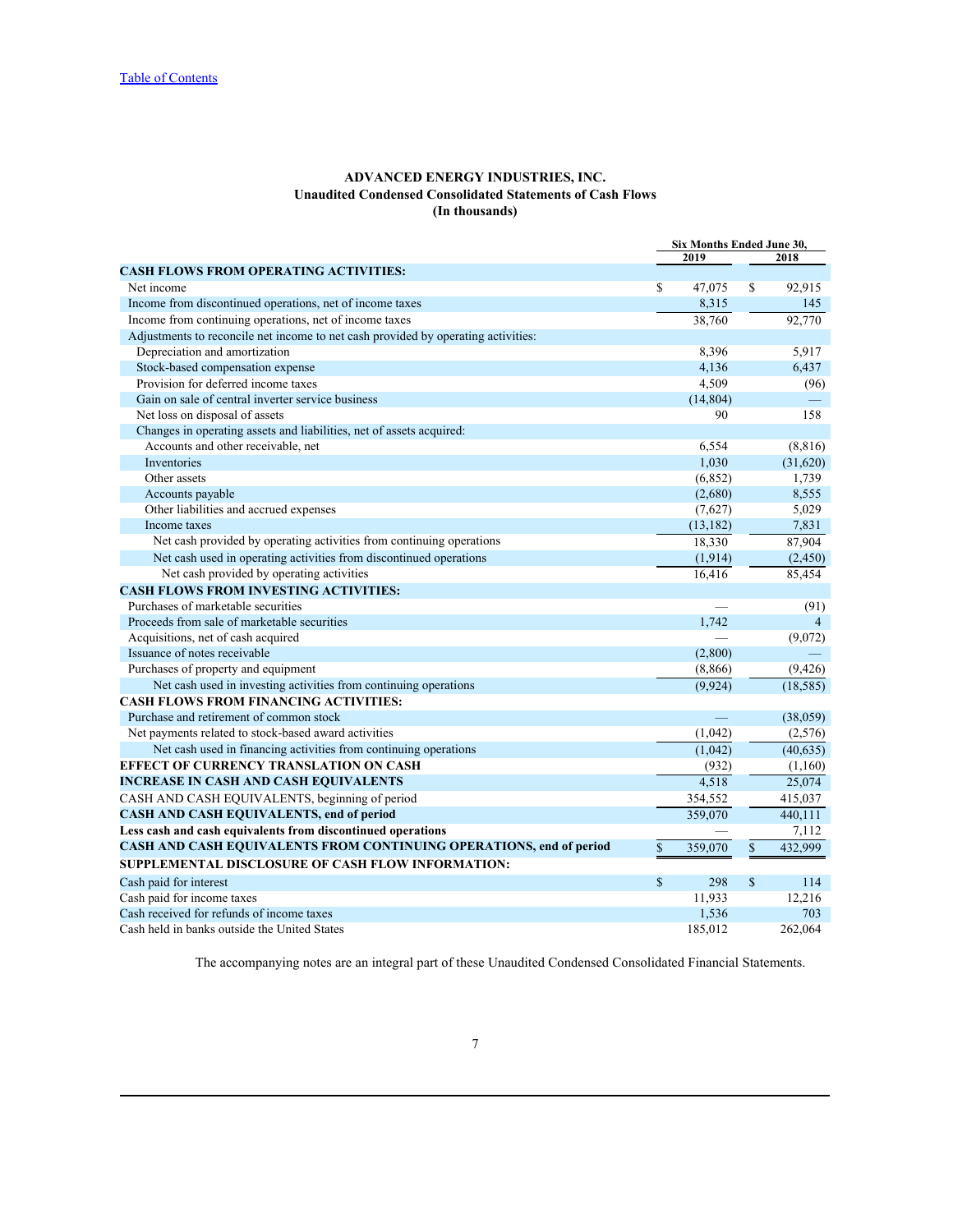# **ADVANCED ENERGY INDUSTRIES, INC. NOTES TO UNAUDITED CONDENSED CONSOLIDATED FINANCIAL STATEMENTS (In thousands, except per share data)**

#### <span id="page-8-0"></span>**NOTE 1. BASIS OF PRESENTATION**

Advanced Energy Industries, Inc., a Delaware corporation, and its wholly-owned subsidiaries ("we," "us," "our," "Advanced Energy," or the "Company") design, manufacture, sell and support precision power products that transform, refine, and modify the raw electrical power from the utility and convert it into various types of highly-controllable usable power that is predictable, repeatable and customizable. Our power solutions enable innovation in complex semiconductor and thin film plasma processes such as dry etch, strip, chemical and physical deposition, high and low voltage applications such as process control, analytical instrumentation and medical equipment, and in temperature-critical thermal applications such as material and chemical processing. We also supply related instrumentation products for advanced temperature measurement and control, electrostatic instrumentation products for test and measurement applications, and gas sensing and monitoring solutions for multiple industrial markets. Our network of service support centers provide local repair and field service capability in key regions as well as provide upgrades and refurbishment services, and sales of used equipment to businesses that use our products. As of December 31, 2015, we discontinued our engineering, production, and sales of our Inverter product line. As such, all Inverter product revenues, costs, assets and liabilities are reported in Discontinued Operations for all periods presented herein, and we currently report as a single unit. See *Note 4. Disposed and Discontinued Operations* for more information. Ongoing inverter repair and service operations are reported as part of our continuing operations.

In the opinion of management, the accompanying Unaudited Condensed Consolidated Financial Statements contain all adjustments, consisting of normal, recurring adjustments, necessary to present fairly the financial position of the Company as of June 30, 2019, and the results of our operations and cash flows for the three and six months ended June 30, 2019 and 2018.

The Unaudited Condensed Consolidated Financial Statements included herein have been prepared pursuant to the rules and regulations of the Securities and Exchange Commission ("SEC"). Certain information and footnote disclosures normally included in financial statements prepared in accordance with accounting principles generally accepted in the United States of America ("U.S. GAAP") have been condensed or omitted pursuant to such rules and regulations. These Unaudited Condensed Consolidated Financial Statements should be read in conjunction with the audited Consolidated Financial Statements and Notes thereto contained in our Annual Report on Form 10-K for the fiscal year ended December 31, 2018 and other financial information filed with the SEC.

## **Estimates and Assumptions**

The preparation of our Consolidated Financial Statements in conformity with U.S. GAAP requires us to make estimates, assumptions and judgments that affect the reported amounts of assets and liabilities, and disclosure of contingent liabilities at the date of the financial statements and the reported amounts of revenue and expenses during the reporting period. We believe that the significant estimates, assumptions, and judgments when accounting for items and matters such as allowances for doubtful accounts, excess and obsolete inventory, warranty reserves, right-of-use assets and related liabilities, acquisitions, asset valuations, asset life, depreciation, amortization, recoverability of assets, impairments, deferred revenue, stock option and restricted stock grants, taxes, and other provisions are reasonable, based upon information available at the time they are made. Actual results may differ from these estimates, making it possible that a change in these estimates could occur in the near term.

#### **Critical Accounting Policies**

Our accounting policies are described in our audited Consolidated Financial Statements and Notes contained in our Annual Report on Form 10-K for the year ended December 31, 2018. See *Note 16. Leases* for the updated policies related to the implementation of ASU 2016-02, "Leases (Topic 842)."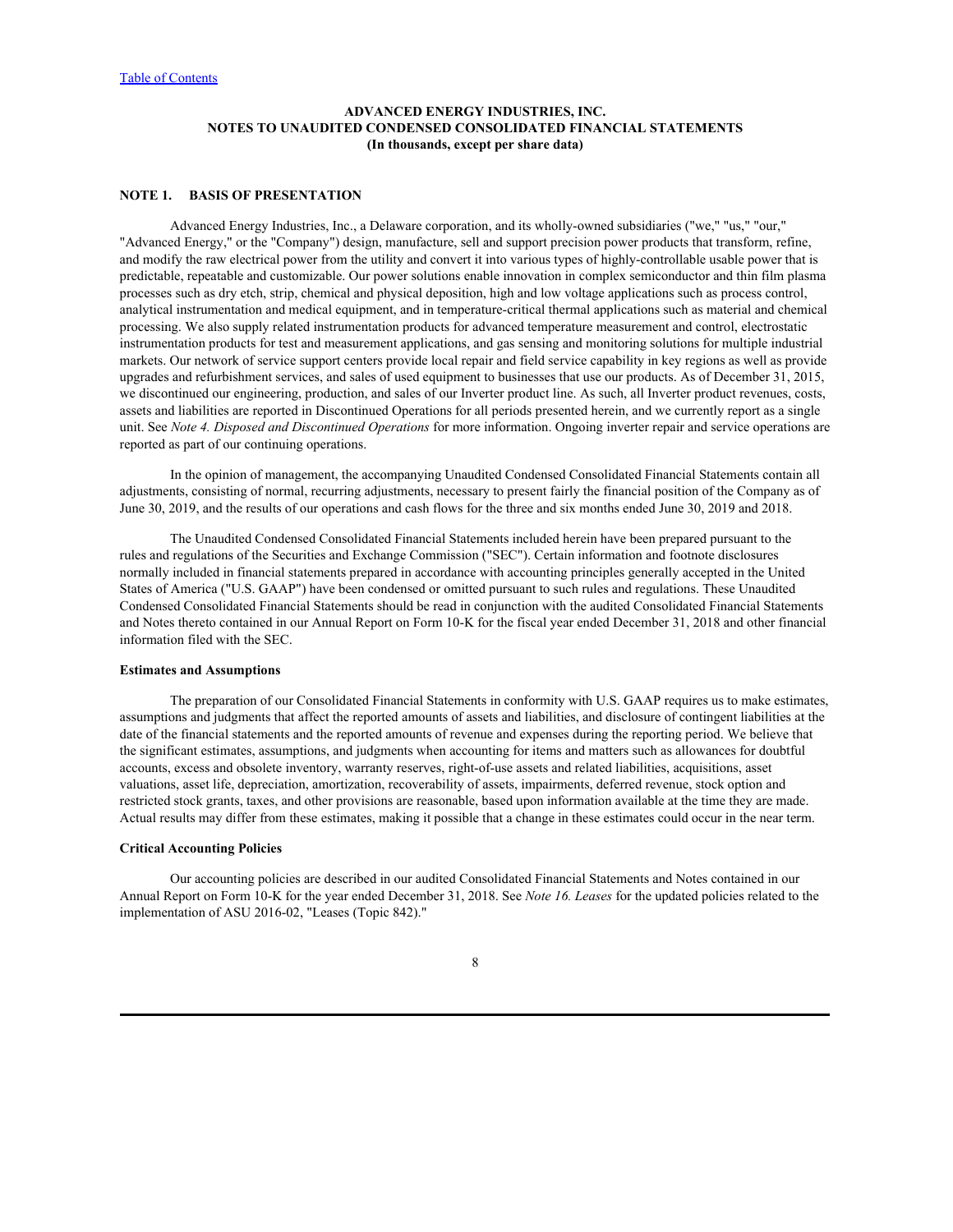## **New Accounting Standards**

From time to time, the Financial Accounting Standards Board ("FASB") or other standards setting bodies issue new accounting pronouncements. Updates to the FASB Accounting Standards Codification ("ASC") are communicated through issuance of an Accounting Standards Update ("ASU"). Unless otherwise discussed, we believe that the impact of recently issued guidance, whether adopted or to be adopted in the future, is not expected to have a material impact on the Consolidated Financial Statements upon adoption.

#### *Recently issued accounting pronouncements not yet adopted*

In June 2016, the FASB issued ASU 2016-13, "Financial Instruments—Credit Losses (Topic 326)", Measurement of Credit Losses on Financial Instruments ("ASU 2016-13"). This ASU changes the methodology for measuring credit losses on financial instruments and the timing of when such losses are recorded. ASU 2016-13 is effective for fiscal years, and interim periods within those years, beginning after December 15, 2019. Early adoption is permitted for fiscal years, and interim periods within those years, beginning after December 15, 2018. We are currently assessing the impact ASU 2016-13 will have on our Consolidated Financial Statements.

In August 2018, the FASB issued ASU 2018-13, "Fair Value Measurement (Topic 820)" ("ASU 2018-13"). ASU 2018- 13 modifies the disclosure requirements on fair value measurements in Topic 820, Fair Value Measurement, based on the concepts in the Concepts Statement, including the consideration of costs and benefits. ASU 2018-13 is effective for fiscal years ending after December 15, 2019 and shall be applied to all periods presented on a retrospective basis. Early adoption is permitted. We are currently assessing and do not believe ASU 2018-13 will have a significant impact on our fair value measurements disclosure requirements.

In August 2018, the FASB issued ASU 2018-14, "Compensation—Retirement Benefits—Defined Benefit Plans— General (Subtopic 715-20)" ("ASU 2018-14"). ASU 2018-14 eliminates requirements for certain disclosures and requires additional disclosures under defined benefit pension plans and other post-retirement plans. ASU 2018-14 is effective for fiscal years ending after December 15, 2020 and shall be applied to all periods presented on a retrospective basis. Early adoption is permitted. We are currently assessing and do not believe ASU 2018-14 will have a significant impact on our defined benefit plan disclosure requirements.

## *Recently adopted accounting pronouncements*

In February 2018, the FASB issued ASU 2018-02, "Income Statement—Reporting Comprehensive Income" to give companies the option to reclassify the income tax effects on items within accumulated other comprehensive income resulting from the Tax Act to retained earnings. ASU 2018-02 is effective for fiscal years beginning after December 15, 2018, including interim periods within those years. We adopted ASU 2018-02 during the first quarter of fiscal year 2019 which did not materially impact on our Consolidated Financial Statements.

In June 2018, the FASB issued ASU 2018-07, "Compensation-Stock Compensation (Topic 718)", Improvements to Non-employee Share-based Payments ("ASU 2018-07"). This ASU expands the scope of Topic 718 to include share-based payment transactions for acquiring goods and services from non-employees. ASU 2018-07 is effective for fiscal years beginning after December 15, 2018. The new guidance is required to be applied retrospectively with the cumulative effect recognized at the date of initial application. We adopted ASU 2018-07 during the first quarter of fiscal year 2019 which did not materially impact on our Consolidated Financial Statements.

In August 2017, the FASB issued ASU 2017-12, "Derivatives and Hedging (Topic 815)", Targeted Improvements to Accounting for Hedging Activities ("ASU 2017-12"). This ASU simplifies certain aspects of hedge accounting and results in a more accurate portrayal of the economics of an entity's risk management activities in its financial statements. ASU 2017-12 is effective for fiscal years beginning after December 15, 2018, and the interim periods within those fiscal years. We adopted ASU 2017-12 during the first quarter of fiscal year 2019 using the modified retrospective basis. The adoption of the provisions of ASU 2017-12 did not materially impact the Company's Consolidated Balance Sheet or Statement of Operations.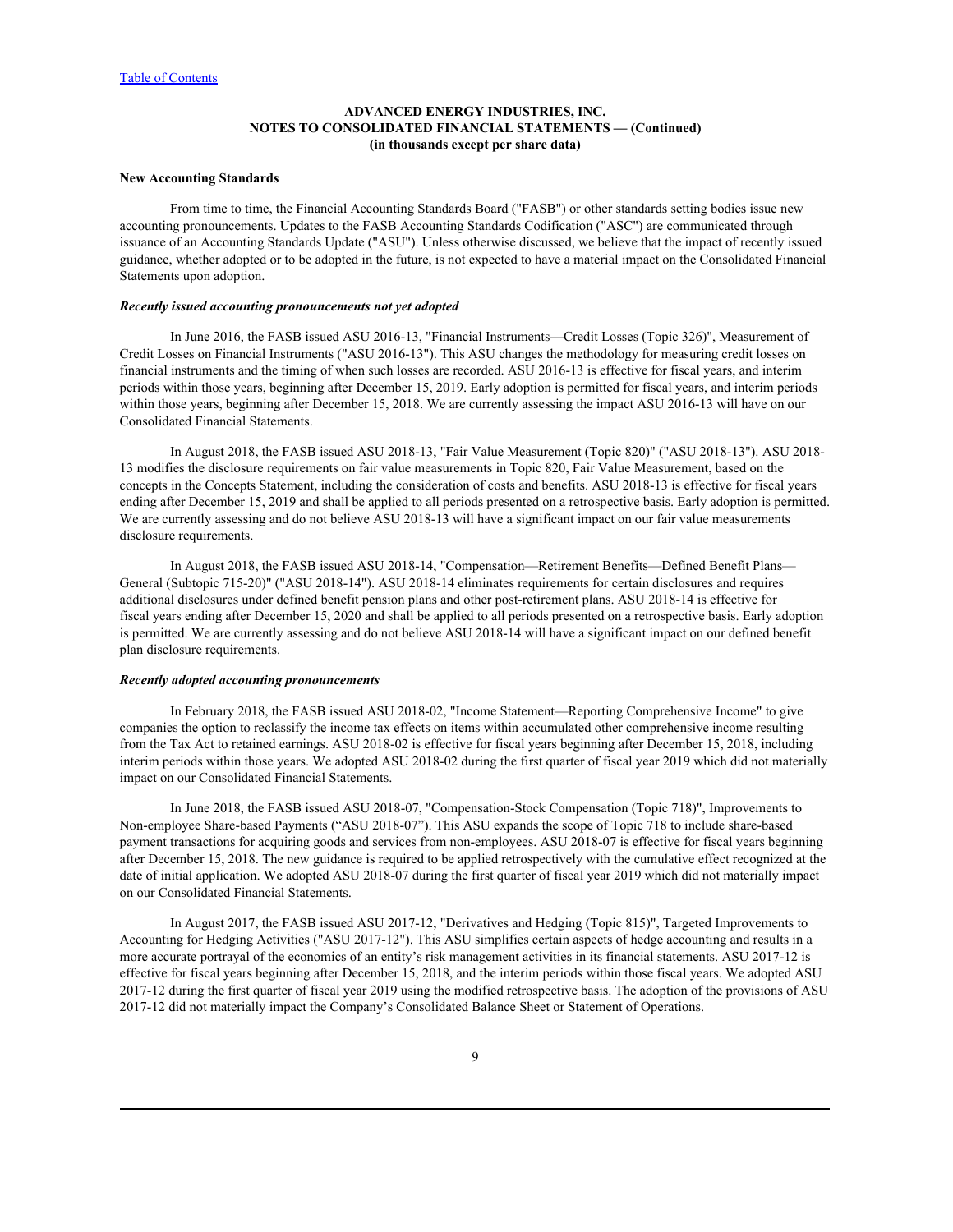In February 2016, the FASB issued ASU 2016-02, "Leases (Topic 842)," to increase transparency and comparability Tableof Contents<br> **ADVANCED ENERGY INDUSTRIES, INC.**<br> **NOTES TO CONSOLIDATED FINANCIAL STATEMENTS — (Continued)**<br>
(in thousands except per share data)<br>
In February 2016, the FASB issued ASU 2016-02, "Leases (Topic 842)," information about leasing arrangements. ASU 2016-02 is effective for fiscal years beginning after December 15, 2018, including interim periods within the year of adoption. We adopted ASU 2016-02 using the modified retrospective approach and recorded \$38.2 million of operating lease right-of-use assets and \$38.4 million of operating lease liabilities as the cumulative-effect in the first quarter of fiscal year 2019. As of June 30, 2019, we have recorded \$52.5 million of operating lease right-of-use assets and \$54.0 million of operating lease liabilities. The adoption of ASU 2016-02 did not materially impact the Company's Consolidated Statement of Operations or Consolidated Statement of Cash Flows for the period ended June 30, 2019.

## **NOTE 2. BUSINESS ACQUISITIONS**

#### *Artesyn's Embedded Power Business*

In May 2019, we entered into a Stock Purchase Agreement ("Acquisition Agreement") to acquire Artesyn Embedded Technologies, Inc.'s ("Artesyn") Embedded Power business. Pursuant to the Acquisition Agreement, seller and Artesyn have agreed to complete a business reorganization transaction (the "Corporate Reorganization") whereby Artesyn's embedded computing and consumer businesses would be divested from Artesyn. Following the completion of the Corporate Reorganization, we would acquire Artesyn's remaining embedded power business through the acquisition of all Artesyn's issued and outstanding shares from seller for a base purchase price of \$400.0 million consisting of approximately \$364.0 million in cash and the assumption of approximately \$36.0 million of liabilities, subject to final adjustments, including working capital as of the closing.

Completion of the acquisition of Artesyn is subject to customary closing conditions, including (i) the completion of the Corporate Reorganization, (ii) the absence of injunctions or other legal restraints prohibiting the transaction, (iii) expiration or early termination of any regulatory waiting periods and receipt of required regulatory approvals, (iv) and other conditions such as, absence of a material adverse effect and accuracy of representations and warranties provided.

Our obligations under the Acquisition Agreement are not subject to any financing condition; however, if we are unable to obtain the requisite financing to complete the acquisition of Artesyn's issued and outstanding shares, a \$20.0 million reverse break fee may be due and payable to the seller.

In connection with the Acquisition Agreement, we entered into a non-binding commitment letter (the "Commitment Letter") for senior unsecured debt dated as of May 14, 2019, with Bank of America, N.A. and other financial institutions (together the "Commitment Parties"), pursuant to which the Commitment Parties have committed to provide the Company with debt financing in the aggregate principal amount of up to \$500.0 million, consisting of a \$350.0 million senior unsecured term loan A facility, with a term of 5 years, and \$150.0 million of a senior unsecured revolving facility.

The Commitment Parties' obligations under the Commitment Letter are subject to certain conditions, including the completion of the acquisition of Artesyn, the negotiation and execution of definitive documentation consistent with the Commitment Letter; delivery of certain financial information, the absence of a material adverse event, accuracy of specified representations and warranties and other customary closing conditions.

## *LumaSense Technologies Holdings, Inc.*

In September 2018, we acquired LumaSense Technologies Holdings, Inc. ("LumaSense"), a privately held company with primary operations in Santa Clara, California, Frankfurt, Germany, and Ballerup, Denmark for a net purchase price of \$84.7 million in cash.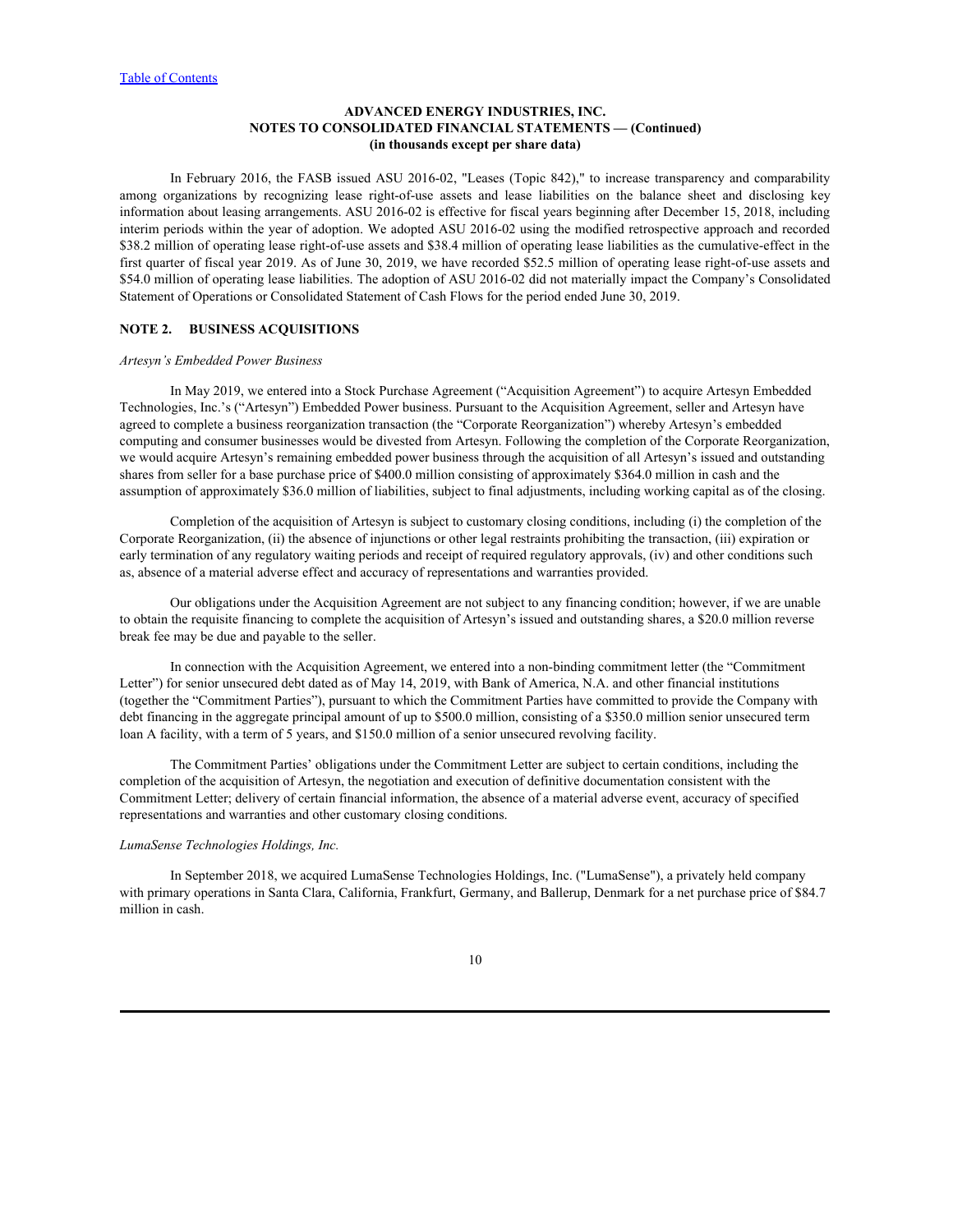The components of the fair value of the total consideration transferred for our acquisition is as follows:

|                                               | LumaSense |
|-----------------------------------------------|-----------|
| Cash paid for acquisition                     | 94,946    |
| Cash acquired                                 | (10, 262) |
| Total fair value of consideration transferred | 84,684    |

The following table summarizes estimated fair values of the assets acquired and liabilities assumed from our acquisition, including measurement period adjustments:

| Preliminary:<br>2018 | <b>Measurement</b><br>Period<br>Adjustments                                                                           | Adjusted:<br>September 1,<br>2018 |
|----------------------|-----------------------------------------------------------------------------------------------------------------------|-----------------------------------|
|                      | S.<br>$\overline{\phantom{0}}$                                                                                        | 7,167<br><sup>\$</sup>            |
|                      | $\overline{\phantom{a}}$                                                                                              | 9,372                             |
| 1,353                |                                                                                                                       | 1,353                             |
|                      | (10,215)                                                                                                              | 37,817                            |
|                      | 17,240                                                                                                                | 43,240                            |
|                      | (1,785)                                                                                                               | 6,331                             |
|                      |                                                                                                                       | 5,126                             |
|                      | 5,240                                                                                                                 | 110,406                           |
|                      |                                                                                                                       | 5,734                             |
|                      | 3,769                                                                                                                 | 11,753                            |
|                      | 1,471                                                                                                                 | 8,235                             |
|                      | 5,240                                                                                                                 | 25,722                            |
|                      |                                                                                                                       | 84,684                            |
|                      | September 1,<br>7,167<br>9,372<br>48,032<br>26,000<br>5,126<br>105,166<br>5,734<br>7,984<br>6,764<br>20,482<br>84,684 | 8,116                             |

A summary of the intangible assets acquired, amortization method and estimated useful lives are as follows:

|                        |           | Amortization  |                    |
|------------------------|-----------|---------------|--------------------|
|                        | LumaSense | Method        | <b>Useful Life</b> |
| Technology             | 35,530    | Straight-line | 15                 |
| Customer relationships | 4,360     | Straight-line | 10                 |
| Tradename              | 3,350     | Straight-line | 10                 |
| Total                  | 43,240    |               |                    |

Goodwill and intangible assets are recorded in the functional currency of the entity and are subject to changes due to translation at each balance sheet date. The goodwill represents expected operating synergies from combining operations with the acquired companies and the estimated value associated with the enhancements to our comprehensive product lines. During the six months ended June 30, 2019, we adjusted the estimated values of the assets acquired and liabilities assumed based upon the preliminary valuation report. These adjustments included additional liabilities, changes to deferred taxes and changes in the allocation of excess purchase price between goodwill and intangibles. Advanced Energy is in the process of finalizing the assessment of fair value for the assets acquired and liabilities assumed related to the LumaSense acquisition.

#### *Pro forma results for Advanced Energy Inc. giving effect to the LumaSense Technologies Holdings, Inc. Transaction*

The following unaudited pro forma financial information presents the combined results of operations of Advanced Energy Inc. and LumaSense as if the acquisitions had been completed as of the beginning of the prior fiscal year, or January 1, 2018. The unaudited pro forma financial information is presented for informational purposes and is not indicative of the results of operations that would have been achieved if the acquisitions had taken place on January 1, 2018, nor are they indicative of future results.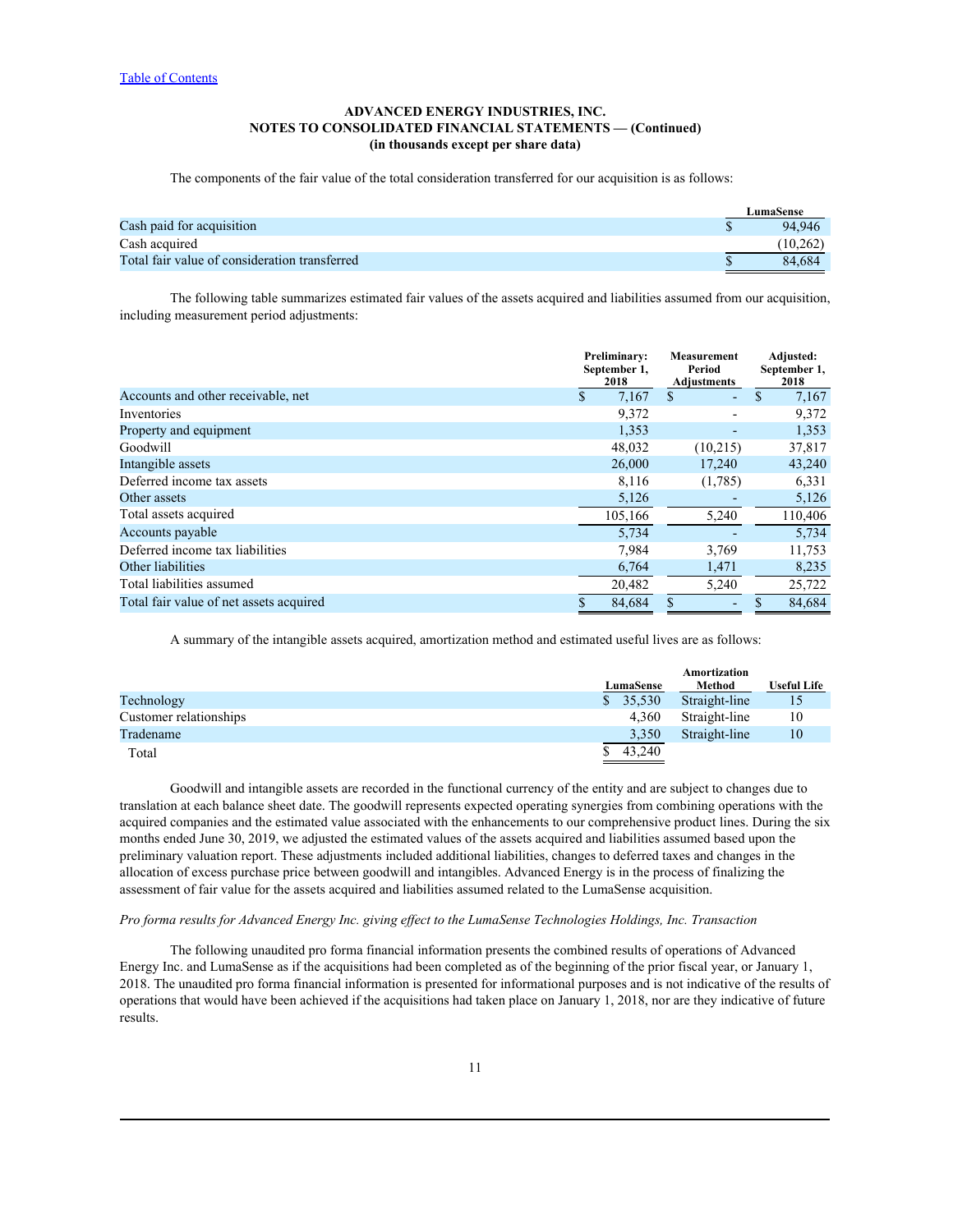The unaudited pro forma financial information for the three and six months ended June 30, 2019 includes Advanced Energy's results, including the post-acquisition results of LumaSense, since September 1, 2018. The unaudited pro forma financial information for the three and six months ended June 30, 2018 combines Advanced Energy's results with the preacquisition results of LumaSense for that period.

| Three Months Ended June 30, |         |                    |         |           |         |             |           |  |  |  |  |
|-----------------------------|---------|--------------------|---------|-----------|---------|-------------|-----------|--|--|--|--|
|                             |         |                    |         | 2018      |         |             |           |  |  |  |  |
|                             |         |                    |         |           |         |             | Pro Forma |  |  |  |  |
|                             | 134,810 |                    | 134,810 |           | 196,032 |             | 210,866   |  |  |  |  |
|                             | 31,686  |                    | 32,839  |           | 46,361  |             | 46,375    |  |  |  |  |
|                             |         |                    |         |           |         |             |           |  |  |  |  |
|                             | 0.83    |                    | 0.86    |           | .18     |             | 1.18      |  |  |  |  |
|                             | 0.82    |                    | 0.85    |           | 1.17    |             | 1.17      |  |  |  |  |
|                             |         | <b>As Reported</b> | 2019    | Pro Forma |         | As Reported |           |  |  |  |  |

| The unaudited pro forma financial information for the three and six months ended June 30, 2019 includes Advanced                 |               |                    |                              |                             |                               |                    |                               |                   |
|----------------------------------------------------------------------------------------------------------------------------------|---------------|--------------------|------------------------------|-----------------------------|-------------------------------|--------------------|-------------------------------|-------------------|
| Energy's results, including the post-acquisition results of LumaSense, since September 1, 2018. The unaudited pro forma          |               |                    |                              |                             |                               |                    |                               |                   |
| financial information for the three and six months ended June 30, 2018 combines Advanced Energy's results with the pre-          |               |                    |                              |                             |                               |                    |                               |                   |
| acquisition results of LumaSense for that period.                                                                                |               |                    |                              |                             |                               |                    |                               |                   |
| The following tables present our unaudited pro forma results for the acquisition of LumaSense:                                   |               |                    |                              |                             |                               |                    |                               |                   |
|                                                                                                                                  |               |                    |                              |                             |                               |                    |                               |                   |
|                                                                                                                                  |               |                    |                              | Three Months Ended June 30, |                               |                    |                               |                   |
|                                                                                                                                  |               |                    | 2019                         |                             |                               |                    | 2018                          |                   |
| <b>Total sales</b>                                                                                                               |               | <b>As Reported</b> |                              | Pro Forma                   |                               | <b>As Reported</b> |                               | Pro Forma         |
|                                                                                                                                  |               | 134,810<br>31,686  | <sup>S</sup><br><sup>S</sup> | 134,810<br>32,839           | <sup>S</sup><br><sup>\$</sup> | 196,032<br>46,361  | $\mathbb{S}$<br><sup>\$</sup> | 210,866<br>46,375 |
| Net income attributable to Advanced Energy Industries, Inc.<br>Earnings per share:                                               |               |                    |                              |                             |                               |                    |                               |                   |
| Basic earnings per share                                                                                                         | <sup>S</sup>  | 0.83               | -S                           | 0.86                        | - S                           | 1.18               | - \$                          | 1.18              |
| Diluted earnings per share                                                                                                       | $\mathcal{S}$ | 0.82               | <sup>S</sup>                 | $0.85$ \$                   |                               | 1.17S              |                               | 1.17              |
|                                                                                                                                  |               |                    |                              |                             |                               |                    |                               |                   |
|                                                                                                                                  |               |                    |                              | Six Months Ended June 30,   |                               |                    |                               |                   |
|                                                                                                                                  |               |                    | 2019                         |                             |                               |                    | 2018                          |                   |
|                                                                                                                                  |               | <b>As Reported</b> |                              | Pro Forma                   |                               | <b>As Reported</b> |                               | Pro Forma         |
| <b>Total</b> sales                                                                                                               |               | 275.553            | S.                           | 275,553                     | S.                            | 391,649            | S.                            | 421,331           |
| Net income attributable to Advanced Energy Industries, Inc.                                                                      |               | 47.056             | <sup>S</sup>                 | 48,401                      | <sup>S</sup>                  | 92,840             | <sup>S</sup>                  | 92,684            |
| Earnings per share:                                                                                                              |               |                    |                              |                             |                               |                    |                               |                   |
| Basic earnings per share                                                                                                         | S             | 1.23               | <sup>\$</sup>                | 1.27                        | -8                            | 2.35               | - S                           | 2.35              |
| Diluted earnings per share                                                                                                       | $\mathcal{S}$ | 1.22               | - \$                         | $1.26$ \$                   |                               | $2.33$ \$          |                               | 2.33              |
|                                                                                                                                  |               |                    |                              |                             |                               |                    |                               |                   |
| The unaudited pro forma results for all periods presented include adjustments made to account for certain costs and              |               |                    |                              |                             |                               |                    |                               |                   |
| transactions that would have been incurred had the acquisitions been completed as of January 1, 2018. These adjustments          |               |                    |                              |                             |                               |                    |                               |                   |
| including amortization charges for acquired intangible assets, adjustments for acquisition transaction costs and amortization of |               |                    |                              |                             |                               |                    |                               |                   |
| purchased gross profit. These adjustments are net of any applicable tax impact and were included to arrive at the proforma       |               |                    |                              |                             |                               |                    |                               |                   |
| results above.                                                                                                                   |               |                    |                              |                             |                               |                    |                               |                   |
| LumaSense's operating results have been included in the Advanced Energy's operating results for the periods                      |               |                    |                              |                             |                               |                    |                               |                   |
| subsequent to the completion of the acquisition on September 1, 2018. During the three months ended June 30, 2019, LumaSense     |               |                    |                              |                             |                               |                    |                               |                   |
| contributed total sales of \$11.8 million and net income of \$1.7 million. During the six months ended June 30, 2019, LumaSense  |               |                    |                              |                             |                               |                    |                               |                   |
| contributed total sales of \$23.8 million and net income of \$2.6 million.                                                       |               |                    |                              |                             |                               |                    |                               |                   |
|                                                                                                                                  |               |                    |                              |                             |                               |                    |                               |                   |
| <b>NOTE 3. REVENUE</b>                                                                                                           |               |                    |                              |                             |                               |                    |                               |                   |
|                                                                                                                                  |               |                    |                              |                             |                               |                    |                               |                   |
| <b>Revenue Recognition</b>                                                                                                       |               |                    |                              |                             |                               |                    |                               |                   |
|                                                                                                                                  |               |                    |                              |                             |                               |                    |                               |                   |

# **NOTE 3. REVENUE**

## **Revenue Recognition**

We recognize revenue when we have satisfied our performance obligations which typically occurs when control of the products or services have been transferred to our customers. The transaction price is based upon the standalone selling price. In most transactions, we have no obligations to our customers after the date products are shipped, other than pursuant to warranty obligations. Shipping and handling fees billed to customers, if any, are recognized as revenue. The related shipping and handling costs are recognized in cost of sales. Support services include warranty and non-warranty repair services, upgrades, and refurbishments on the products we sell. Repairs that are covered under our standard warranty do not generate revenue.

## **Practical Expedients**

We expense incremental costs of obtaining contracts when the amortization period of the costs is less than 1 year. These costs are included in selling, general, and administrative expenses.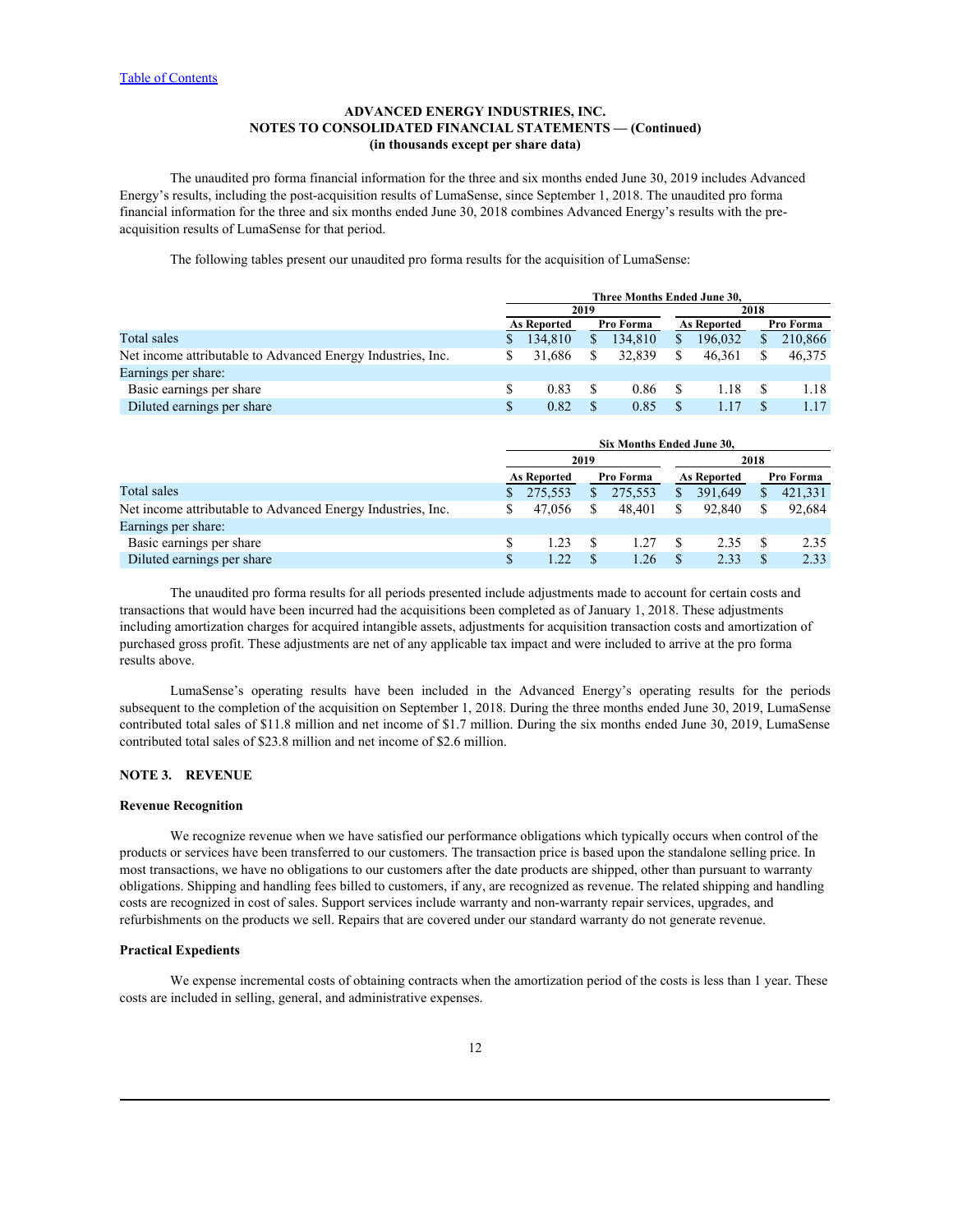#### **Nature of goods and services**

#### *Products*

Advanced Energy provides highly engineered, mission-critical, precision power conversion, measurement and control solutions to our global customers. We design, manufacture, sell and support precision power products that transform electrical power into various usable forms. Our power conversion products refine, modify and control the raw electrical power from a utility and convert it into power that is predictable, repeatable and customizable. Our products enable thin film manufacturing processes such as plasma enhanced chemical and physical deposition and etch for various semiconductor and industrial products, industrial thermal applications for material and chemical processes, and specialty power for critical industrial technology applications. We also supply thermal instrumentation products for advanced temperature measurement and control in these markets.

Our products are designed to enable new process technologies, improve productivity, and lower the cost of ownership for our customers. We also provide repair and maintenance services for all our products. We principally serve original equipment manufacturers ("OEM") and end customers in the semiconductor, flat panel display, high voltage, solar panel, and other industrial capital equipment markets. Our products are used in diverse markets, applications, and processes including the manufacture of capital equipment for semiconductor device manufacturing, thin film applications for thin film renewables and architectural glass, and for other thin film applications including flat panel displays, and industrial coatings.

#### *Services*

Our services group offers warranty and after-market repair services in the regions in which we operate, providing us with preventive maintenance opportunities. Our customers continue to pursue low cost of ownership of their capital equipment and are increasingly sensitive to the costs of system downtime. They expect that suppliers offer comprehensive local repair service and customer support. To meet these market requirements, we maintain a worldwide support organization comprising of both direct and indirect activities, through partnership with local distributors, primarily in the United States ("U.S."), the People's Republic of China ("PRC"), Japan, South Korea, Taiwan, Germany, Singapore and United Kingdom.

As part of our ongoing service business, we satisfy our service obligations under preventative maintenance contracts and extended warranties which had previously been offered on our discontinued inverter products. Any up-front fees received for extended warranties or maintenance plans are deferred. Revenue under these arrangements is recognized ratably over the underlying terms as we do not have historical information which would allow us to project the estimated service usage pattern at this time. In May 2019, we sold our grid-tied central inverter repair and service operation to a third party. In connection with this sale, approximately \$22.0 million of deferred revenue related to extended warranties and service contracts, were transferred to the buyer. See *Note 4. Disposed and Discontinued Operations* for additional information in relation to this sale. We have deferred revenue related to our extended warranties and service contracts totaling \$9.9 million as of June 30, 2019 and \$33.4 million as of December 31, 2018. We are expected to recognize between less than \$0.1 million and \$1.0 million per year through year 2035.

#### **Disaggregation of Revenue**

The following table presents our net sales by product line:

|                                 |           | <b>Three Months Ended</b> |         |                           |  |  |
|---------------------------------|-----------|---------------------------|---------|---------------------------|--|--|
|                                 |           | <b>June 30.</b>           |         | Six Months Ended June 30. |  |  |
|                                 | 2019      | 2018                      | 2019    | 2018                      |  |  |
| Semiconductor equipment         | 65,086    | 127,291                   | 132,600 | 263,301                   |  |  |
| Industrial technology equipment | 41,107    | 41.944                    | 85,705  | 77,143                    |  |  |
| Service                         | 28,617    | 26,797                    | 57.248  | 51,205                    |  |  |
| Total                           | \$134,810 | 196.032                   | 275,553 | 391.649                   |  |  |
|                                 |           |                           |         |                           |  |  |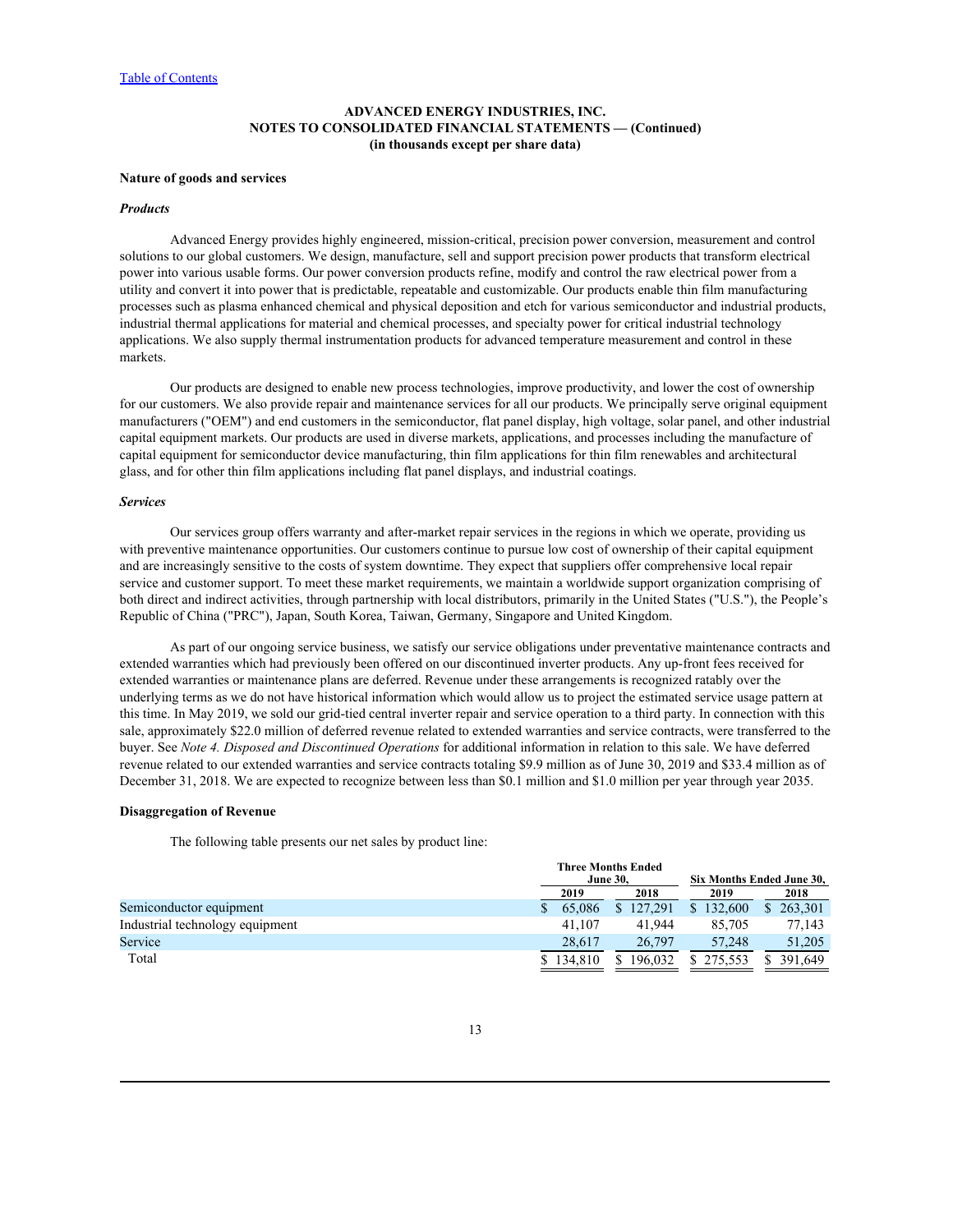The following table presents our net sales by geographic region:

|                 |           | <b>Three Months Ended</b><br><b>June 30.</b> | <b>Six Months Ended</b><br><b>June 30,</b> |         |  |  |
|-----------------|-----------|----------------------------------------------|--------------------------------------------|---------|--|--|
|                 | 2019      | 2018                                         | 2019                                       | 2018    |  |  |
| North America   | 61,393    | 101,942                                      | \$119,899                                  | 209,839 |  |  |
| Asia            | 50,962    | 70,165                                       | 109,397                                    | 136,329 |  |  |
| Europe          | 22,092    | 23,815                                       | 45,518                                     | 45,264  |  |  |
| Other Countries | 363       | 110                                          | 739                                        | 217     |  |  |
| Total           | \$134,810 | 196,032                                      | 275,553                                    | 391,649 |  |  |
|                 |           |                                              |                                            |         |  |  |

The following table presents our net sales by extended warranty and service contracts recognized over time and our product and service revenue recognized at a point in time:

|                                                              |           | Three Months Ended |           |                           |  |  |
|--------------------------------------------------------------|-----------|--------------------|-----------|---------------------------|--|--|
|                                                              |           | <b>June 30.</b>    |           | Six Months Ended June 30. |  |  |
|                                                              | 2019      | 2018               | 2019      | 2018                      |  |  |
| Product and service revenue recognized at point in time      | \$134.297 | 195,089            | \$274.137 | \$ 389,772                |  |  |
| Extended warranty and service contracts recognized over time | 513       | 943                |           | .87 <sup>2</sup>          |  |  |
| Total                                                        | 134.810   | 196.032            | 275.553   | 391.649                   |  |  |

# **NOTE 4. DISPOSED AND DISCONTINUED OPERATIONS**

#### *Disposed Operations*

In May 2019, we sold our grid-tied central solar inverter services business to Bold Renewables Holdings, LLC ("Buyer") for \$1.00 dollar and assumption of our initial product warranty and our extended warranty service obligations. In connection with this transaction, we entered into a Loan and Security Agreement with the Buyer. Under this agreement, we initially loaned \$2.8 million to the buyer at closing and have made available an additional \$5.25 million that may be borrowed in the future, subject to certain operating and liquidity covenants, for operating needs over the next ten years. The borrowings under the Loan and Security Agreement bear interest at 0% for the first seven years and 5% thereafter. Additionally, the Loan and Security Agreement provides for early payment discounts of 50% during the first three years, 45% for years four and five and 40% thereafter up to 30 days prior to the maturity of the Loan and Security Agreement. A discount on the initial \$2.8 million funding under the Loan and Security Agreement of \$2.3 million has been recognized as a reduction to the gain recognized on the sale. As a result of the transaction, we reduced our liabilities held in discontinued operations approximately \$10.9 million related to initial product warranty and reduced Other liabilities of our continuing operations of approximately \$22.0 million related to extended warranty service obligations as well as other assets and liabilities associated with the continuing grid-tied central solar inverter service and repair business. A \$14.8 million non-cash gain was recognized in Other income (expense) from continuing operations and an \$8.6 million non-cash gain, net of tax expense of \$2.4 million, was recognized in Income from discontinued operations.

#### *Discontinued Operations*

In December 2015, we completed the wind down of engineering, manufacturing and sales of our solar inverter product line (the "inverter business"). Accordingly, the results of our inverter business have been reflected as "Income (loss) from discontinued operations, net of income taxes" on our Consolidated Statements of Operations for all periods presented herein.

The effect of our sales of extended inverter warranties to our customers continues to be reflected in deferred revenue in our Consolidated Balance Sheets. Deferred revenue for extended inverter warranties and the associated costs of warranty service will be reflected in Sales and Cost of goods sold, respectively, from continuing operations in future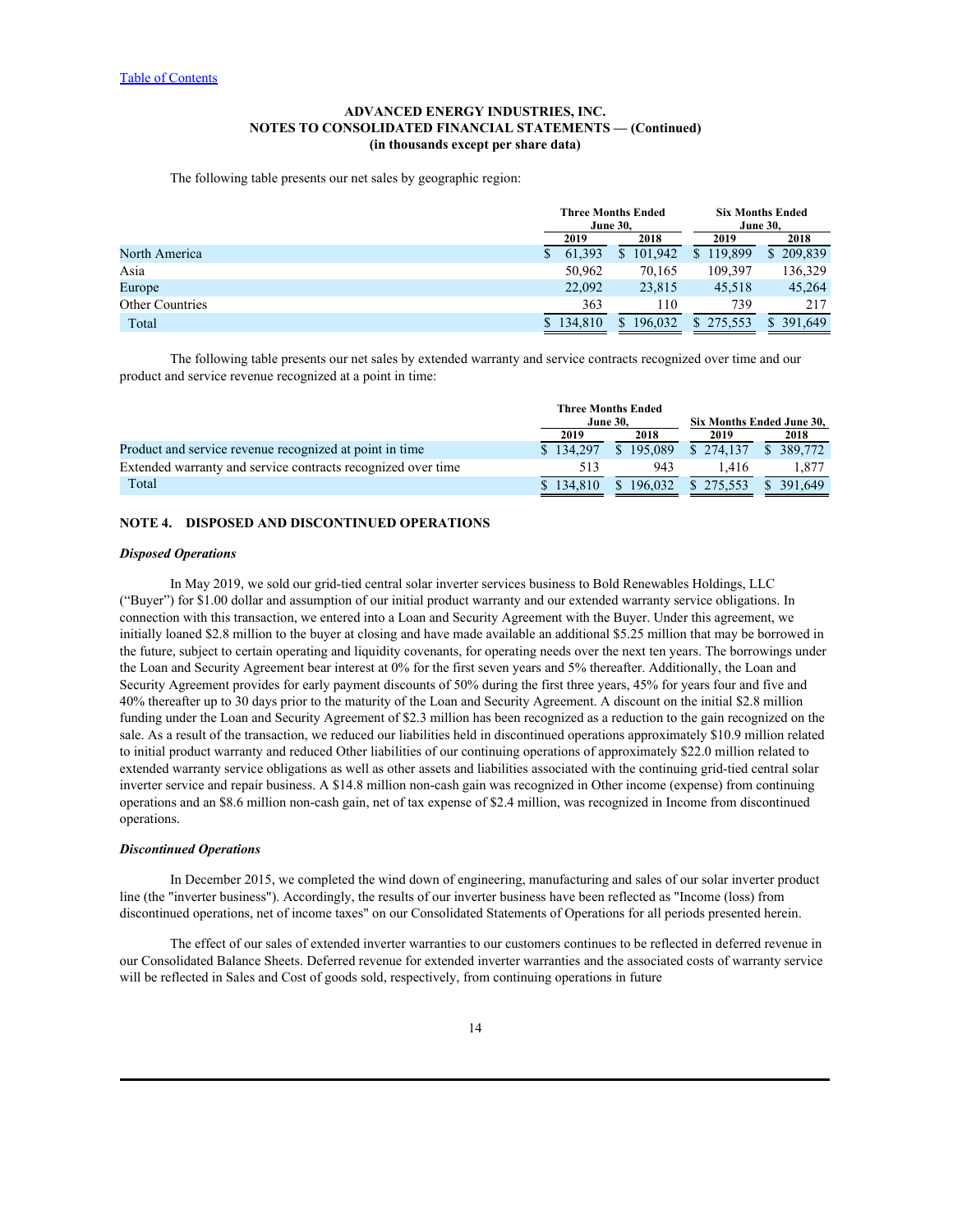periods in our Consolidated Statement of Operations, as the deferred revenue, is earned and the associated services are rendered. Extended warranties related to the inverter product line are no longer offered.

The significant items included in "Income (loss) from discontinued operations, net of income taxes" are as follows:

|                                                                |      |                 | <b>Three Months Ended</b> |                           |      |
|----------------------------------------------------------------|------|-----------------|---------------------------|---------------------------|------|
|                                                                |      | <b>June 30,</b> |                           | Six Months Ended June 30, |      |
|                                                                | 2019 |                 | 2018                      | 2019                      | 2018 |
| Sales                                                          |      |                 |                           | __                        |      |
| Cost of sales                                                  |      | (200)           | (200)                     | (200)                     | (88) |
| Total operating expense                                        |      | 381             | 92                        | 381                       |      |
| Operating income (loss) from discontinued operations           |      | (181)           | 108                       | (181)                     |      |
| Other income (expense)                                         |      | 10,923          | (127)                     | 10,919                    |      |
| Income (loss) from discontinued operations before income taxes |      | 10,742          | (19)                      | 10,738                    |      |
| Provision (benefit) for income taxes                           |      | 2,418           | (24)                      | 2,423                     | (91) |
| Income from discontinued operations, net of income taxes       |      | 8,324           |                           | 8,315                     | 145  |

Assets and Liabilities of discontinued operations within the Condensed Consolidated Balance Sheets are comprised of the following:

|                                                    |               | <b>June 30,</b><br>2019 |              | December 31,<br>2018 |
|----------------------------------------------------|---------------|-------------------------|--------------|----------------------|
| Cash and cash equivalents                          |               |                         |              | 5,251                |
| Other current assets                               |               |                         |              | 406                  |
| Inventories                                        |               | 67                      |              | 198                  |
| Current assets of discontinued operations          |               | 67                      |              | 5,855                |
|                                                    |               |                         |              |                      |
| Other assets                                       |               |                         |              | 67                   |
| Deferred income tax assets                         |               | 3,841                   |              | 5,917                |
| Non-current assets of discontinued operations      |               | 3,841                   |              | 5,984                |
|                                                    |               |                         |              |                      |
| Accounts payable and other accrued expenses        |               | 348                     |              | 350                  |
| <b>Accrued warranty</b>                            |               | 464                     |              | 4,936                |
| Current liabilities of discontinued operations     |               | 812                     |              | 5,286                |
|                                                    |               |                         |              |                      |
| Accrued warranty                                   | <sup>\$</sup> | 2,210                   | $\mathbf{s}$ | 10,429               |
| Other liabilities                                  |               | 146                     |              | 286                  |
| Non-current liabilities of discontinued operations |               | 2,356                   |              | 10,715               |

# **NOTE 5. INCOME TAXES**

The following table sets out the tax expense and the effective tax rate for our income from continuing operations:

|                                                        | <b>Three Months Ended</b><br><b>June 30,</b> |        | <b>Six Months Ended</b><br><b>June 30,</b> |         |  |
|--------------------------------------------------------|----------------------------------------------|--------|--------------------------------------------|---------|--|
|                                                        | 2019                                         | 2018   | 2019                                       | 2018    |  |
| Income from continuing operations, before income taxes | 26.550                                       | 55.533 | 39,084                                     | 111.662 |  |
| Provision for income taxes                             | 3.177                                        | 9,133  | 324                                        | 18,892  |  |
| Effective tax rate                                     | 12.0%                                        | 16.4%  | $0.8 \%$                                   | 16.9%   |  |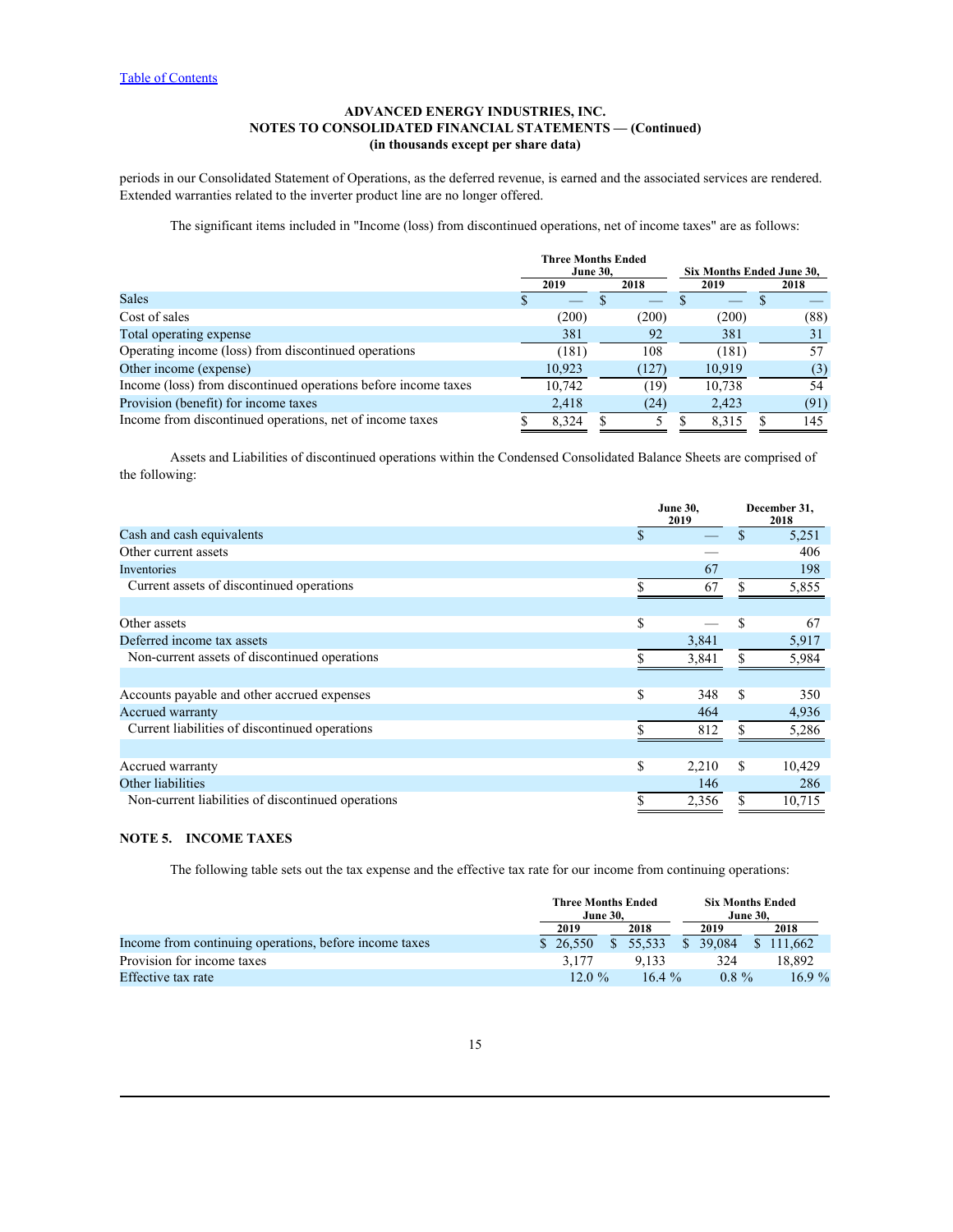**Contents**<br> **NOTES TO CONSOLIDATED ENERGY INDUSTRIES, INC.**<br> **NOTES TO CONSOLIDATED FINANCIAL STATEMENTS** — (Continued)<br>
Our effective tax rates differ from the U.S. federal statutory rate of 21% for the three and six mont June 30, 2019 and 2018, respectively, primarily due to the benefit of earnings in foreign jurisdictions which are subject to lower tax rates, partially offset by additional GILTI tax in the U.S. The effective tax rate for the first half of 2019 was lower than the same period in 2018 primarily due to the release of liabilities for uncertain tax positions in the first quarter of 2019 based on the completion of additional procedures during the quarter to support a change in facts with respect to a specific prior period position.

#### **NOTE 6. EARNINGS PER SHARE**

Basic earnings per share ("EPS") is computed by dividing income available to common stockholders by the weightedaverage number of common shares outstanding during the period. The computation of our diluted EPS is similar to the computation of our basic EPS except that the denominator is increased to include the number of additional common shares that would have been outstanding (using the if-converted and treasury stock methods), if our outstanding stock options and restricted stock units had been converted to common shares, and if such assumed conversion is dilutive.

The following is a reconciliation of the weighted-average shares outstanding used in the calculation of basic and diluted EPS for the three and six months ended June 30, 2019 and 2018:

|                                                                              | <b>Three Months Ended</b><br><b>June 30,</b> |                   |  |        | Six Months Ended June 30. |        |  |
|------------------------------------------------------------------------------|----------------------------------------------|-------------------|--|--------|---------------------------|--------|--|
|                                                                              | 2019                                         | 2018              |  | 2019   |                           | 2018   |  |
| Income from continuing operations                                            | 23,373                                       | 46,400            |  | 38,760 |                           | 92,770 |  |
| Income from continuing operations attributable to noncontrolling<br>interest |                                              | 44                |  | 19     |                           | 75     |  |
| Income from continuing operations attributable to Advanced Energy            |                                              |                   |  |        |                           |        |  |
| Industries, Inc.                                                             | 23,362                                       | 46,356            |  | 38,741 | ж                         | 92,695 |  |
|                                                                              |                                              |                   |  |        |                           |        |  |
| Basic weighted-average common shares outstanding                             | 38,274                                       | 39,349            |  | 38,236 |                           | 39,484 |  |
| Assumed exercise of dilutive stock options and restricted stock units        | 188                                          | 254               |  | 207    |                           | 323    |  |
| Diluted weighted-average common shares outstanding                           | 38,462                                       | 39,603            |  | 38,443 |                           | 39,807 |  |
| Continuing operations:                                                       |                                              |                   |  |        |                           |        |  |
| Basic earnings per share                                                     | 0.61                                         | $\vert .18 \vert$ |  | 1.01   |                           | 2.35   |  |
| Diluted earnings per share                                                   | 0.61                                         | .17               |  | 1.01   |                           | 2.33   |  |

The following restricted stock units were excluded in the computation of diluted earnings per share because they were anti-dilutive:

|                        | <b>Three Months Ended</b> |      |                             |      |  |  |  |  |  |  |
|------------------------|---------------------------|------|-----------------------------|------|--|--|--|--|--|--|
|                        | <b>June 30.</b>           |      | Six Months Ended June 30,   |      |  |  |  |  |  |  |
|                        | 2019                      | 2018 | 2019                        | 2018 |  |  |  |  |  |  |
| Restricted stock units | nn                        |      | $\overbrace{\hspace{15em}}$ |      |  |  |  |  |  |  |

## **Stock Buyback**

In September 2015, our Board of Directors authorized a program to repurchase up to \$150.0 million of our stock over a thirty-month period. In November 2017, our Board of Directors approved an extension of the share repurchase program to December 2019 from its original maturity of March 2018. In May 2018 our Board of Directors approved a \$50 million increase in its authorization to repurchase shares of Company common stock under this same program. As of June 30, 2019, we had \$24.9 million remaining for the future repurchase of shares of our common stock.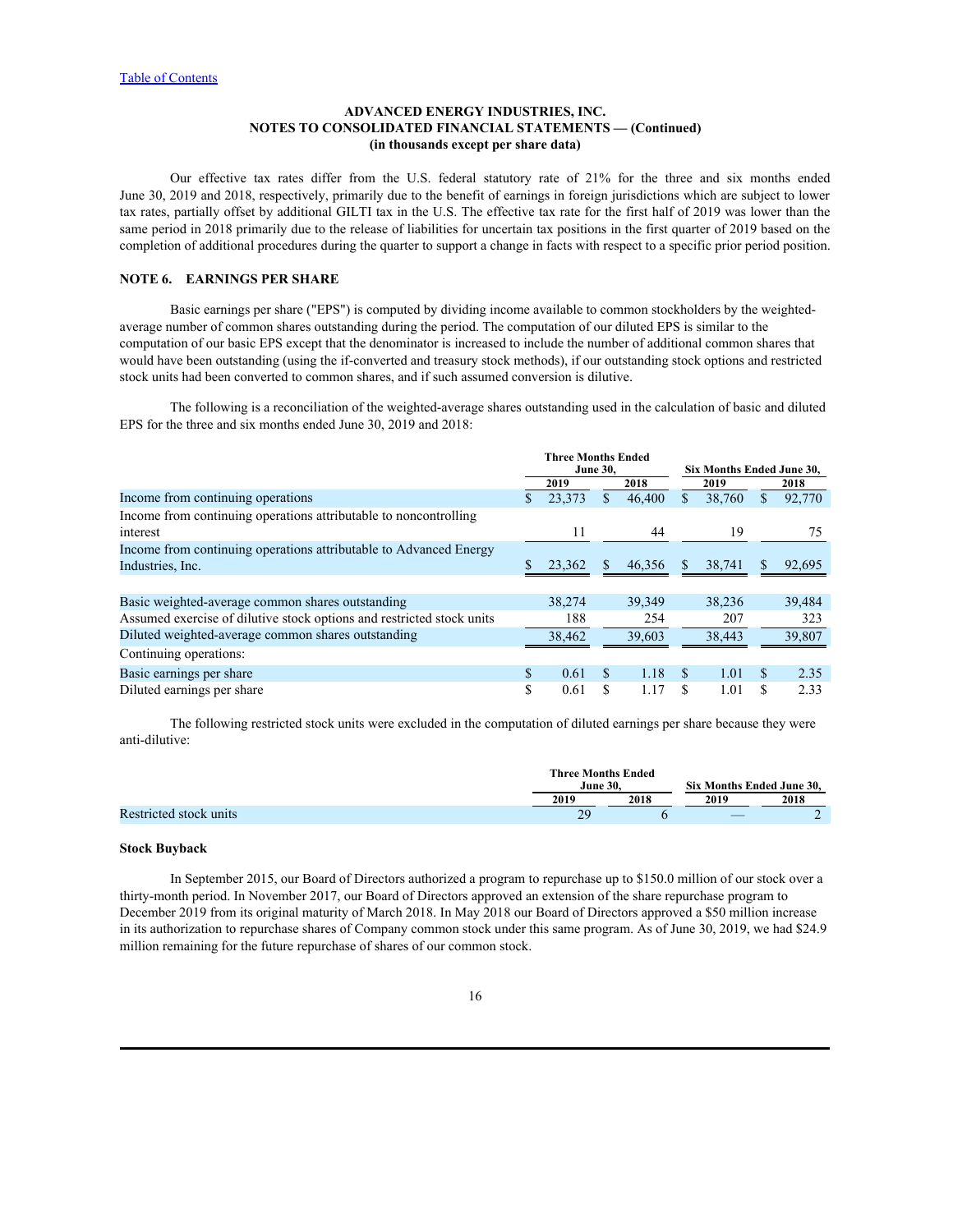| <b>Table of Contents</b>                                                                                                                                                                                                                                                  |                                                                          |                                              |                                |              |      |               |                           |
|---------------------------------------------------------------------------------------------------------------------------------------------------------------------------------------------------------------------------------------------------------------------------|--------------------------------------------------------------------------|----------------------------------------------|--------------------------------|--------------|------|---------------|---------------------------|
| NOTES TO CONSOLIDATED FINANCIAL STATEMENTS - (Continued)                                                                                                                                                                                                                  | ADVANCED ENERGY INDUSTRIES, INC.<br>(in thousands except per share data) |                                              |                                |              |      |               |                           |
| In order to execute the repurchase of shares of our common stock, the company periodically enters into stock repurchase<br>agreements. During the three and six months ended June 30, 2019 and 2018, the company has repurchased the following shares<br>of common stock: |                                                                          |                                              |                                |              |      |               |                           |
|                                                                                                                                                                                                                                                                           |                                                                          | <b>Three Months Ended</b><br><b>June 30.</b> |                                |              |      |               | Six Months Ended June 30, |
| Amount paid to repurchase shares                                                                                                                                                                                                                                          |                                                                          | 2019                                         | 2018<br>25,309<br>$\mathbb{S}$ | $\mathbb{S}$ | 2019 | <sup>\$</sup> | 2018<br>38,059            |
| Number of shares repurchased                                                                                                                                                                                                                                              |                                                                          |                                              | 407                            |              |      |               | 588                       |
| Average repurchase price per share                                                                                                                                                                                                                                        | $\mathcal{S}$                                                            |                                              | 62.13                          | - \$         |      | <b>R</b>      | 64.70                     |
| There were no shares repurchased from related parties. All shares repurchased were recognized as a reduction to<br>Additional paid-in capital. Repurchased shares were retired and assumed the status of authorized and unissued shares.                                  |                                                                          |                                              |                                |              |      |               |                           |
|                                                                                                                                                                                                                                                                           |                                                                          |                                              |                                |              |      |               |                           |
| NOTE 7. MARKETABLE SECURITIES AND ASSETS MEASURED AT FAIR VALUE                                                                                                                                                                                                           |                                                                          |                                              |                                |              |      |               |                           |
| Our investments with original maturities of more than three months at the time of purchase and that are intended to be                                                                                                                                                    |                                                                          |                                              |                                |              |      |               |                           |
| held for no more than 12 months, are considered marketable securities available for sale.                                                                                                                                                                                 |                                                                          |                                              |                                |              |      |               |                           |

## **NOTE 7. MARKETABLE SECURITIES AND ASSETS MEASURED AT FAIR VALUE**

|                                                  |           | $\sim$ $\sim$<br>June 50. | . 2019               |                   | December       |        | $\therefore$ 31, 2018    |
|--------------------------------------------------|-----------|---------------------------|----------------------|-------------------|----------------|--------|--------------------------|
|                                                  | ∼<br>Cost |                           | $\mathbf{v}$<br>Fair | $\cdots$<br>Valu. | $\sim$<br>Cost | $\sim$ | <b>XXX</b><br>Fair Value |
| <b>CONTRACTOR</b><br>Total marketable securities | 744       |                           |                      | 746               | . 40           |        | 2.470                    |

|                         | -<br><b>Larliest</b> |    | Latest    |
|-------------------------|----------------------|----|-----------|
| Certificates of deposit | 7/28/2019            | to | 4/30/2020 |

# **NOTE 8. DERIVATIVE FINANCIAL INSTRUMENTS**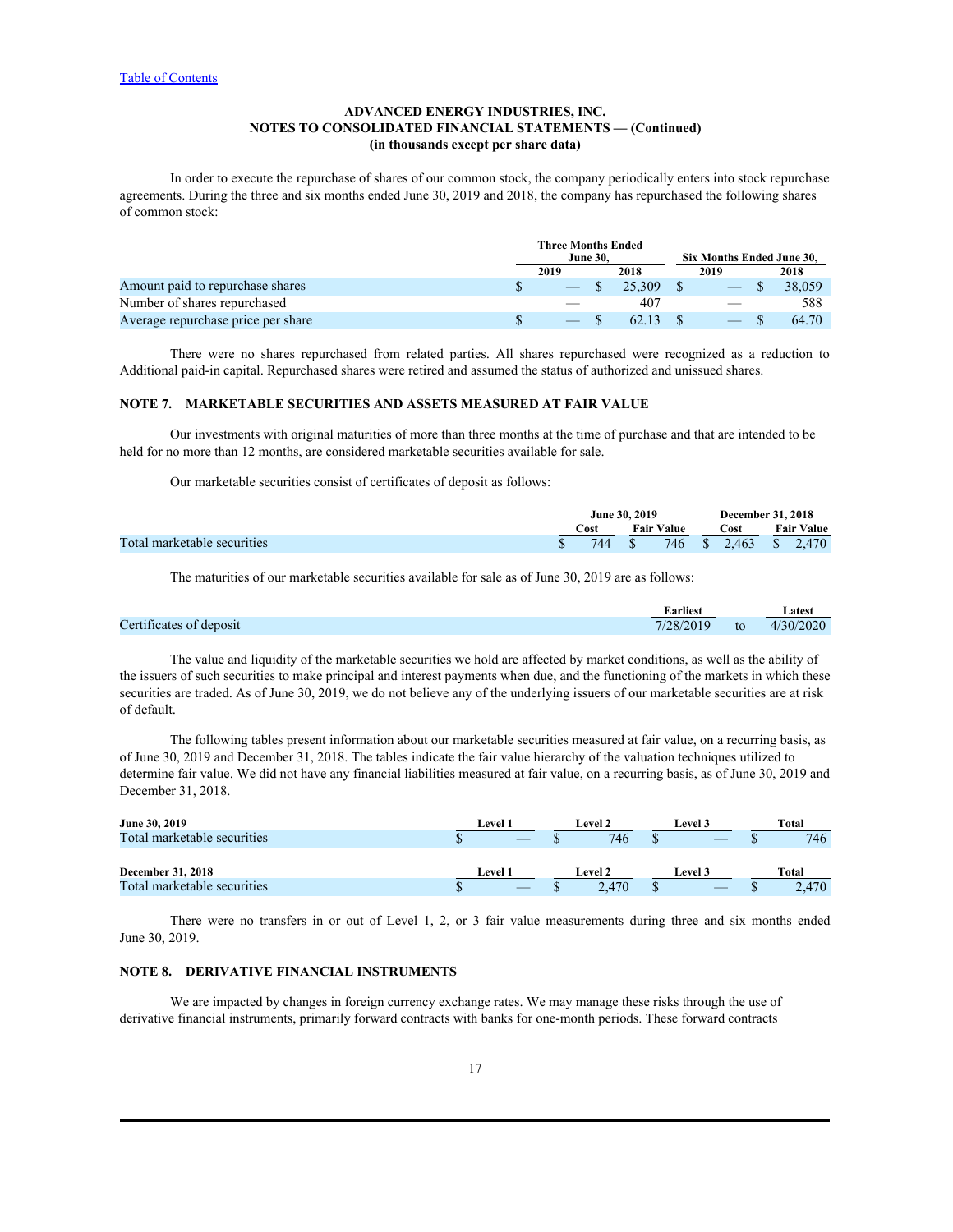manage the exchange rate risk associated with intercompany debt denominated in nonfunctional currencies. These derivative instruments are not designated as hedges; however, they do offset the fluctuations of our intercompany debt due to foreign exchange rate changes. We did not enter into any new foreign currency exchange forward contracts during the three and six months ended June 30, 2019 and 2018. We did not have any currency exchange rate contracts outstanding as of June 30, 2019 and 2018.

During the three and six months ended June 30, 2019 and 2018 the gains and losses recorded related to the foreign currency exchange contracts are as follows:

These gains and losses were offset by corresponding gains and losses on the revaluation of the underlying intercompany debt and both are included as a component of Other income, net, in our Unaudited Condensed Consolidated Statements of Operations.

## **NOTE 9. ACCOUNTS AND OTHER RECEIVABLE**

Accounts and other receivable are recorded at net realizable value. Components of accounts and other receivable, net of reserves, are as follows:

|                        | <b>June 30,</b><br>2019 | December 31,<br>2018 |
|------------------------|-------------------------|----------------------|
| Amounts billed, net    | 77,958                  | 80,709               |
| Unbilled receivables   | 15,087                  | 19,733               |
| Total receivables, net | 93,045                  | 100,442              |

Amounts billed, net consist of amounts that have been invoiced to our customers in accordance with our terms and conditions and are shown net of an allowance for doubtful accounts.

Unbilled receivables consist of amounts where we have satisfied our contractual obligations related to inventory stocking contracts with customers. Such amounts typically become billable to the customer upon their consumption of the inventory managed under the stocking contracts. We anticipate that substantially all unbilled receivables will be invoiced and collected over the next twelve months.

# **NOTE 10. INVENTORIES**

Our inventories are valued at the lower of cost or net realizable value and computed on a first-in, first-out (FIFO) basis. Components of inventories are as follows:

|        |      | December 31,<br>2018 |
|--------|------|----------------------|
| 69,995 |      | 76,647               |
| 8,498  |      | 6,644                |
| 14,247 |      | 14,696               |
| 92,740 |      | 97,987               |
|        | 2019 | <b>June 30,</b>      |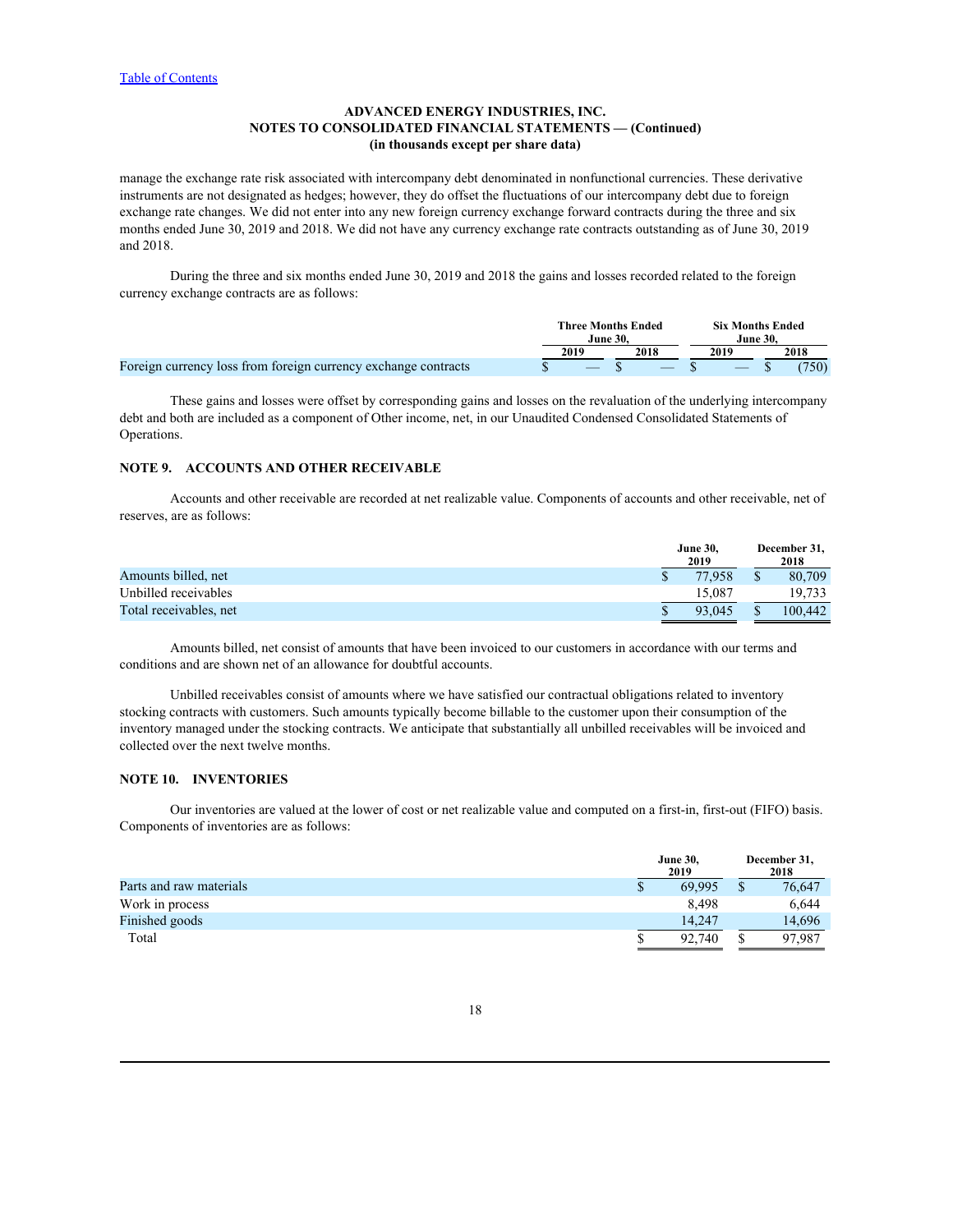# **NOTE 11. PROPERTY AND EQUIPMENT**

Property and equipment, net is comprised of the following:

|                                      | <b>June 30,</b><br>2019 | December 31,<br>2018 |
|--------------------------------------|-------------------------|----------------------|
| Buildings and land                   | 1,693                   | 1,737                |
| Machinery and equipment              | 42,962                  | 41,330               |
| Computer and communication equipment | 25,812                  | 24,051               |
| Furniture and fixtures               | 3,931                   | 3,203                |
| Vehicles                             | 282                     | 282                  |
| Leasehold improvements               | 22,025                  | 20,593               |
| Construction in process              | 2,781                   | 867                  |
|                                      | 99,486                  | 92,063               |
| Less: Accumulated depreciation       | (64, 794)               | (60, 794)            |
| Property and equipment, net          | 34.692                  | 31.269               |

Depreciation expense recorded in continuing operations and included in selling, general and administrative expense is as follows:

|                      | <b>Three Months Ended</b> |  |      |      |                                  |      |       |  |  |
|----------------------|---------------------------|--|------|------|----------------------------------|------|-------|--|--|
|                      | <b>June 30,</b>           |  |      |      | <b>Six Months Ended June 30.</b> |      |       |  |  |
|                      | 2019                      |  | 2018 | 2019 |                                  | 2018 |       |  |  |
| Depreciation expense | 2.341                     |  | 792  |      | , 549                            |      | 3,396 |  |  |

# **NOTE 12. GOODWILL**

The following summarizes the changes in goodwill during the six months ended June 30, 2019:

|               |                  |                    | <b>Effect of</b>      |                |
|---------------|------------------|--------------------|-----------------------|----------------|
|               | <b>Beginning</b> |                    | Changes in            | Ending         |
|               | <b>Balance</b>   | <b>Adiustments</b> | <b>Exchange Rates</b> | <b>Balance</b> |
| June 30, 2019 | 101,900          | (10, 215)          | (48)                  | \$91,637       |
|               |                  |                    |                       |                |

# **NOTE 13. INTANGIBLE ASSETS**

Intangible assets consisted of the following as of June 30, 2019 and December 31, 2018:

|                        | <b>Gross Carrying</b> |        | Accumulated  | <b>Net Carrying</b> |        |
|------------------------|-----------------------|--------|--------------|---------------------|--------|
| June 30, 2019          |                       | Amount | Amortization |                     | Amount |
| Technology             |                       | 55,365 | (10,009)     |                     | 45,356 |
| Customer relationships |                       | 33,832 | (15, 168)    |                     | 18,664 |
| Trademarks and other   |                       | 5,843  | (1,620)      |                     | 4,223  |
| Total                  |                       | 95,040 | (26.797)     |                     | 68,243 |

|                        | <b>Gross Carrying</b> |  | Accumulated  | <b>Net Carrying</b> |  |
|------------------------|-----------------------|--|--------------|---------------------|--|
| December 31, 2018      | Amount                |  | Amortization | Amount              |  |
| Technology             | 39,879                |  | (7, 927)     | 31,952              |  |
| Customer relationships | 35,509                |  | (13, 484)    | 22,025              |  |
| Trademarks and other   | 2,501                 |  | (1, 568)     | 933                 |  |
| Total                  | 77,889                |  | (22.979)     | 54,910              |  |
|                        |                       |  |              |                     |  |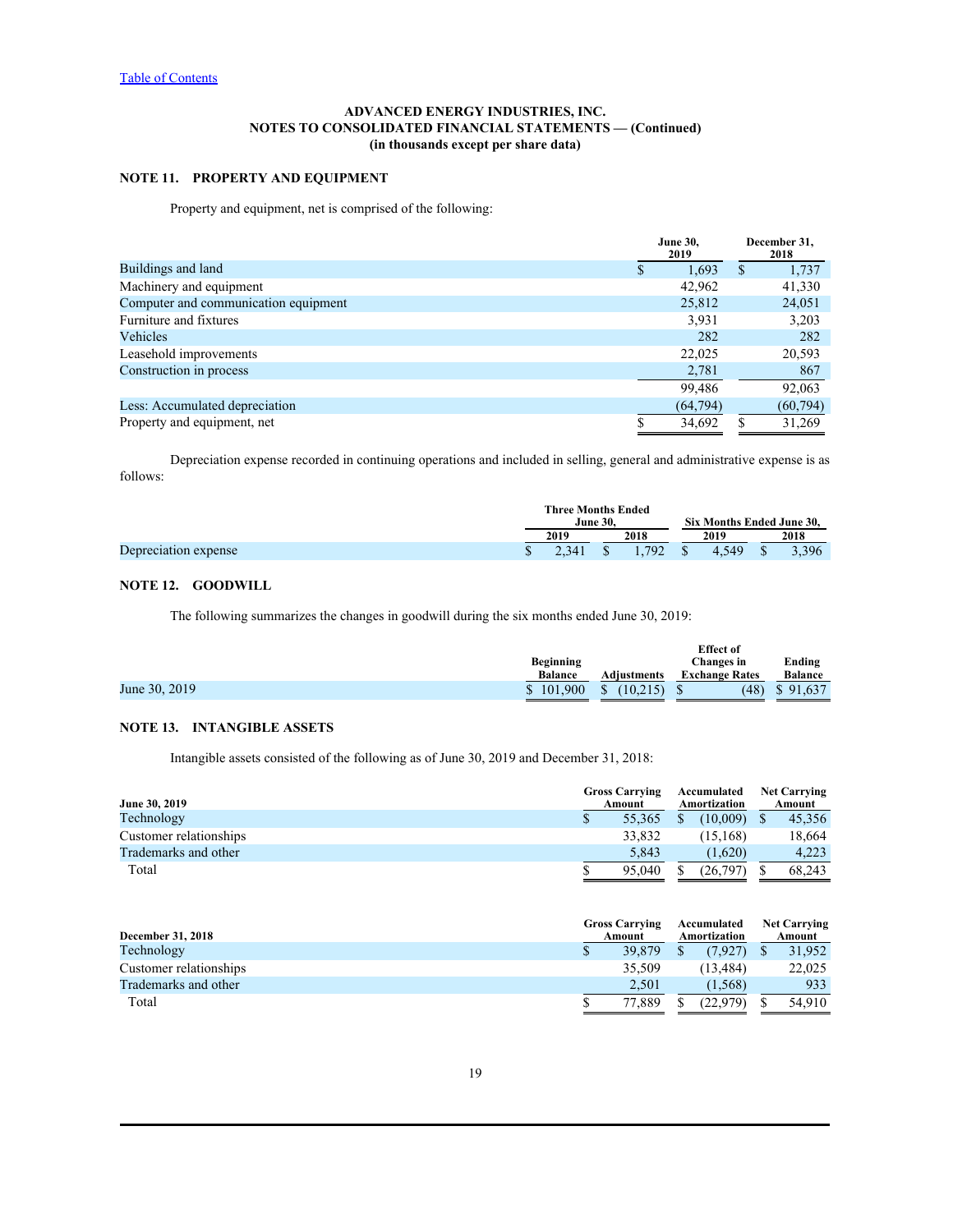Amortization expense related to intangible assets is as follows:

|                      | <b>Three Months Ended</b> |        |                                     |   |       |                           |                     |  |
|----------------------|---------------------------|--------|-------------------------------------|---|-------|---------------------------|---------------------|--|
|                      | June 30                   | $\sim$ |                                     |   |       | Six Months Ended June 30, |                     |  |
|                      | 2019                      |        | 2018                                |   | 2019  |                           | 2018                |  |
| Amortization expense | .874                      |        | 264<br>and the contract of the con- | ш | 847.ر |                           | $F \cap 1$<br>2.921 |  |

Estimated amortization expense related to intangibles is as follows:

| Esumated amortization expense related to miangibles is as follows.                                                                                  |                   |                        |                        |                        |                          |
|-----------------------------------------------------------------------------------------------------------------------------------------------------|-------------------|------------------------|------------------------|------------------------|--------------------------|
| Year Ending December 31,                                                                                                                            |                   |                        |                        |                        |                          |
| 2019 (remaining)                                                                                                                                    |                   |                        |                        | $\mathbf S$            | 4,467                    |
| 2020                                                                                                                                                |                   |                        |                        |                        | 7,395                    |
| 2021                                                                                                                                                |                   |                        |                        |                        | 7,294                    |
| 2022                                                                                                                                                |                   |                        |                        |                        | 7,033                    |
| 2023                                                                                                                                                |                   |                        |                        |                        | 7,014                    |
| Thereafter                                                                                                                                          |                   |                        |                        |                        | 35,040                   |
| Total                                                                                                                                               |                   |                        |                        |                        | 68,243                   |
| <b>NOTE 14. RESTRUCTURING COSTS</b><br>During 2018, we committed to a restructuring plan to optimize our manufacturing footprint and to improve our |                   |                        |                        |                        |                          |
| operating efficiencies and synergies related to our recent acquisitions. The table below summarizes the restructuring charges:                      |                   |                        |                        |                        |                          |
|                                                                                                                                                     |                   |                        |                        |                        |                          |
|                                                                                                                                                     |                   | <b>Three Months</b>    | <b>Six Months</b>      |                        | <b>Cumulative Cost</b>   |
|                                                                                                                                                     |                   | Ended June 30,<br>2019 | Ended June 30.<br>2019 |                        | Through June 30,<br>2019 |
| Severance and related charges                                                                                                                       | $\mathcal{S}$     | 1,565                  | $\mathbb{S}$           | 1,718<br>$\sqrt{s}$    | 5,957                    |
| Facility relocation and closure charges                                                                                                             |                   | 230                    |                        | 1,750                  | 1,750                    |
| Total restructuring charges                                                                                                                         |                   | 1,795                  | <sup>\$</sup>          | 3,468<br>$\sqrt{S}$    | 7,707                    |
|                                                                                                                                                     |                   |                        |                        |                        |                          |
| The following table summarizes our restructuring liabilities at June 30, 2019:                                                                      |                   |                        |                        |                        |                          |
|                                                                                                                                                     |                   |                        |                        |                        |                          |
|                                                                                                                                                     |                   | Cost                   |                        |                        |                          |
|                                                                                                                                                     | <b>Balance</b> at | <b>Incurred</b><br>and | <b>Cost Paid</b>       | <b>Effect</b> of       | <b>Balance</b> at        |
|                                                                                                                                                     | December 31,      | <b>Charged to</b>      | or<br>Otherwise        | Changes in<br>Exchange | <b>June 30,</b>          |
|                                                                                                                                                     | 2018              | <b>Expense</b>         | Settled                | Rates                  | 2019                     |
| Total restructuring liabilities                                                                                                                     | 3,806             | \$3,468                | \$ (3,799)             | <sup>\$</sup>          | 3,476<br>$\mathbb{S}$    |
|                                                                                                                                                     |                   |                        |                        |                        |                          |
| As of December 31, 2018 and June 30, 2019 the accrued restructuring liabilities related primarily to severance and                                  |                   |                        |                        |                        |                          |
| related charges.                                                                                                                                    |                   |                        |                        |                        |                          |
|                                                                                                                                                     |                   |                        |                        |                        |                          |
| <b>NOTE 15. WARRANTIES</b>                                                                                                                          |                   |                        |                        |                        |                          |
|                                                                                                                                                     |                   |                        |                        |                        |                          |
| Provisions of our sales agreements include customary product warranties, ranging from 12 months to 24 months                                        |                   |                        |                        |                        |                          |
| following installation. The estimated cost of our warranty obligation is recorded when revenue is recognized and is based upon                      |                   |                        |                        |                        |                          |
| our historical experience by product and configuration.                                                                                             |                   |                        |                        |                        |                          |
|                                                                                                                                                     |                   |                        |                        |                        |                          |

# **NOTE 14. RESTRUCTURING COSTS**

|                                         | <b>Three Months</b><br>Ended June 30,<br>2019 | <b>Six Months</b><br>Ended June 30,<br>2019 | <b>Cumulative Cost</b><br>Through June 30,<br>2019 |       |  |
|-----------------------------------------|-----------------------------------------------|---------------------------------------------|----------------------------------------------------|-------|--|
| Severance and related charges           | .565                                          | 1,718                                       |                                                    | 5,957 |  |
| Facility relocation and closure charges | 230                                           | . . 750                                     |                                                    | 1,750 |  |
| Total restructuring charges             | .795                                          | 3,468                                       |                                                    | 7,707 |  |

|                                 |                   | Cost              |                  |                   |                   |
|---------------------------------|-------------------|-------------------|------------------|-------------------|-------------------|
|                                 |                   | Incurred          | <b>Cost Paid</b> | <b>Effect</b> of  |                   |
|                                 | <b>Balance</b> at | and               | or               | <b>Changes</b> in | <b>Balance at</b> |
|                                 | December 31,      | <b>Charged to</b> | <b>Otherwise</b> | Exchange          | <b>June 30,</b>   |
|                                 | 2018              | <b>Expense</b>    | Settled          | Rates             | 2019              |
| Total restructuring liabilities | 3,806             | 3,468             | 799)             |                   | 5,476             |

# **NOTE 15. WARRANTIES**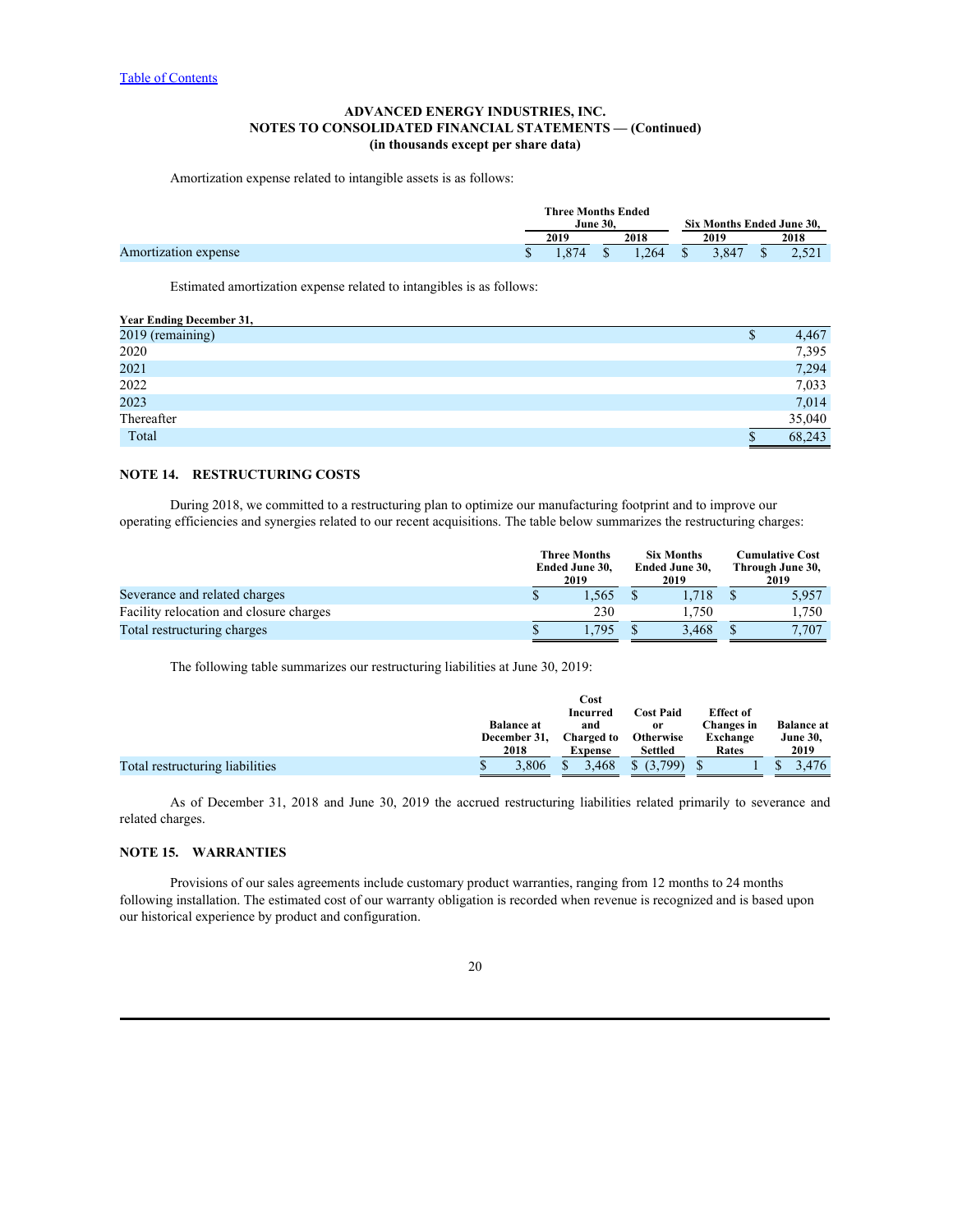Our estimated warranty obligation is included in Other accrued expenses in our Consolidated Balance Sheets. Changes in our product warranty obligation are as follows:

|                                     | <b>Three Months Ended</b> |                                 | <b>Six Months Ended</b> |                 |               |  |  |
|-------------------------------------|---------------------------|---------------------------------|-------------------------|-----------------|---------------|--|--|
|                                     | <b>June 30,</b>           |                                 |                         | <b>June 30,</b> |               |  |  |
|                                     | 2019                      | 2018                            | 2019                    |                 | 2018          |  |  |
| Balances at beginning of period     | 2,264                     | 2,084                           | 2,084                   |                 | 2,312         |  |  |
| Acquired warranty                   | 1,200                     | $\hspace{0.1mm}-\hspace{0.1mm}$ | 1,200                   |                 | 92            |  |  |
| Increases to accruals               | 85                        | 306                             | 604                     |                 | 484           |  |  |
| Warranty expenditures               | (286)                     | (396)                           | (631)                   |                 | (902)         |  |  |
| Effect of changes in exchange rates | __                        | (13)                            |                         |                 | $\mathcal{D}$ |  |  |
| Balances at end of period           | 3,263                     | .981                            | 3,263                   |                 | .981          |  |  |

# **NOTE 16. LEASES**

We lease manufacturing and office space under non-cancelable operating leases. Some of these leases contain provisions for landlord funded leasehold improvements which are recorded as right of use assets with related liabilities. Additionally, several existing operating leases had deferred rent balances under ASC 840 which resulted in adjusted right of use asset balances recorded upon adoption of ASC 842. Most leases include one or more options to renew. We regularly evaluate the renewal options and when they are reasonably certain of exercise, we include the renewal period in our lease terms, along with the right-of-use assets ("ROU") and lease liabilities. In many cases, we have lease terms that are less than one year and therefore, we have elected the practical expedient to exclude these short-term leases from our ROU assets and lease liabilities. New leases are negotiated and executed to meet business objectives on an on-going basis.

Our leases do not provide an implicit rate. Accordingly, we use our incremental borrowing rate based on the information available at the lease commencement date in determining the present value of the lease payments. We have a centrally managed treasury function; therefore, based on the applicable lease terms and the current economic environment, we apply a portfolio approach for determining the incremental borrowing rate.

Maturities of our lease liabilities for all operating leases at June 30, 2019 are as follows:

## **Year Ending December 31,**

| 5,045   |
|---------|
| 9,094   |
| 9,012   |
| 6,320   |
| 4,908   |
| 29,274  |
| 63,653  |
| (9,662) |
| 53,991  |
|         |

The weighted average remaining lease term and discount rate for all our operating leases as of June 30, 2019 were as follows:

|                         | <b>Weighted Average</b> |                         |  |
|-------------------------|-------------------------|-------------------------|--|
|                         | <b>Remaining Lease</b>  | <b>Weighted Average</b> |  |
|                         | Term                    | <b>Discount Rate</b>    |  |
| <b>Operating leases</b> | 8.43<br>vears           | 1750/<br><u>.</u>       |  |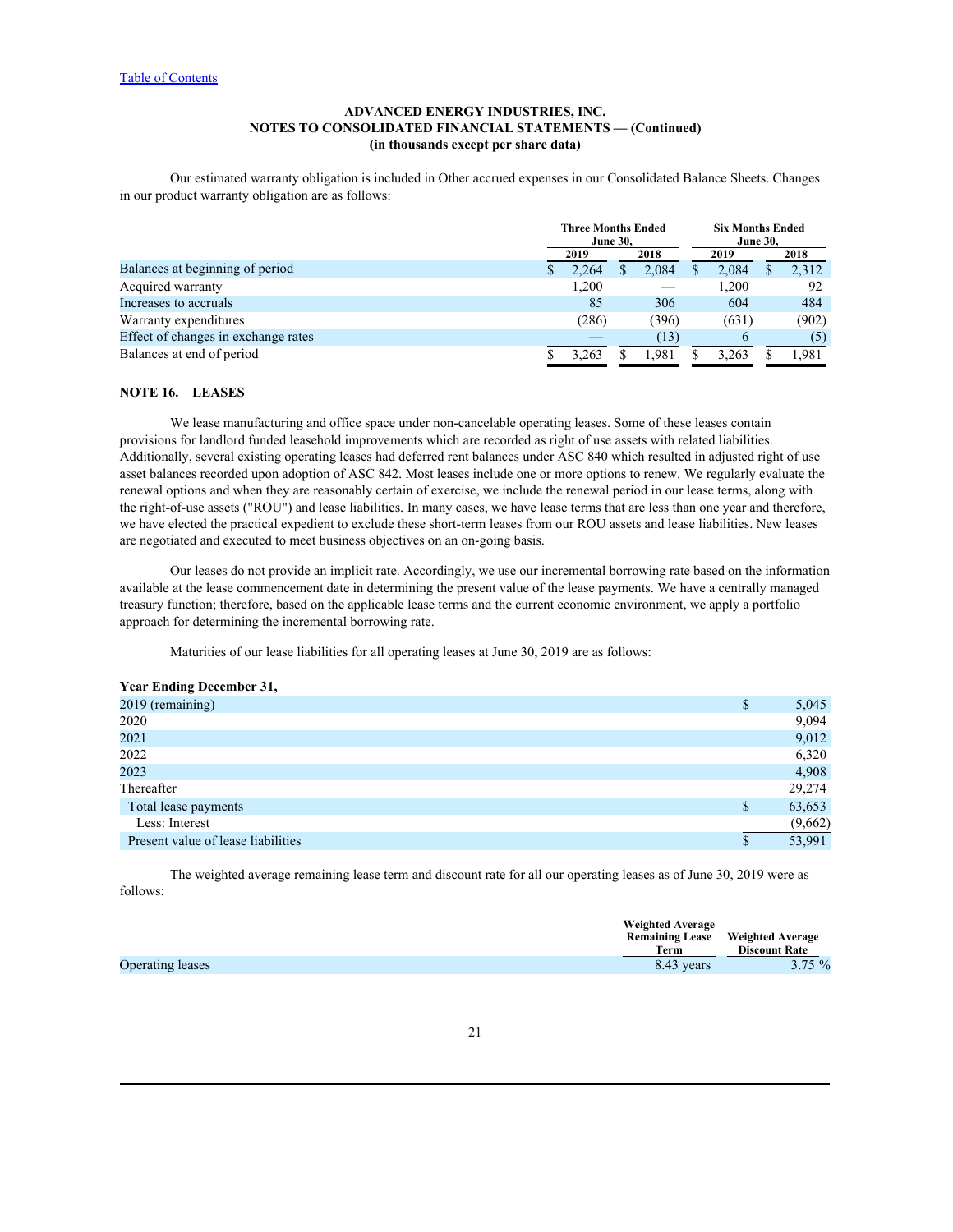Cash paid for amounts included in the measurement of lease liabilities for the six months ended June 30, 2019 was as follows:

|                         | Cash Outflow |      |
|-------------------------|--------------|------|
| <b>Operating leases</b> |              | 5914 |
|                         |              |      |

#### **NOTE 17. PENSION LIABILITY**

In connection with the acquisition of HiTek Power Group and LumaSense, we acquired the HiTek Power Limited Pension Scheme (the "HiTek Plan") and the LumaSense Technologies GmbH pension obligation (the "LumaSense Plan"), respectively. These plans are both closed to new participants. In order to measure the expense and related benefit obligation, various assumptions are made including discount rates used to value the obligation, expected return on plan assets used to fund these expenses and estimated future inflation rates. These assumptions are based on historical experience as well as facts and circumstances. An actuarial analysis is used to measure the expense and liability associated with pension benefits. We are committed to make annual fixed payments of \$0.8 million into the HiTek Plan through April 30, 2024, and then \$1.7 million from May 1, 2024 through November 30, 2033. We are not currently committed to future payments to the LumaSense Plan.

The net pension liability is included in Other long-term liabilities in our balance sheet as follows:

|                                         | $\sim$<br>June 30<br>2019 | December 31,<br>2018 |
|-----------------------------------------|---------------------------|----------------------|
| $-100 - 100 - 100$<br>Pension liability | 19.084                    | 19,266               |

The following table sets forth the components of net periodic pension cost for the three and six months ended June 30, 2019 and 2018:

|                                            | <b>Three Months Ended</b> |       | <b>Six Months Ended</b> |       |  |                 |  |  |
|--------------------------------------------|---------------------------|-------|-------------------------|-------|--|-----------------|--|--|
|                                            | <b>June 30.</b>           |       |                         |       |  | <b>June 30.</b> |  |  |
|                                            | 2019                      | 2018  |                         | 2019  |  | 2018            |  |  |
| Interest cost                              | 195                       | 214   |                         | 394   |  | 432             |  |  |
| Expected return on plan assets             | (166)                     | (158) |                         | (336) |  | (319)           |  |  |
| Amortization of actuarial gains and losses | 115                       | 133   |                         | 233   |  | 269             |  |  |
| Net periodic pension cost                  | 144                       | 189   |                         | 291   |  | 382             |  |  |

#### **NOTE 18. STOCK-BASED COMPENSATION**

On May 4, 2017, the shareholders approved the Company's 2017 Omnibus Incentive Plan ("the 2017 Plan") and all shares that were then available for issuance under the 2008 Omnibus Incentive Plan are now available for issuance under the 2017 Plan. The 2017 Plan provides for the grant of stock options, stock appreciation rights, restricted stock, stock units (including deferred stock units), unrestricted stock, and dividend equivalent rights. Any of the awards issued under the 2017 Plan may be issued as performance-based awards to align compensation awards to the attainment of annual or long-term performance goals. As of June 30, 2019, there were 3.1 million shares reserved and 2.3 million shares available for grant under the 2017 Plan.

Restricted stock units ("RSU's") are generally granted with a grant date fair value equal to the market price of our stock at the date of grant and with generally a three or four-year vesting schedule or performance-based vesting as determined at the time of grant.

Stock option awards are generally granted with an exercise price equal to the market price of our stock at the date of grant and with either a three or four-year vesting schedule or performance-based vesting as determined at the time of grant. Stock option awards generally have a term of 10 years.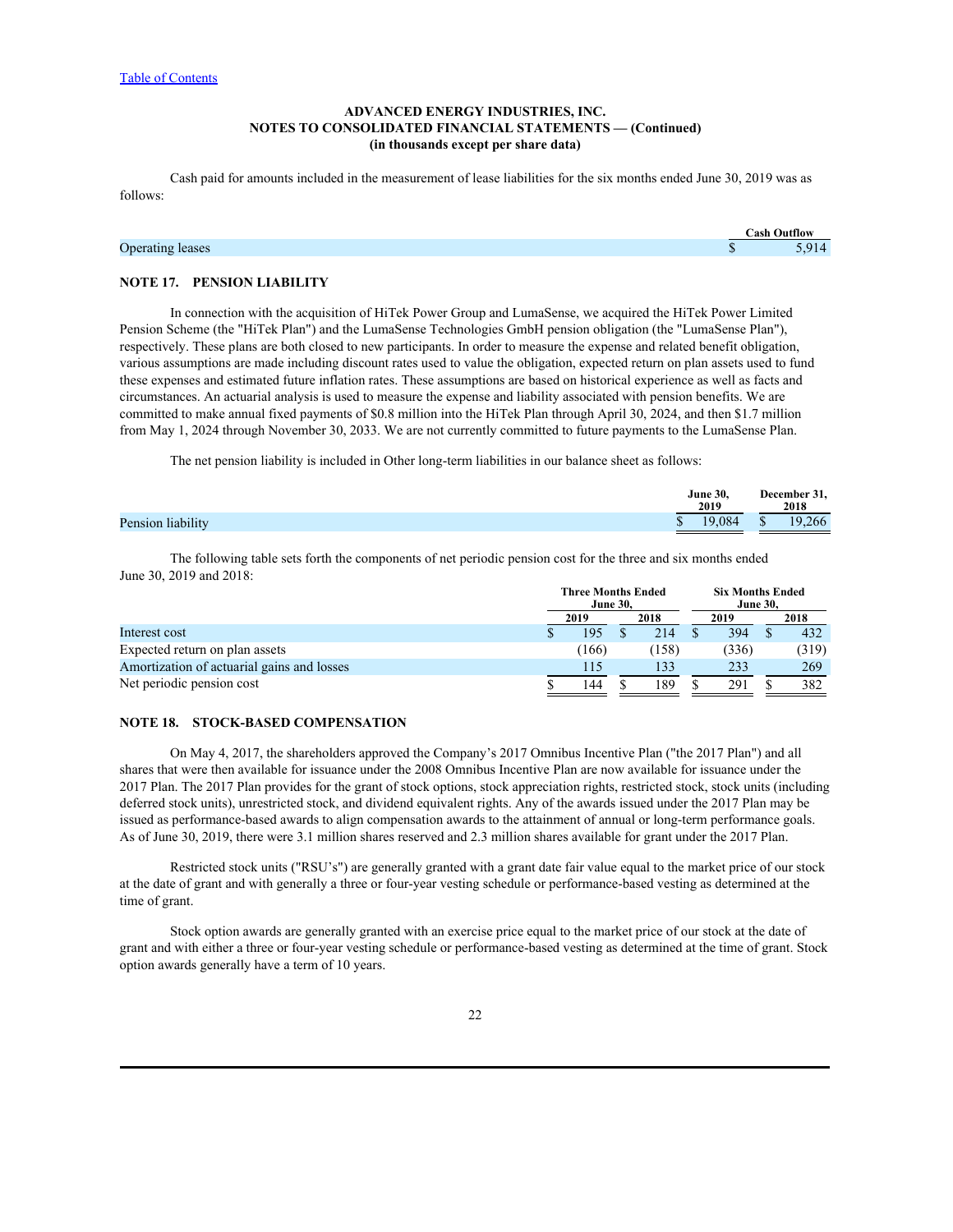We recognize stock-based compensation expense based on the fair value of the awards issued and the functional area of the employee receiving the award. Stock-based compensation for the three and six months ended June 30, 2019 and 2018 was as follows:

|                                  | <b>Three Months Ended</b><br><b>June 30.</b> |                              | <b>Six Months Ended</b><br>June 30 | $\sim$ 0 |                     |
|----------------------------------|----------------------------------------------|------------------------------|------------------------------------|----------|---------------------|
|                                  | 2019                                         | 2018                         | 2019                               |          | 2018                |
| Stock-based compensation expense | 93'<br>,,                                    | ,943<br>$\sim$ $\sim$ $\sim$ | $+130$                             |          | $\sqrt{2}$<br>0,43, |

Changes in the outstanding RSU awards during the three and six months ended June 30, 2019 were as follows:

|                                         | Three Months Ended June 30, 2019 |                              | Six Months Ended June 30, 2019 |                       |                              |                   |  |  |  |  |
|-----------------------------------------|----------------------------------|------------------------------|--------------------------------|-----------------------|------------------------------|-------------------|--|--|--|--|
|                                         |                                  |                              | Weighted-                      | Weighted-             |                              |                   |  |  |  |  |
|                                         |                                  | Average<br><b>Grant Date</b> |                                |                       | Average<br><b>Grant Date</b> |                   |  |  |  |  |
|                                         | <b>Number of RSUs</b>            |                              | <b>Fair Value</b>              | <b>Number of RSUs</b> |                              | <b>Fair Value</b> |  |  |  |  |
| RSUs outstanding at beginning of period | 577                              |                              | 56.73                          | 352                   |                              | 58.17             |  |  |  |  |
| RSU <sub>s</sub> granted                | 27                               | - S                          | 51.88                          | 358                   |                              | 51.93             |  |  |  |  |
| RSUs vested                             | $(49)$ \$                        |                              | 59.70                          | (145)                 | - S                          | 52.04             |  |  |  |  |
| RSUs forfeited                          | $(2)$ \$                         |                              | 55.62                          | (12)                  |                              | 35.28             |  |  |  |  |
| RSUs outstanding at end of period       | 553                              |                              | 56.23                          | 553                   |                              | 56.23             |  |  |  |  |

Changes in the outstanding stock option awards during the three and six months ended June 30, 2019 were as follows:

|                                            | Three Months Ended June 30, 2019                           |           | Six Months Ended June 30, 2019 |           |                                               |           |  |  |
|--------------------------------------------|------------------------------------------------------------|-----------|--------------------------------|-----------|-----------------------------------------------|-----------|--|--|
|                                            | Weighted-<br>Average<br>Number of<br><b>Exercise Price</b> |           |                                | Number of | Weighted-<br>Average<br><b>Exercise Price</b> |           |  |  |
|                                            | Options                                                    | per Share |                                | Options   |                                               | per Share |  |  |
| Options outstanding at beginning of period | 220                                                        |           | 21.21                          | 230       |                                               | 20.73     |  |  |
| Options exercised                          | (6)                                                        |           | 12.87                          | $(16)$ \$ |                                               | 11.45     |  |  |
| Options expired                            | (1)                                                        |           | 7.95                           | (1)       |                                               | 7.82      |  |  |
| Options outstanding at end of period       | 213                                                        |           | 21.50                          | 213       |                                               | 21.50     |  |  |

## **NOTE 19. COMMITMENTS AND CONTINGENCIES**

We have firm purchase commitments and agreements with various suppliers to ensure the availability of components. Purchase commitments as of June 30, 2019 is approximately \$108.4 million. Our policy with respect to all purchase commitments is to record losses, if any, when they are probable and reasonably estimable. We continuously monitor these commitments for exposure to potential losses and will record a provision for losses when it is deemed necessary.

We are involved in disputes and legal actions arising in the normal course of our business. There have been no material developments in legal proceedings in which we are involved during the three and six months ended June 30, 2019.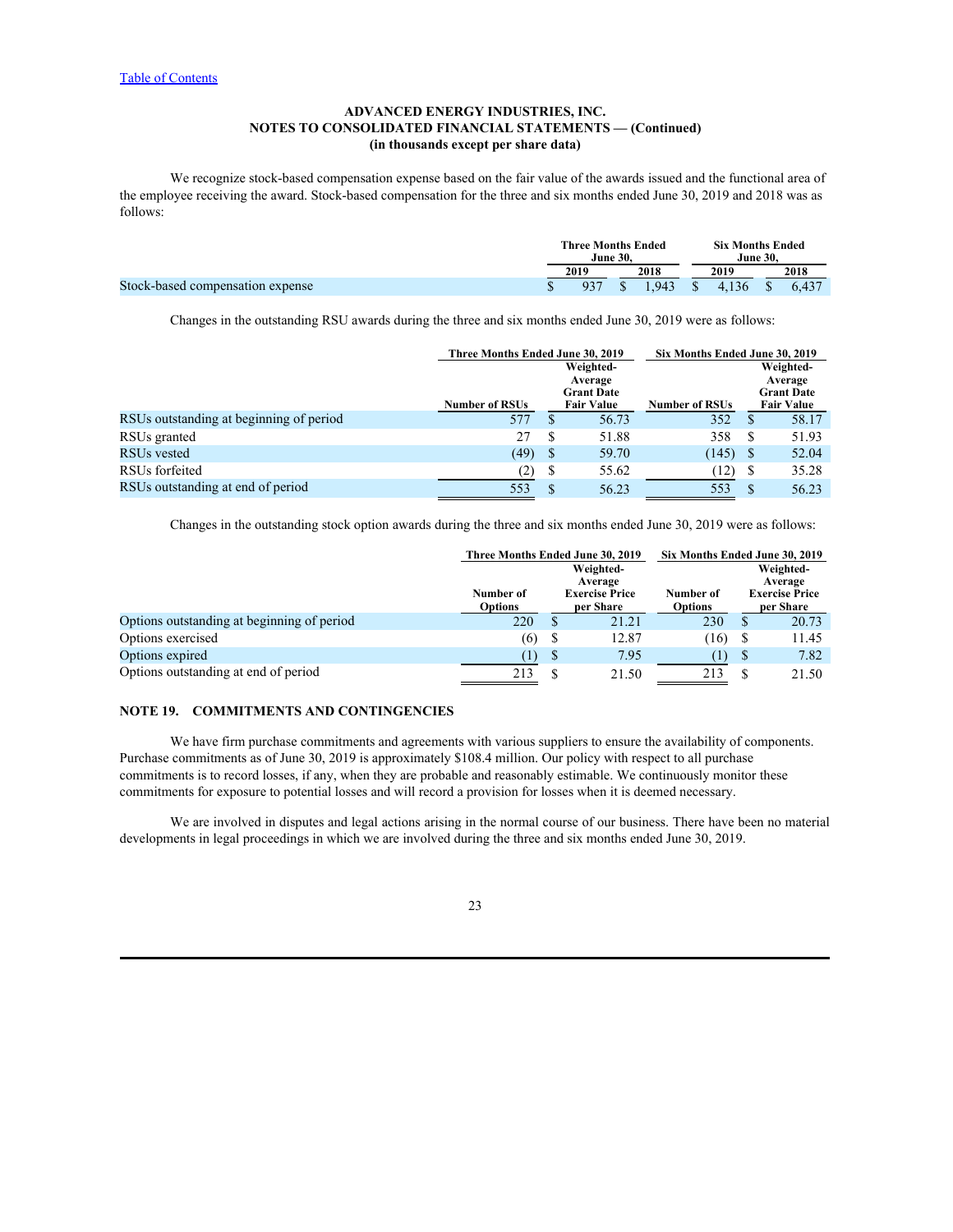# **NOTE 20. RELATED PARTY TRANSACTIONS**

Members of our Board of Directors hold various executive positions and serve as directors at other companies, including companies that are our customers. During the three and six months ended June 30, 2019 and 2018, we engaged in the following transactions with companies related to members of our Board of Directors, as described below:

|                                   | <b>Three Months Ended</b> |      |                                  |      |  |      |  |  |  |
|-----------------------------------|---------------------------|------|----------------------------------|------|--|------|--|--|--|
|                                   | <b>June 30,</b>           |      | <b>Six Months Ended June 30.</b> |      |  |      |  |  |  |
|                                   | 2019                      | 2018 |                                  | 2019 |  | 2018 |  |  |  |
| Sales to related parties          | 660                       | 316  |                                  | .012 |  | 389  |  |  |  |
| Number of related party customers |                           |      |                                  |      |  |      |  |  |  |

|                                                 | <b>June 30,</b><br>2019 | December 31.<br>2018 |
|-------------------------------------------------|-------------------------|----------------------|
| Accounts receivable from related parties        | 429                     | 109                  |
| <b>A</b> T<br>Number of related party customers |                         |                      |

## **NOTE 21. SIGNIFICANT CUSTOMER INFORMATION**

|                                                                                                                                                                                                                                              |                         | <b>June 30,</b>             |                  | December 31,                 |
|----------------------------------------------------------------------------------------------------------------------------------------------------------------------------------------------------------------------------------------------|-------------------------|-----------------------------|------------------|------------------------------|
| Accounts receivable from related parties                                                                                                                                                                                                     |                         |                             | 2019<br>429      | 2018<br>109<br><sup>\$</sup> |
| Number of related party customers                                                                                                                                                                                                            |                         |                             |                  |                              |
|                                                                                                                                                                                                                                              |                         |                             |                  |                              |
| NOTE 21. SIGNIFICANT CUSTOMER INFORMATION                                                                                                                                                                                                    |                         |                             |                  |                              |
| The following table summarizes sales, and percentages of sales, by customers that individually accounted for 10% or                                                                                                                          |                         |                             |                  |                              |
| more of our sales for the three and six months ended June 30, 2019 and 2018:                                                                                                                                                                 |                         |                             |                  |                              |
|                                                                                                                                                                                                                                              |                         | Three Months Ended June 30, |                  |                              |
| Applied Materials, Inc.                                                                                                                                                                                                                      | \$33,731                | 2019<br>$25.0 \%$           | \$67,741         | 2018<br>34.6 $%$             |
| <b>LAM</b> Research                                                                                                                                                                                                                          | 19,802                  | $14.7\%$                    | 32,764           | $16.7\%$                     |
|                                                                                                                                                                                                                                              |                         |                             |                  |                              |
|                                                                                                                                                                                                                                              | 2019                    | Six Months Ended June 30,   |                  | 2018                         |
| Applied Materials, Inc.                                                                                                                                                                                                                      | \$70,021                | 25.4 %                      | \$137,613        | 35.1%                        |
| <b>LAM Research</b>                                                                                                                                                                                                                          | 39,373                  | 14.3 %                      | 72,490           | 18.5 %                       |
| The following table summarizes the accounts receivable balances, and percentages of the total accounts receivable, for                                                                                                                       |                         |                             |                  |                              |
| customers that individually accounted for 10% or more of accounts receivable as of June 30, 2019 and December 31, 2018:                                                                                                                      |                         |                             |                  |                              |
|                                                                                                                                                                                                                                              |                         |                             |                  |                              |
|                                                                                                                                                                                                                                              | <b>June 30,</b><br>2019 |                             |                  | December 31,<br>2018         |
| Applied Materials, Inc.                                                                                                                                                                                                                      | \$24,130                |                             | 25.9 % \$ 34,301 | 34.2 %                       |
| <b>LAM</b> Research                                                                                                                                                                                                                          | 11,953                  | 12.8 %                      | 12,181           | 12.1%                        |
|                                                                                                                                                                                                                                              |                         |                             |                  |                              |
|                                                                                                                                                                                                                                              |                         |                             |                  |                              |
| Our sales to Applied Materials, Inc. and LAM Research include precision power products used in semiconductor                                                                                                                                 |                         |                             |                  |                              |
| processing and solar and flat panel display. No other customer accounted for 10% or more of our sales or accounts receivable<br>balances during these periods.                                                                               |                         |                             |                  |                              |
| <b>NOTE 22. CREDIT FACILITY</b>                                                                                                                                                                                                              |                         |                             |                  |                              |
|                                                                                                                                                                                                                                              |                         |                             |                  |                              |
| The Company is party to a Loan Agreement, as amended (the "Loan Agreement") with Bank of America N.A. ("BA")<br>which provides a revolving line of credit of up to \$150.0 million subject to certain funding conditions. The Loan Agreement |                         |                             |                  |                              |

|                         | <b>June 30,</b> |                                          | December 31,                                  |                  |
|-------------------------|-----------------|------------------------------------------|-----------------------------------------------|------------------|
|                         | 2019            |                                          | 2018                                          |                  |
| Applied Materials, Inc. | 24,130          | $25.9 \%$                                | 34.301                                        | 34.2 %           |
| <b>LAM</b> Research     | 1,953           | $\sim$<br>$\cdot$ $\times$ $\frac{9}{0}$ | 12,181<br>the contract of the contract of the | 1210/<br>14.1 /0 |

## **NOTE 22. CREDIT FACILITY**

The Company is party to a Loan Agreement, as amended (the "Loan Agreement") with Bank of America N.A. ("BA") which provides a revolving line of credit of up to \$150.0 million subject to certain funding conditions. The Loan Agreement expires on July 28, 2022. Interest on amounts drawn shall be paid quarterly based upon the LIBOR Daily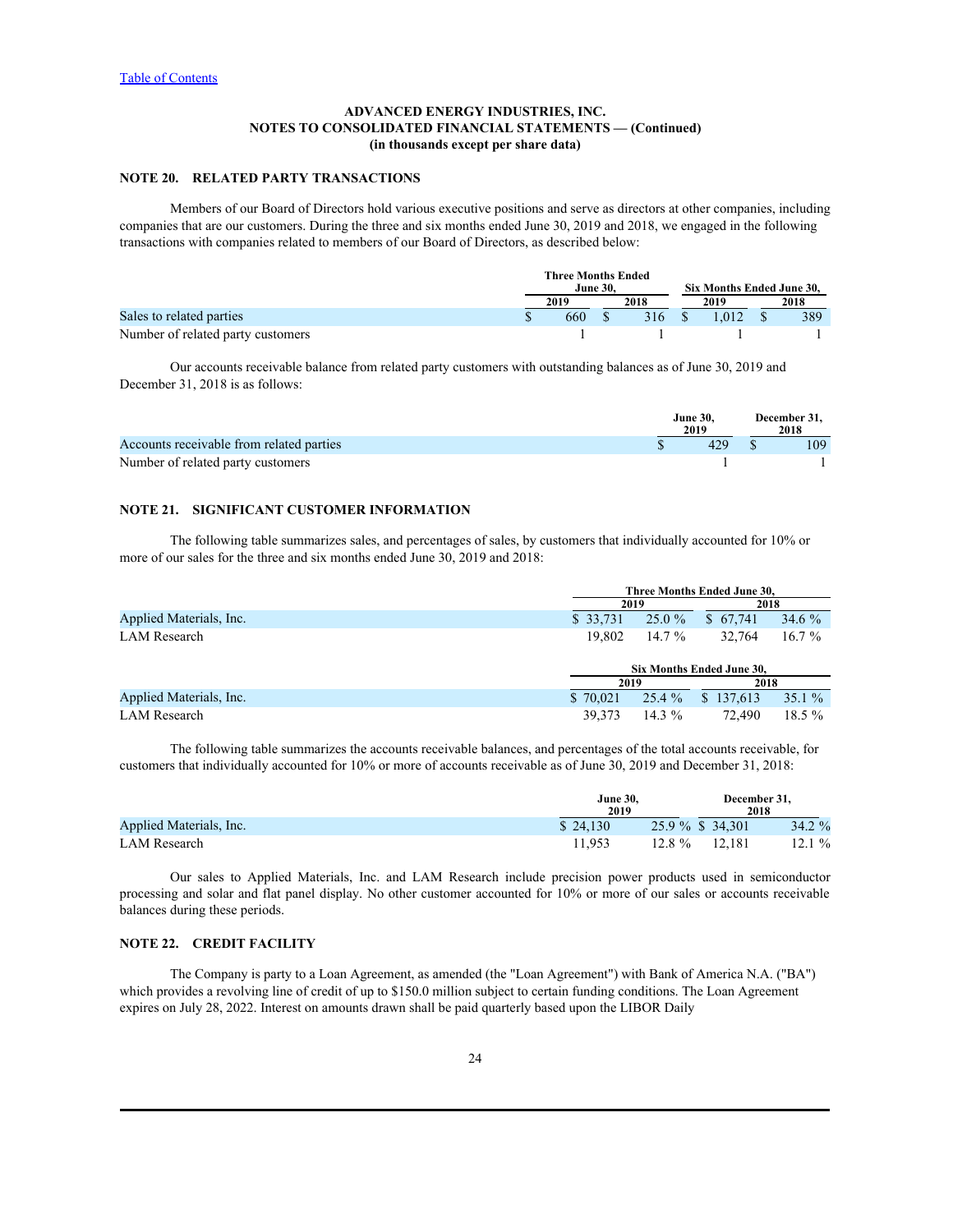Floating Rate then in effect, plus between one and one-quarter (1.25%) and one and three-quarters (1.75%) percentage points depending on the Funded Debt to EBITDA ratio. As of June 30, 2019, the interest rate was 3.65%. The Loan Agreement also requires the Company to pay the lender on a quarterly basis an unused commitment fee based on credit availability. The obligations under the Loan Agreement are unsecured until the Funded Debt to EBITDA ratio exceeds 2.0 to 1.0, at which time the Company and certain affiliates' tangible and intangible personal property will be subject to a first priority, perfected lien and security interest in favor of BA pursuant to a Security Agreement. As of June 30, 2019, the Company is in compliance with all covenants required under the Loan Agreement. At June 30, 2019 our credit availability under the Loan Agreement was \$150.0 million.

Interest expense related to unused line of credit fees was as follows:

|                            |      |          |               | <b>Three Months Ended</b> |            |      |                         |      |  |
|----------------------------|------|----------|---------------|---------------------------|------------|------|-------------------------|------|--|
|                            |      | June 30. | $\sim$ $\sim$ |                           | <b>Six</b> |      | x Months Ended June 30. |      |  |
|                            | 2019 |          |               | 2018                      |            | 2019 |                         | 2018 |  |
| Unused line of credit fees |      | σō       |               | cο<br>υō                  |            | . .  |                         | 114  |  |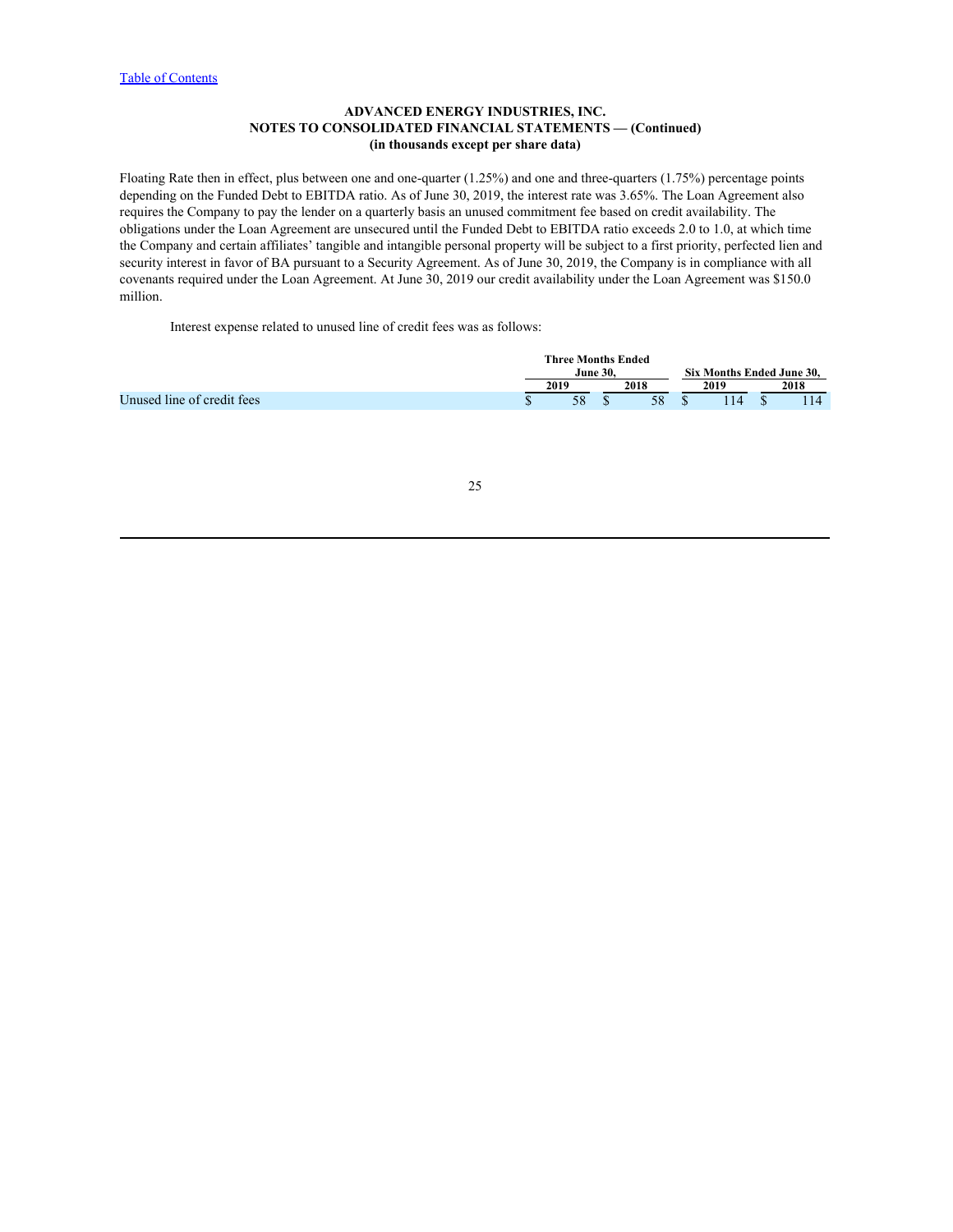## <span id="page-26-0"></span>**ITEM 2. MANAGEMENT'S DISCUSSION AND ANALYSIS OF FINANCIAL CONDITION AND RESULTS OF OPERATIONS**

#### **Special Note on Forward-Looking Statements**

The following discussion contains, in addition to historical information, forward-looking statements within the meaning of Section 27A of the Securities Act of 1933, as amended, and Section 21E of the Securities Exchange Act of 1934, as amended. Statements in this report that are not historical information are forward-looking statements. For example, statements relating to our beliefs, expectations and plans are forward-looking statements, as are statements that certain actions, conditions or circumstances will continue. The inclusion of words such as "anticipate," "expect," "estimate," "can," "may," "might," "continue," "enables," "plan," "intend," "should," "could," "would," "likely," "potential," or "believe," as well as statements that events or circumstances "will" occur or continue, indicate forward-looking statements. Forward-looking statements involve risks and uncertainties, which are difficult to predict and many of which are beyond our control. Therefore, actual results could differ materially and adversely from those expressed in any forward-looking statements. Neither we nor any other person assumes responsibility for the accuracy and completeness of such forward-looking statements and readers are cautioned not to place undue reliance on forward-looking statements.

For additional information regarding factors that may affect our actual financial condition, results of operations and accuracy of our forward-looking statements, see the information under the caption "Risk Factors" in Part II, Item 1A of this Quarterly Report on Form 10-Q and, in our Annual Report on Form 10-K for the year ended December 31, 2018. We undertake no obligation to revise or update any forward-looking statements for any reason.

#### *BUSINESS AND MARKET OVERVIEW*

#### *Semiconductor Equipment Market*

The semiconductor market is being driven by the rapid adoption of solid-state drives (SSD) deploying the latest 3D-NAND memory devices and a ramp of advanced Logic devices at the 10nm technology node. The industry's transition to 3D memory devices and advanced Logic is generating demand for more advanced RF power supplies, matches and accessories. The growing number of steps associated with the deposition and etch processes is driving an increase in the number of process chambers per fab and higher content of more advanced power solutions per chamber. As etching processes become more challenging due to increasing aspect ratios in advanced 3D devices, more advanced RF technology that includes pulsing and increased control and instrumentation is needed. We are capitalizing on these trends and providing a broader range of more complex combinations of RF power and frequencies and launching more capable matching networks to manage and control the delivered power.

Following record revenues in the first half of 2018, we began to see a pause in the semiconductor equipment market during the second half of 2018. Investment in semiconductor equipment, especially from memory devices, continued to weaken in the first half of 2019 as a result of slowing growth in end market demand for semiconductor devices, ongoing digestion of equipment capacity, and consumption of existing inventory. It is difficult to determine when or if overall market investment in semiconductor capital equipment will return to 2017 levels.

#### *Industrial Technology Equipment Markets*

Customers in the industrial capital equipment market incorporate our industrial process power and applied power products into a wide variety of equipment used in applications such as thin films, advanced material fabrication, and analytical instrumentation. Demand levels for our industrial technology products have been effected in the first half of 2019 by slower demand related to flat panel displays, hard coating for consumer electronic devices and weaker macro economic conditions, particularly in Europe, partially offset by strengthening demand for solar applications.

In industrial technology applications, we remain focused on taking our products into new applications and world regions, increasing our penetration into Asia, Europe and North America. Our acquisition of LumaSense in September 2018 further expanded our presence in pyrometry and other temperature measurement applications and has contributed to our year-todate growth in industrial technology applications as compared to the prior year.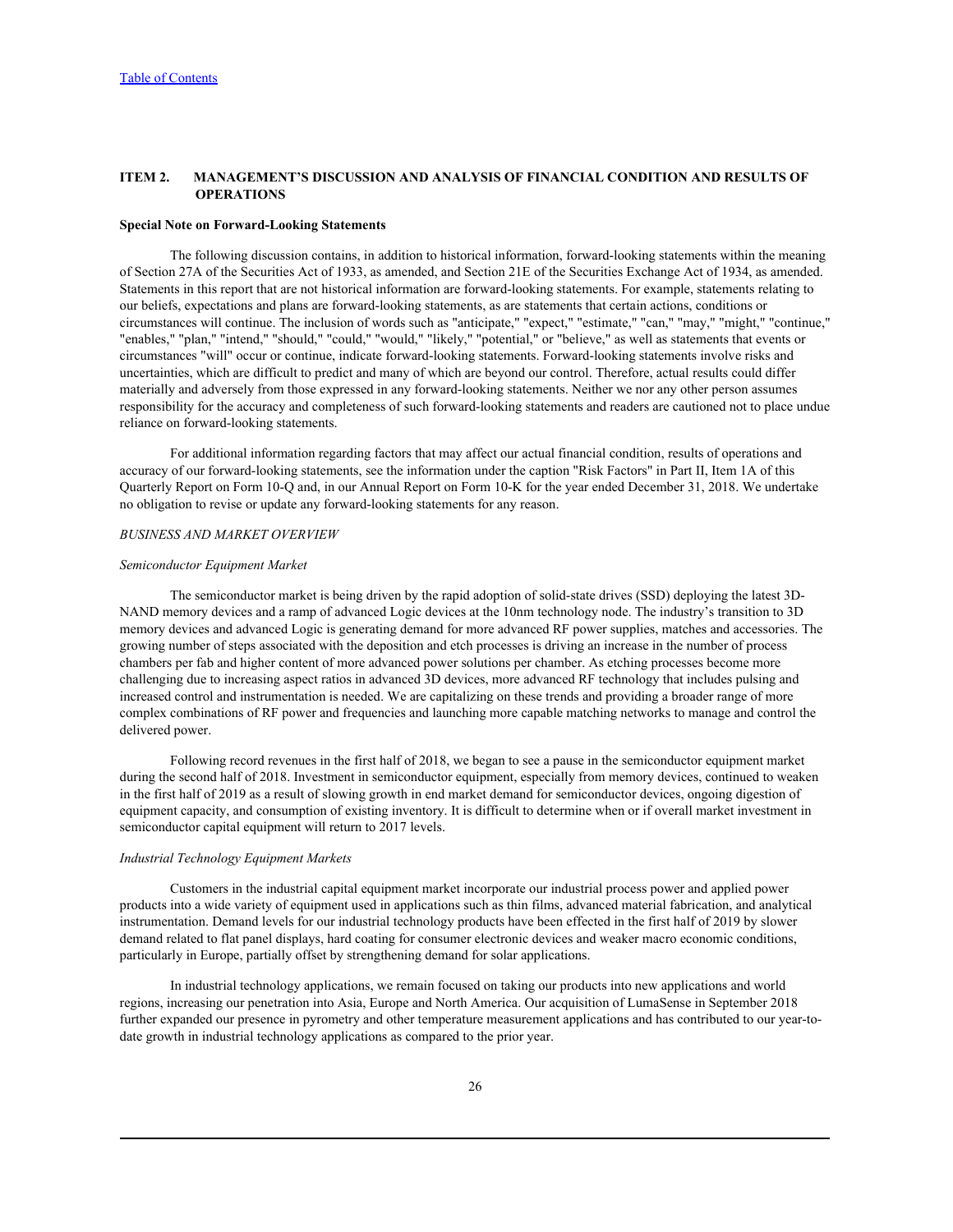The analysis presented below is organized to provide the information we believe will be helpful for understanding our historical performance and relevant trends going forward. This discussion should be read in conjunction with our Unaudited Condensed Consolidated Financial Statements in Part I, Item 1 of this report, including the notes thereto. Also included in the following analysis are measures that are not in accordance with U.S. GAAP. A reconciliation of the non-GAAP measures to U.S. GAAP is provided below.

## **Results of Continuing Operations**

The following tables set forth certain data, and the percentage of sales each item reflects, derived from our Unaudited Condensed Consolidated Statements of Operations for the periods indicated (in thousands):

|                                                        |           | <b>Three Months Ended</b> |           |                           |
|--------------------------------------------------------|-----------|---------------------------|-----------|---------------------------|
|                                                        |           | <b>June 30.</b>           |           | Six Months Ended June 30, |
|                                                        | 2019      | 2018                      | 2019      | 2018                      |
| <b>Sales</b>                                           | \$134,810 | 196,032<br>$\mathcal{L}$  | \$275,553 | \$ 391,649                |
| Gross profit                                           | 64,126    | 101,235                   | 129,866   | 204,880                   |
| Operating expenses                                     | 53,121    | 45,217                    | 107,070   | 92,759                    |
| Operating income from continuing operations            | 11.005    | 56,018                    | 22,796    | 112,121                   |
| Other income (expense), net                            | 15,545    | (485)                     | 16,288    | (459)                     |
| Income from continuing operations before income taxes  | 26,550    | 55,533                    | 39.084    | 111,662                   |
| Provision for income taxes                             | 3,177     | 9,133                     | 324       | 18,892                    |
| Income from continuing operations, net of income taxes | 23.373    | 46,400                    | 38,760    | 92,770                    |

|                                                        | <b>Three Months Ended</b><br><b>June 30,</b> |            | <b>Six Months Ended</b><br><b>June 30,</b> |            |
|--------------------------------------------------------|----------------------------------------------|------------|--------------------------------------------|------------|
|                                                        | 2019                                         | 2018       | 2019                                       | 2018       |
| <b>Sales</b>                                           | $100.0 \%$                                   | $100.0 \%$ | 100.0%                                     | $100.0 \%$ |
| Gross profit                                           | 47.6                                         | 51.6       | 47.1                                       | 52.3       |
| Operating expenses                                     | 39.4                                         | 23.0       | 38.9                                       | 23.7       |
| Operating income from continuing operations            | 8.2                                          | 28.6       | 8.3                                        | 28.6       |
| Other income (expense), net                            | 11.5                                         | (0.3)      | 5.9                                        | (0.1)      |
| Income from continuing operations before income taxes  | 19.7                                         | 28.3       | 14.2                                       | 28.5       |
| Provision for income taxes                             | 2.4                                          | 4.6        | 0.1                                        | 4.8        |
| Income from continuing operations, net of income taxes | 17.3 $%$                                     | $23.7\%$   | 14.1 $\%$                                  | 23.7%      |

#### *SALES*

The following tables summarize net sales and percentages of net sales, by product line, for the three and six months ended June 30, 2019 and 2018:

|         |         | <b>Change 2019 v. 2018</b>  |            |
|---------|---------|-----------------------------|------------|
| 2019    | 2018    | Dollar                      | Percent    |
| 65,086  | 127,291 | \$ (62,205)                 | $(48.9)\%$ |
| 41.107  | 41.944  | (837)                       | $(2.0)\%$  |
| 28,617  | 26,797  | .820                        | $6.8\%$    |
| 134,810 | 196,032 | \$ (61,222)                 | $(31.2)\%$ |
|         |         | Three Months Ended June 30, |            |

|                                 | Six Months Ended June 30, |         | Change 2019 v. 2018 |            |
|---------------------------------|---------------------------|---------|---------------------|------------|
|                                 | 2019                      | 2018    | <b>Dollar</b>       | Percent    |
| Semiconductor equipment         | \$132,600                 | 263,301 | (130,701)           | $(49.6)\%$ |
| Industrial technology equipment | 85,705                    | 77,143  | 8,562               | 11.1 %     |
| Service                         | 57,248                    | 51,205  | 6,043               | $11.8 \%$  |
| Total                           | 275,553                   | 391,649 | \$(116,096)         | $(29.6)\%$ |
|                                 |                           |         |                     |            |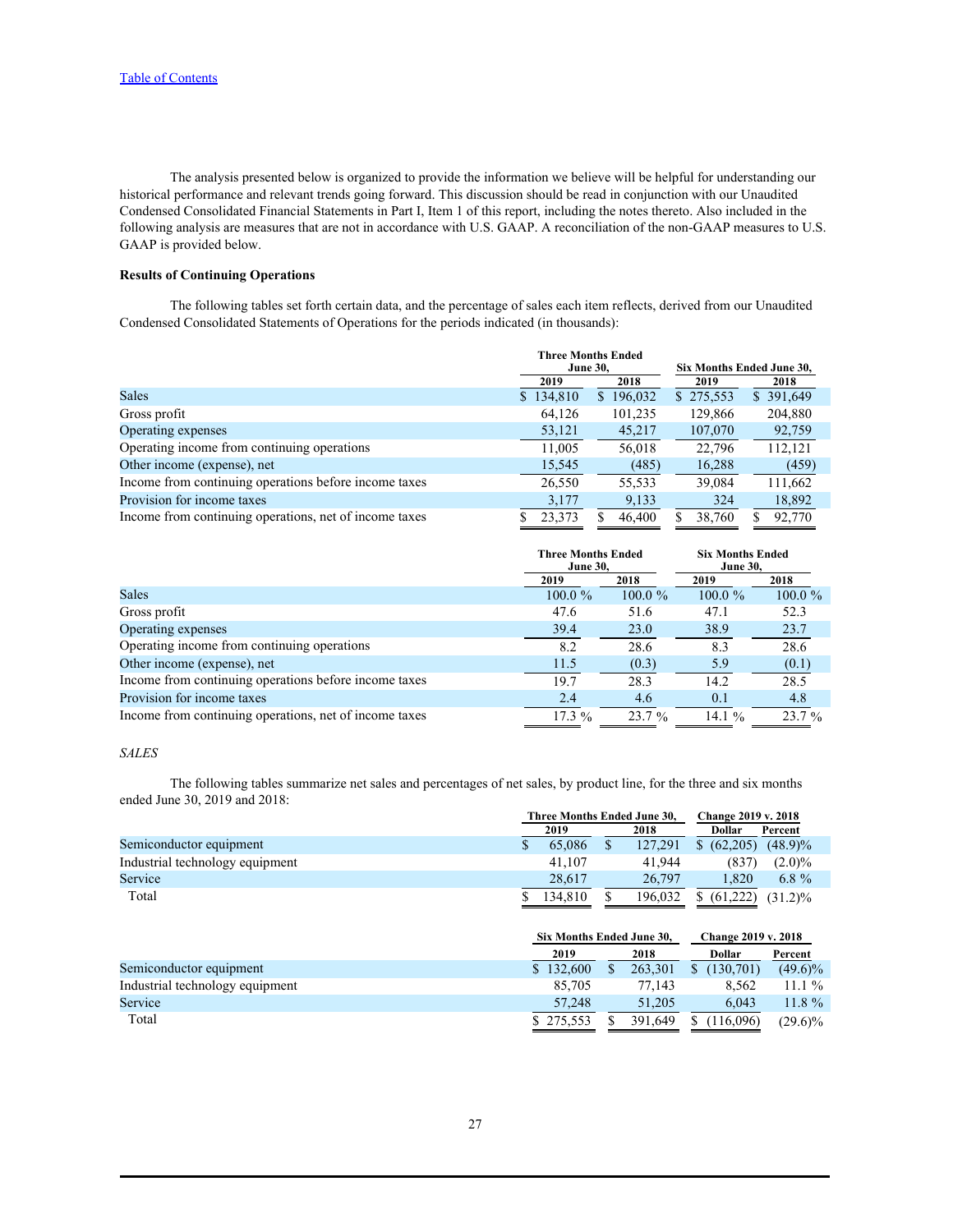|                                 | Three Months Ended June 30. |            | Six Months Ended June 30, |           |
|---------------------------------|-----------------------------|------------|---------------------------|-----------|
|                                 | 2019                        | 2018       | 2019                      | 2018      |
| Semiconductor equipment         | 48.3 %                      | 64.9 %     | 48.1 $%$                  | 67.2 %    |
| Industrial technology equipment | 30.5                        | 21.4       | 3 I . I                   | 19.7      |
| Service                         | 21.2                        | 13.7       | 20.8                      | 13.1      |
| Total                           | $100.0 \%$                  | $100.0 \%$ | $100.0\%$                 | $100.0\%$ |
|                                 |                             |            |                           |           |

#### *Total Sales*

Sales decreased \$61.2 million, or 31.2%, to \$134.8 million for the three months ended June 30, 2019 and \$116.1 million, or 29.6% for the six months ended June 30, 2019 as compared to the same periods in 2018. The decrease in sales, for both periods, is due to the overall decline in demand in the semiconductor capital equipment market, which was partially offset by increased sales, for the six months ended June 30, 2019, in our industrial markets. Sales for the three and six months ended June 30, 2019 includes \$11.8 million and \$23.8 million, respectively, associated with our recent acquisition of LumaSense.

Sales in the semiconductor equipment market decreased \$62.2 million, or 48.9%, for the three months ended June 30, 2019 and decreased \$130.7 million, or 49.6% for the six months ended June 30, 2019, as compared to the same periods in 2018. The decrease in sales during 2019 is due to an overall pause in production and demand for semiconductor equipment used in deposition and etch applications, related to advanced memory, and the timing of new technology investment.

Sales in the industrial technology markets remained relatively flat for the three months ended June 30, 2019 as compared to the same period in 2018 and increased \$8.6 million, or 11.1% for the six months ended June 30, 2019, as compared to the same period in 2018. The thin film and specialty power industrial markets we serve include solar panel, flat panel display, architectural glass, consumer electronics, power control modules, data storage, high voltage and other industrial manufacturing markets. Our customers in these markets are primarily global and regional original equipment manufacturers.

Service sales increased \$1.8 million, or 6.8%, for the three months ended June 30, 2019 and \$6.0 million or 11.8% for the six months ended June 30, 2019 as compared to the same periods in 2018. Sales of our central grid-tied inverter products, which we disposed of during the quarter, was \$0.6 million and \$2.0 million for the three months ended June 30, 2019 and 2018, respectively, and was \$2.5 million and \$3.8 million for the six months ended June 30, 2019 and 2018, respectively. Our service group provides ongoing maintenance services for our customers as well as warranty and repair services and spare parts sales. The growth in our services is attributable to growth in our installed base as well as certain market gains.

#### *Backlog*

Our backlog was \$57.1 million at June 30, 2019 as compared to \$74.7 million at December 31, 2018. Backlog declined primarily due to slowing demand in the semiconductor market.

#### *GROSS PROFIT*

For the three months ended June 30, 2019, gross profit decreased \$37.1 million to \$64.1 million, or 47.6% of sales, as compared to gross profit of \$101.2 million, or 51.6% of sales, for the same period in 2018. Gross profit for the six months ended June 30, 2019 was \$129.9 million, or 47.1% of sales, as compared to gross profit of \$204.9 million, or 52.3% of sales, for the same period in 2018. The decrease in gross profit as a percent of revenue is due to reduced operating leverage on lower volume, product mix and higher freight and customs costs. Gross profit for the three and six months ended June 30, 2019 includes \$7.9 million and \$15.4 million, respectively, from our recent acquisition of LumaSense.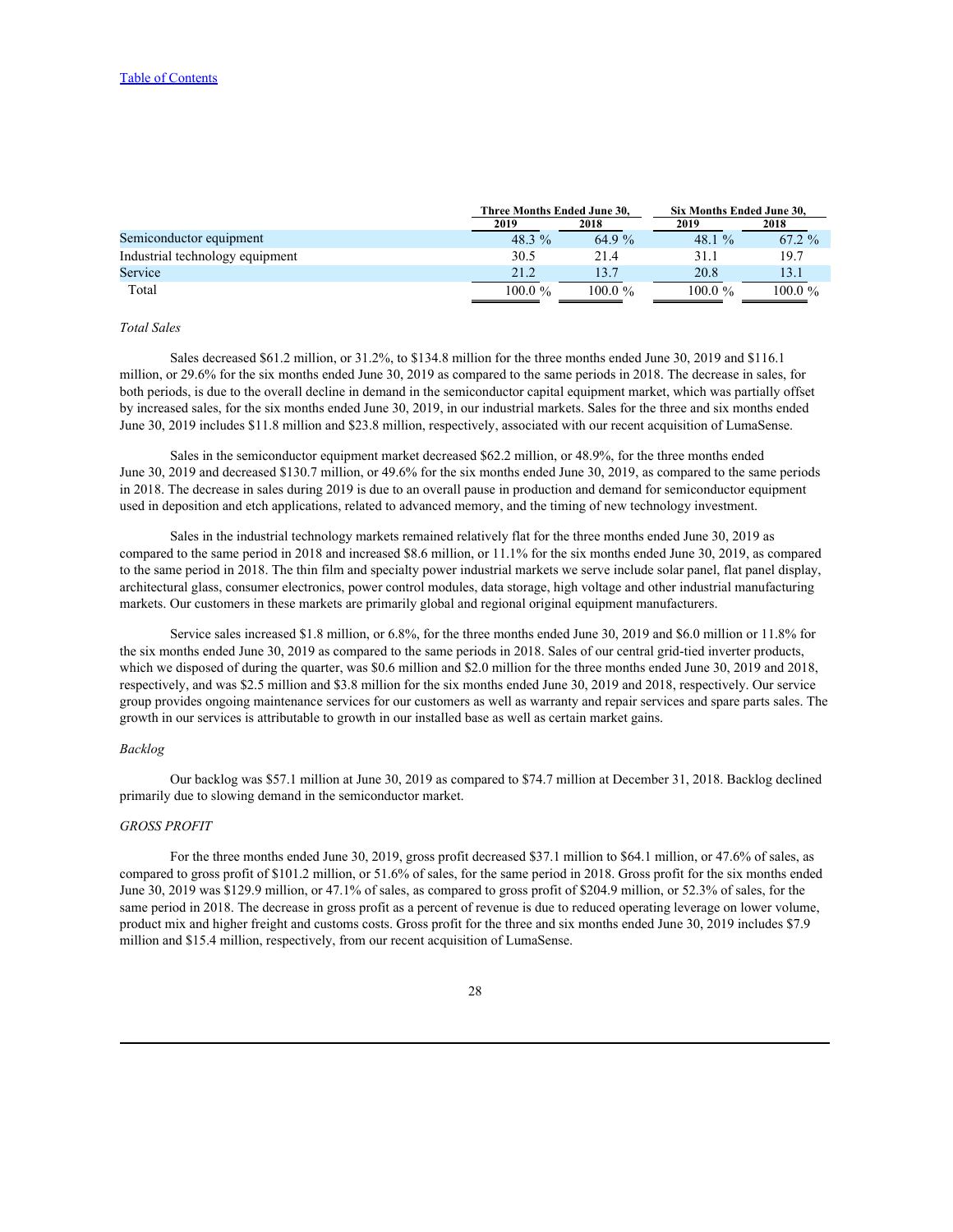## *OPERATING EXPENSE*

Operating expenses increased \$7.9 million to \$53.1 million, or 39.4% of sales, for the three months ended June 30, 2019 from \$45.2 million, or 23.0% of sales, for the same period in 2018. Operating expenses increased \$14.3 million to \$107.1 million, or 38.9% of sales, for the six months ended June 30, 2019, from \$92.8 million, or 23.7% of sales, for the same period in 2018.

The following tables summarize our operating expenses as a percentage of sales for the periods indicated:

|                                      |      | Three Months Ended June 30, |  | Six Months Ended June 30,      |      |                           |  |         |
|--------------------------------------|------|-----------------------------|--|--------------------------------|------|---------------------------|--|---------|
|                                      |      | 2019                        |  | 2018                           |      | 2019                      |  | 2018    |
| Research and development             |      | 21,840                      |  | 19,195                         |      | 43,129                    |  | 36,832  |
| Selling, general, and administrative |      | 27,612                      |  | 24,758                         |      | 56,626                    |  | 53,406  |
| Amortization of intangible assets    |      | 1,874                       |  | 1,264                          |      | 3,847                     |  | 2,521   |
| Restructuring charges                |      | 1,795                       |  | $\overbrace{\hspace{25mm}}^{}$ |      | 3,468                     |  |         |
| Total operating expenses             |      | 53,121                      |  | 45,217                         |      | 107,070                   |  | 92,759  |
|                                      |      |                             |  |                                |      |                           |  |         |
|                                      |      |                             |  |                                |      |                           |  |         |
|                                      |      | Three Months Ended June 30, |  |                                |      | Six Months Ended June 30, |  |         |
|                                      | 2019 |                             |  | 2018                           | 2019 |                           |  | 2018    |
| Research and development             |      | $16.2 \%$                   |  | $9.8\%$                        |      | $15.7\%$                  |  | $9.4\%$ |
| Selling, general, and administrative |      | 20.5                        |  | 12.6                           |      | 20.5                      |  | 13.7    |
| Amortization of intangible assets    |      | 1.4                         |  | 0.6                            |      | 1.4                       |  | 0.6     |
| Restructuring charges                |      |                             |  | $\hspace{0.05cm}$              |      |                           |  |         |

## *Research and Development*

We perform research and development of products for new or emerging applications, technological changes to provide higher performance, lower cost, or other attributes that we may expect to advance our customers' products. We believe that continued development of technological applications, as well as enhancements to existing products to support customer requirements, are critical for us to compete in the markets we serve. Accordingly, we devote significant personnel and financial resources to the development of new products and the enhancement of existing products, and we expect these investments to continue. Selling, general and since the expenses increased and administrative comparison of the administrative expenses of final and advantagation and increase the system of the experiment of the experiment of the experiment of th

Research and development expenses increased \$2.6 million and \$6.3 million for the three and six months ended June 30, 2019, respectively, compared to the same periods in 2018. The increase in research and development expense is due to increased headcount and material costs as we invest in new programs to maintain and increase our technological leadership and provide solutions to our customers' evolving needs. Research and development for the three and six months ended June 30, 2019 includes \$1.9 million and \$4.2 million, respectively, from our recent acquisition of LumaSense.

#### *Selling, General and Administrative*

Our selling expenses support domestic and international sales and marketing activities that include personnel, trade shows, advertising, third-party sales representative commissions, and other selling and marketing activities. Our general and administrative expenses support our worldwide corporate, legal, tax, financial, governance, administrative, information systems, and human resource functions in addition to our general management, including acquisition-related activities.

Selling, general and administrative expenses increased \$2.9 million and \$3.2 million for the three and six months ended June 30, 2019, respectively, compared to the same periods in 2018. Selling, general and administrative expenses for the three and six months ended June 30, 2019 includes \$2.7 million and \$6.2 million, respectively, from our recent acquisition of LumaSense. three and six months ended June 30, 2019, respectively, and was predominately due to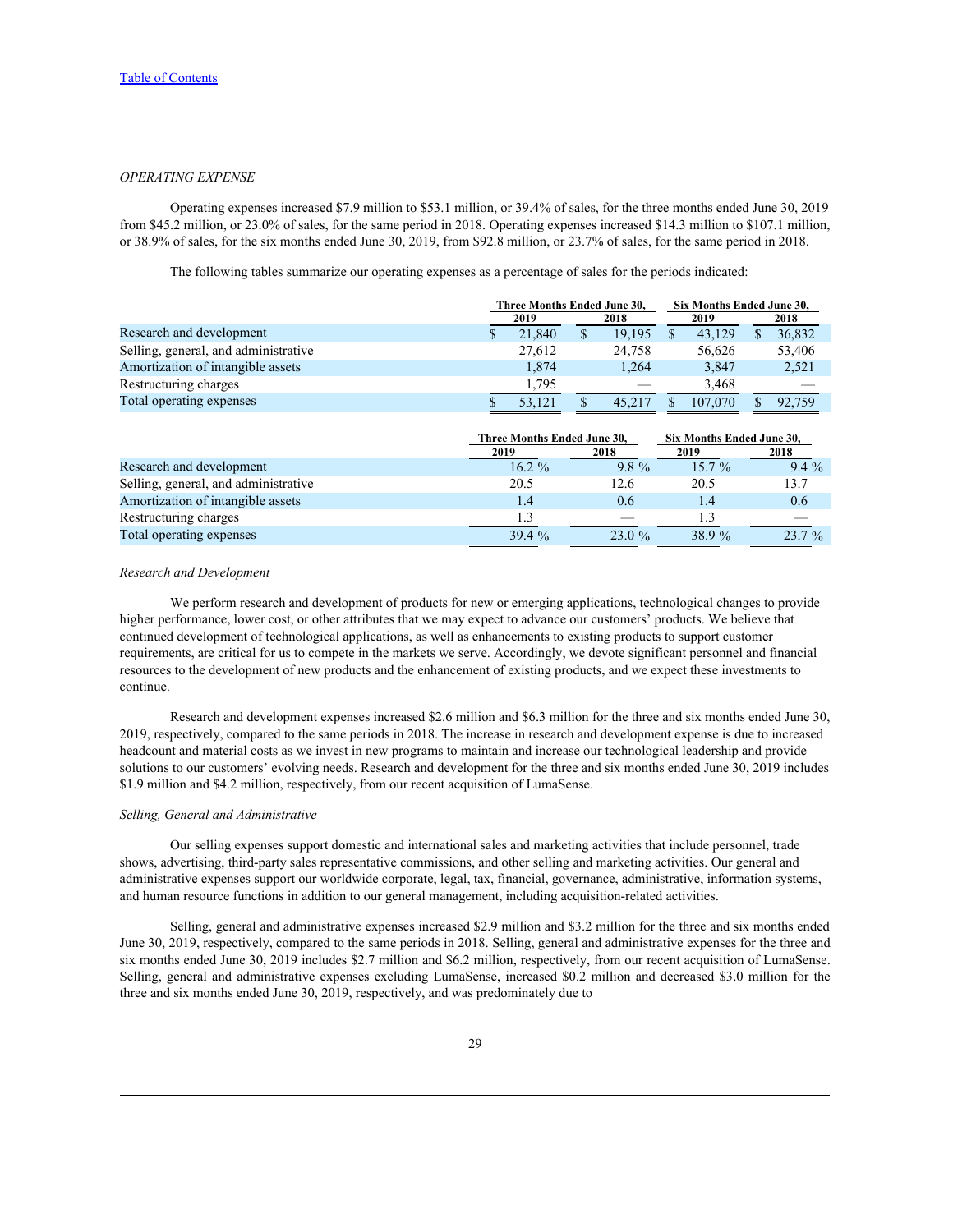measures while still preserving recent infrastructure investment in personnel and geographic footprint.

#### *Restructuring*

Tableof Contents<br>reductions in payroll related costs, travel and other outside services as we were able to implement certain cost containment<br>measures while still preserving recent infrastructure investment in personnel a Contents<br>
is in payroll related costs, travel and other outside services as we were able to implement certain cost containment<br>
while still preserving recent infrastructure investment in personnel and geographic footprint. Table of Contents<br>reductions in payroll related costs, travel and other outside services as we were able to implement certain cost containment<br>measures while still preserving recent infrastructure investment in personnel a during the three and six months ended June 30, 2019, we recognized \$1.8 million and \$3.5 million, respectively, in restructuring Table of Contents<br>reductions in payroll related costs, travel and other outside services as we were able to implement certain cost containment<br>measures while still preserving recent infiristructure investment in personnel Fable of Contents<br>
and the still preserving recent infrastructure investment in personnel and geographic footprint.<br>
Retarnerming<br>
Retarnerming<br>
Retarnerming<br>
In connection with the restructuring actions management previo severance related costs.

#### *Other Income (Expense), net*

Other income (expense), net consists primarily of interest income and expense, foreign exchange gains and losses, gains Table of Contents<br>
and probability measures on the state and other outside services as we were able to implement certain contentment<br>
measures while still preserving recent infrastructure meetings are<br> *kertracturing*<br> *l* million for the three and six ended June 30, 2019, respectively, and includes a gain on the sale of our central inverter service and repair business of \$14.8 million. Other income (expense) excluding the effect of the sale of the central inverter service and repair business was \$0.7 million and \$1.5 million for the three and six months ended June 30, 2019, respectively, compared to \$(0.5) million for the same periods in 2018. The increase in other income is primarily due to improved interest earnings as a result of improved focus on investment management of our excess cash.

#### *Provision for Income Taxes*

Our effective tax rates differ from the U.S. federal statutory rate of 21% for the three and six months ended June 30, 2019 and 2018, respectively, primarily due to the benefit of earnings in foreign jurisdictions which are subject to lower tax rates, partially offset by additional GILTI tax in the U.S. The effective tax rate for the first quarter of 2019 was lower than the same period in 2018 primarily due to the release of liabilities for uncertain tax positions in 2019 based on the completion of additional procedures during the quarter to support a change in facts with respect to a specific prior period position.

Our future effective income tax rate depends on various factors, such as changes in tax laws, regulations, accounting principles, or interpretations thereof and the geographic composition of our pre-tax income. We carefully monitor these factors and adjust our effective income tax rate accordingly.

#### **Results of Discontinued Operations**

We completed the wind down of our inverter engineering, manufacturing and sales product lines in December 2015. Accordingly, the inverter product lines are presented as a discontinued operation for all periods presented herein. Extended warranties previously sold for the inverter product line are reflected in deferred revenue from continuing operations in our Unaudited Condensed Consolidated Balance Sheets and will be reflected in continuing operations in future periods as the deferred revenue is earned and the associated services are rendered.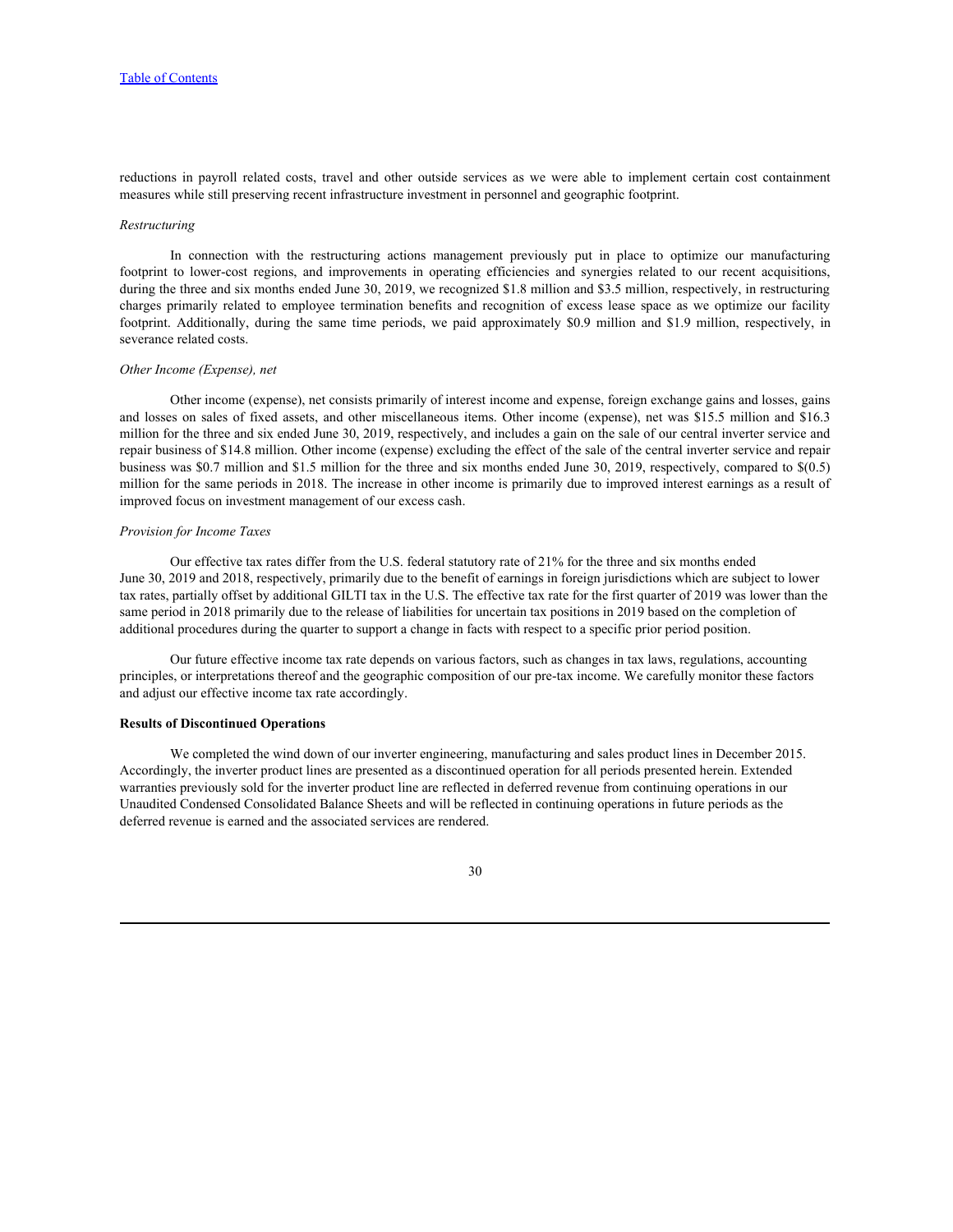|                                                                | <b>Three Months Ended</b> |      |                           |                               |  |      |
|----------------------------------------------------------------|---------------------------|------|---------------------------|-------------------------------|--|------|
|                                                                | <b>June 30,</b>           |      | Six Months Ended June 30. |                               |  |      |
|                                                                | 2019                      | 2018 |                           | 2019                          |  | 2018 |
| <b>Sales</b>                                                   | $\qquad \qquad - \qquad$  |      |                           | $\overbrace{\phantom{aaaaa}}$ |  |      |
| Cost of sales                                                  | (200)                     |      | (200)                     | (200)                         |  | (88) |
| Total operating expense                                        | 381                       |      | 92                        | 381                           |  |      |
| Operating income (loss) from discontinued operations           | (181)                     |      | 108                       | (181)                         |  |      |
| Other income (expense)                                         | 10,923                    |      | (127)                     | 10,919                        |  |      |
| Income (loss) from discontinued operations before income taxes | 10,742                    |      | (19)                      | 10,738                        |  |      |
| Provision (benefit) for income taxes                           | 2,418                     |      | (24)                      | 2,423                         |  | (91) |
| Income from discontinued operations, net of income taxes       | 8.324                     |      |                           | 8.315                         |  | 145  |
|                                                                |                           |      |                           |                               |  |      |

Income from discontinued operations, net of income taxes are as follows (in thousands):

In May 2019, we sold our grid-tied central solar inverter repair and service operation. In conjunction with the sale, the initial product warranty for the previously sold grid-tied central solar inverters was transferred to the buyer. Accordingly, a gain of \$11.0 million and tax expense of \$2.4 million was recognized in Other income (expense) and Provision (benefit) for income taxes in our discontinued operations for the three and six months ended June 30, 2019. Operating income from discontinued operations for the three and six months ended June 30, 2019 and 2018 also includes the impacts of changes in our estimated product warranty liability, the recovery of accounts receivable and foreign exchange gain or (losses).

#### **Non-GAAP Results**

Management uses non-GAAP operating income and non-GAAP EPS to evaluate business performance without the impacts of certain non-cash charges and other charges which are not part of our usual operations. We use these non-GAAP measures to assess performance against business objectives, make business decisions, including developing budgets and forecasting future periods. In addition, management's incentive plans include these non-GAAP measures as criteria for achievements. These non-GAAP measures are not in accordance with U.S. GAAP and may differ from non-GAAP methods of accounting and reporting used by other companies. However, we believe these non-GAAP measures provide additional information that enables readers to evaluate our business from the perspective of management. The presentation of this additional information should not be considered a substitute for results prepared in accordance with U.S. GAAP.

The non-GAAP results presented below exclude the impact of non-cash related charges such as stock-based compensation and amortization of intangible assets, as well as discontinued operations, and non-recurring items such as acquisition-related costs and restructuring expenses. The tax effect of our non-GAAP adjustments represents the anticipated annual tax rate applied to each non-GAAP adjustment after consideration of their respective book and tax treatments.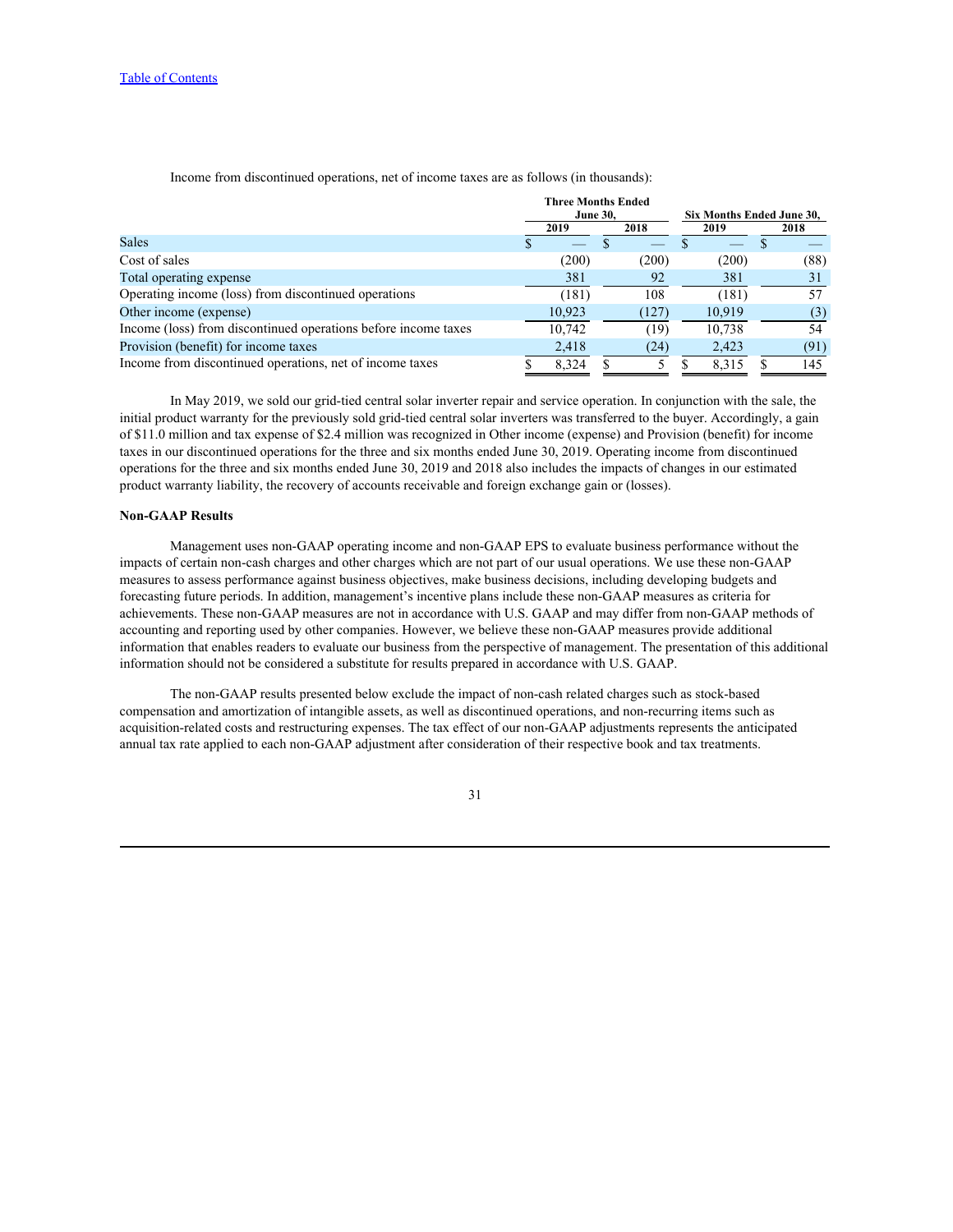| Reconciliation of Non-GAAP measure - operating expenses and operating<br>income from continuing operations, excluding certain items | <b>Three Months Ended</b><br>June 30, |           | <b>Six Months Ended</b><br><b>June 30,</b> |                                |  |  |
|-------------------------------------------------------------------------------------------------------------------------------------|---------------------------------------|-----------|--------------------------------------------|--------------------------------|--|--|
| 2019                                                                                                                                |                                       | 2018      | 2019                                       | 2018                           |  |  |
| Gross profit from continuing operations, as reported                                                                                | 47.6 %                                | 51.6 %    | 47.1 $%$                                   | 52.3 %                         |  |  |
| Adjustments to gross profit:                                                                                                        |                                       |           |                                            |                                |  |  |
| Stock-based compensation                                                                                                            |                                       | 0.1       | 0.1                                        | 0.1                            |  |  |
| Facility expansion and relocation costs                                                                                             | 0.1                                   | 0.1       | 0.1                                        | 0.1                            |  |  |
| Non-GAAP gross profit                                                                                                               | 47.7                                  | 51.8      | 47.3                                       | 52.5                           |  |  |
| Operating expenses from continuing operations, as reported                                                                          | 39.4                                  | 23.1      | 38.9                                       | 23.7                           |  |  |
| Adjustments:                                                                                                                        |                                       |           |                                            |                                |  |  |
| Amortization of intangible assets                                                                                                   | (1.4)                                 | (0.6)     | (1.4)                                      | (0.6)                          |  |  |
| Stock-based compensation                                                                                                            | (0.7)                                 | (1.1)     | (1.4)                                      | (1.6)                          |  |  |
| Acquisition-related costs                                                                                                           | (1.1)                                 | (0.1)     | (1.2)                                      | (0.2)                          |  |  |
| Facility expansion and relocation costs                                                                                             |                                       |           |                                            | (0.1)                          |  |  |
| Restructuring charges                                                                                                               | (1.3)                                 | $-$       | (1.3)                                      | $\overbrace{\hspace{25mm}}^{}$ |  |  |
| Non-GAAP operating expenses                                                                                                         | 34.9                                  | 21.3      | 33.6                                       | 21.2                           |  |  |
| Non-GAAP operating income                                                                                                           | 12.8%                                 | $30.5 \%$ | 13.7%                                      | 31.3 %                         |  |  |
|                                                                                                                                     |                                       |           |                                            |                                |  |  |

| Reconciliation of Non-GAAP measure - income from continuing operations,  |           | <b>Three Months Ended</b> |       |                                   |  |                                |  |
|--------------------------------------------------------------------------|-----------|---------------------------|-------|-----------------------------------|--|--------------------------------|--|
| excluding certain items                                                  | 2019      | <b>June 30,</b><br>2018   |       | Six Months Ended June 30,<br>2019 |  | 2018                           |  |
| Income from continuing operations, less non-controlling interest, net of |           |                           |       |                                   |  |                                |  |
| income taxes                                                             | 23,362    | 46,356<br>D.              |       | 38,741                            |  | 92,695                         |  |
| Adjustments:                                                             |           |                           |       |                                   |  |                                |  |
| Amortization of intangible assets                                        | 1,874     | 1,264                     |       | 3,847                             |  | 2,521                          |  |
| Acquisition-related costs                                                | 1,531     |                           | 255   | 3,042                             |  | 605                            |  |
| Facility expansion and relocation costs                                  | 150       |                           | 262   | 394                               |  | 738                            |  |
| Restructuring charges                                                    | 1,795     |                           |       | 3,468                             |  |                                |  |
| Tax Cuts and Jobs Act Impact                                             |           |                           |       |                                   |  | 1,853                          |  |
| Central inverter services business sale                                  | (14, 804) |                           |       | (14, 804)                         |  | $\overbrace{\hspace{25mm}}^{}$ |  |
| Tax effect of non-GAAP adjustments                                       | 2,536     |                           | (238) | 1,685                             |  | (547)                          |  |
| Non-GAAP income, net of income taxes, excluding stock-based              |           |                           |       |                                   |  |                                |  |
| compensation                                                             | 16,444    | 47,899                    |       | 36,373                            |  | 97,865                         |  |
| Stock-based compensation, net of taxes                                   | 722       | 1,477                     |       | 3,185                             |  | 4,937                          |  |
| Non-GAAP income, net of income taxes                                     | .166      | 49,376                    |       | 39,558                            |  | 102,802                        |  |
| Non-GAAP diluted earnings per share                                      | 0.45      |                           | .25   | 1.03                              |  | 2.58                           |  |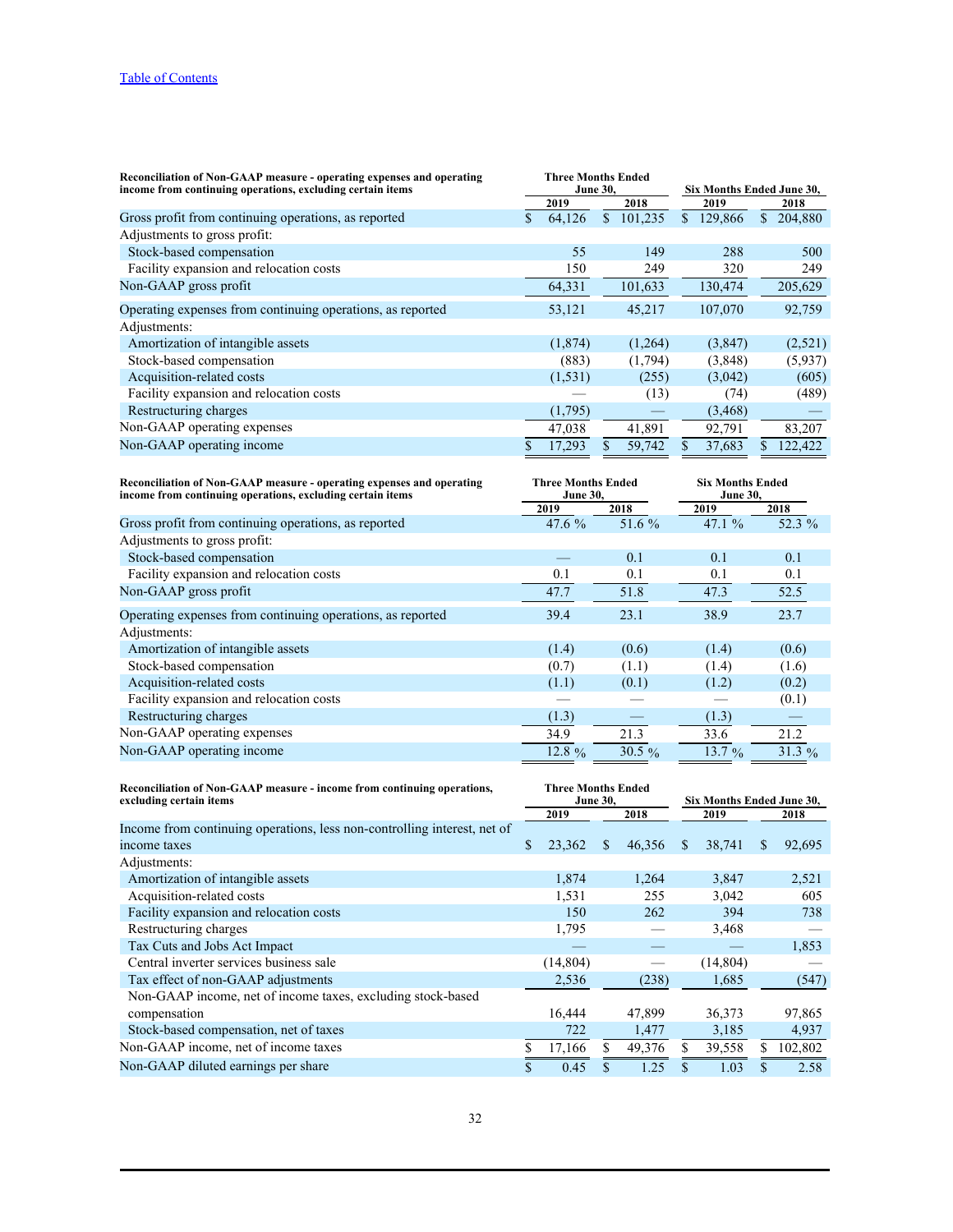#### **Impact of Inflation**

In recent years, inflation has not had a significant impact on our operations. However, we continuously monitor operating price increases, particularly in connection with the supply of component parts used in our manufacturing process. To the extent permitted by competition, we pass increased costs on to our customers by increasing sales prices over time. From time to time, we may also reduce prices to customers to decrease sales prices due to reductions in the cost structure of our products from cost improvement initiatives and decreases in component part prices.

## **Liquidity and Capital Resources**

## *LIQUIDITY*

We believe that adequate liquidity and cash generation are important to the execution of our strategic initiatives. Our ability to fund our operations, acquisitions, capital expenditures, and product development efforts may depend on our ability to generate cash from operating activities which is subject to future operating performance, as well as general economic, financial, competitive, legislative, regulatory, and other conditions, some of which may be beyond our control. Our primary sources of liquidity are our available cash, investments, cash generated from current operations as well as our credit facility noted below.

At June 30, 2019, we had \$359.8 million in cash, cash equivalents, and marketable securities. In addition to available cash, cash equivalents, and marketable securities, we have a revolving line of credit ("LOC") with a bank which provides up to \$150.0 million subject to certain funding conditions and expiring in July 2022. At June 30, 2019, we had \$150.0 million in available funding under the LOC. For more information on the LOC, see *Note 22. Credit Facility* in Part I, Item 1 "Unaudited Condensed Consolidated Financial Statements" contained herein.

In May 2019, we announced our execution of a Purchase and Sale Agreement, whereby, upon closing, we will acquire InsteadConduction<br>In recent permitted by competition, in concession, with the supply of component parts used in our manufacturing process. To<br>precent private processes, purchashing in connection with the supply of compone binding commitment letter from a Bank to provide a senior unsecured credit facility of up to \$500.0 million, consisting of \$350.0 migrart of Inflation<br>
In recent), embatively incorrecting with a superfusion impact on our conjecured and the senior parameter principal<br>
the extent parameter principal by competition, we pass increased ensist on our conto replace our existing \$150.0 million revolving facility. In accordance with the non-binding commitment letter, the credit facility would expire 5 years from the date of initial funding. We plan to execute the credit facility immediately in advance of closing the Artesyn Technology, Inc. Purchase and Sale Agreement. when these typerated in a maximum extends, we leave a recovering the volvement particles are outer to the content of the content of the content of the content of the content of the content of the content of the content of

In September 2015, our Board of Directors authorized a program to repurchase up to \$150.0 million of our stock over a thirty-month period. In November 2017, our Board of Directors approved an extension to the share repurchase program to December 2019 from its original maturity of March 2018 and in May 2018, approved a \$50 million increase in its authorization to repurchase shares of Company common stock under this same program. As of June 30, 2019, we had \$24.9 million remaining for the future repurchase of our stock.

In order to execute the repurchase of shares of common stock, the Company periodically enters into stock repurchase agreements. During the three and six months ended June 30, 2019 and 2018, the Company has repurchased the following shares of common stock (in thousands, except per share amounts):

|                                    |      | <b>Three Months Ended</b><br><b>June 30,</b> |        |                          | <b>Six Months Ended June 30.</b> |
|------------------------------------|------|----------------------------------------------|--------|--------------------------|----------------------------------|
|                                    | 2019 |                                              | 2018   | 2019                     | 2018                             |
| Amount paid to repurchase shares   |      | $\overline{\phantom{m}}$                     | 25,309 | $\overline{\phantom{m}}$ | 38,059                           |
| Number of shares repurchased       |      |                                              | 407    |                          | 588                              |
| Average repurchase price per share |      |                                              | 52.13  |                          | 64.70                            |

We believe that our current and available cash levels, available credit facility, future execution of new credit facility, as expenditures, contractual obligations, share repurchase programs, and additional acquisitions during the next twelve months. We may, however, depending upon the number or size of additional acquisitions, seek additional financing from time to time.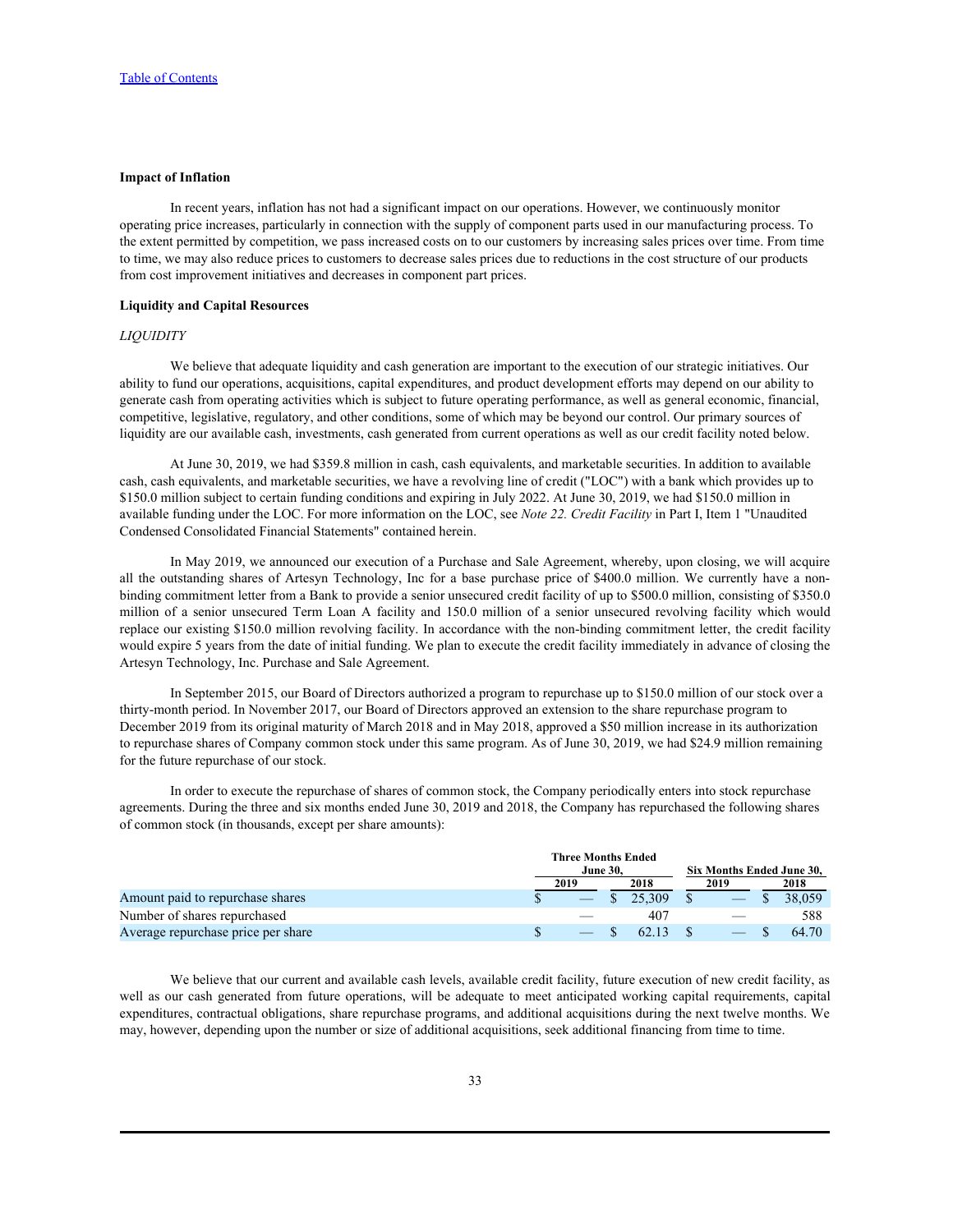## *CASH FLOWS*

A summary of our cash provided by and used in operating, investing and financing activities is as follows (in thousands):

|                                                                      | <b>Six Months Ended June 30.</b> |                |
|----------------------------------------------------------------------|----------------------------------|----------------|
| Net cash provided by operating activities from continuing operations | 2019<br>18.330                   | 2018<br>87,904 |
| Net cash used in operating activities from discontinued operations   | (1, 914)                         | (2,450)        |
| Net cash provided by operating activities                            | 16.416                           | 85,454         |
| Net cash used in investing activities from continuing operations     | (9,924)                          | (18, 585)      |
| Net cash used in financing activities from continuing operations     | (1,042)                          | (40, 635)      |
| <b>EFFECT OF CURRENCY TRANSLATION ON CASH</b>                        | (932)                            | (1,160)        |
| <b>INCREASE IN CASH AND CASH EQUIVALENTS</b>                         | 4.518                            | 25,074         |
| CASH AND CASH EQUIVALENTS, beginning of period                       | 354,552                          | 415,037        |
| CASH AND CASH EQUIVALENTS, end of period                             | 359,070                          | 440,111        |
| Less cash and cash equivalents from discontinued operations          |                                  | 7.112          |
| CASH AND CASH EQUIVALENTS FROM CONTINUING OPERATIONS, end of         |                                  |                |
| period                                                               | 359,070                          | 432,999        |

# *2019 CASH FLOWS COMPARED TO 2018*

#### *Net cash provided by operating activities*

Net cash provided by operating activities for the six months ended June 30, 2019 was \$16.4 million, as compared to \$85.5 million for the same period in 2018. The decrease of \$69.0 million in net cash flows from operating activities, as compared to the same period in 2018, is due to overall decreases in sales to the semiconductor equipment market resulting in decreased earnings from continuing operations.

#### *Net cash used in investing activities*

Net cash used in investing activities for the six months ended June 30, 2019 was \$9.9 million, as compared to \$18.6 million for the same period in 2018 which included \$9.1 million used in the acquisitions of Trek and the Monroe electrostatic product line.

## *Net cash used in financing activities*

Net cash used in financing activities for the six months ended June 30, 2019 was \$1.0 million, as compared to \$40.6 million for the same period in 2018 which included \$38.1 million for the repurchase of company stock.

#### *Effect of currency translation on cash*

During the six months ended June 30, 2019, currency translation had a \$0.9 million unfavorable impact as compared to a \$1.2 million unfavorable impact during the same period in 2018. Our foreign operations primarily sell product and incur expenses in the related local currency. Exchange rate fluctuations could require us to increase prices to foreign customers, which could result in lower net sales by us to such customers. Alternatively, if we do not adjust the prices for our products in response to unfavorable currency fluctuations, our results of operations could be adversely impacted. The functional currencies of our worldwide operations include U.S. dollar ("USD"), Canadian Dollar ("CAD"), Swiss Franc ("CHF"), Chinese Yuan ("CNY"), Danish Krone ("DKK"), Euro ("EUR"), Pound Sterling ("GBP"), Israeli New Shekel ("ILS"), Indian Rupee ("INR"), Japanese Yen ("JPY"), South Korean Won ("KRW"), Singapore Dollar ("SGD") and New Taiwan Dollar ("TWD"). Our purchasing and sales activities are primarily denominated in USD, CNY, EUR, and JPY.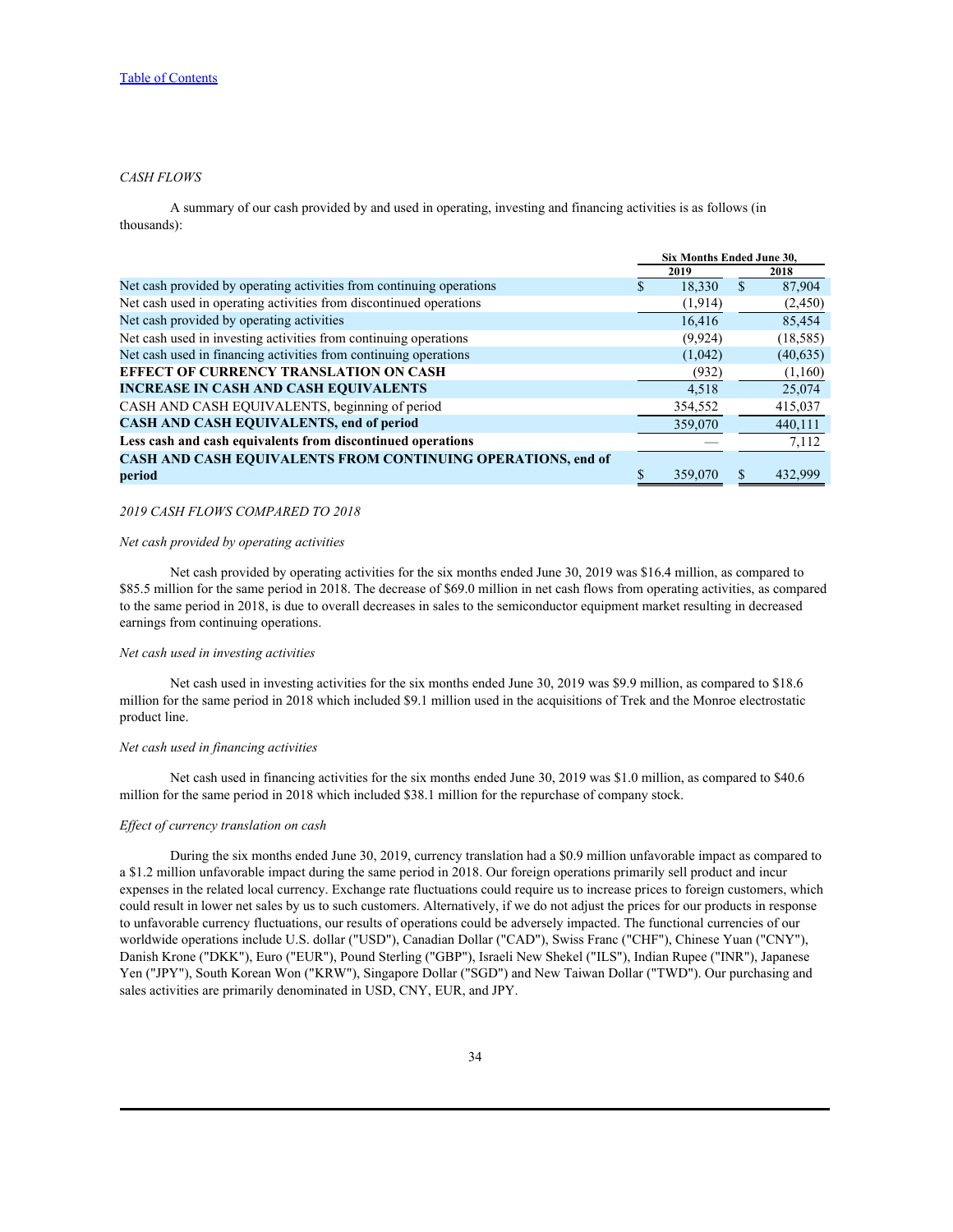| <b>Table of Contents</b>                          |                                                                                                                                                                                                                                                                |                                          |                      |
|---------------------------------------------------|----------------------------------------------------------------------------------------------------------------------------------------------------------------------------------------------------------------------------------------------------------------|------------------------------------------|----------------------|
|                                                   |                                                                                                                                                                                                                                                                |                                          |                      |
|                                                   |                                                                                                                                                                                                                                                                |                                          |                      |
|                                                   |                                                                                                                                                                                                                                                                |                                          |                      |
|                                                   | The change in these key currency rates during the six months ended June 30, 2019 and 2018 are as follows:                                                                                                                                                      |                                          |                      |
|                                                   |                                                                                                                                                                                                                                                                |                                          |                      |
| From                                              | Tо                                                                                                                                                                                                                                                             | <b>Six Months Ended June 30,</b><br>2019 | 2018                 |
| CAD                                               | <b>USD</b>                                                                                                                                                                                                                                                     | $2.5\%$                                  | $(4.4)\%$            |
| CHF                                               | <b>USD</b>                                                                                                                                                                                                                                                     | $(0.4)\%$                                | $(1.5)\%$            |
| <b>CNY</b>                                        | <b>USD</b>                                                                                                                                                                                                                                                     | $(0.3)\%$                                | (1.7)%               |
| <b>DKK</b>                                        | <b>USD</b>                                                                                                                                                                                                                                                     | $(1.3)\%$                                | N/A                  |
| <b>EUR</b>                                        | <b>USD</b>                                                                                                                                                                                                                                                     | $(1.3)\%$                                | $(2.5)\%$            |
| <b>GBP</b>                                        | <b>USD</b>                                                                                                                                                                                                                                                     | $(0.5)\%$                                | $(2.1)\%$            |
| <b>ILS</b>                                        | <b>USD</b><br><b>USD</b>                                                                                                                                                                                                                                       | 4.3 $%$                                  | N/A                  |
| <b>INR</b><br><b>JPY</b>                          | <b>USD</b>                                                                                                                                                                                                                                                     | $0.1 \%$<br>$1.8\%$                      | $(6.8)\%$<br>$1.7\%$ |
| <b>KRW</b>                                        | <b>USD</b>                                                                                                                                                                                                                                                     | $(5.1)\%$                                | $(4.2)\%$            |
| <b>SGD</b>                                        | <b>USD</b>                                                                                                                                                                                                                                                     | $-$ %                                    | $(1.9)\%$            |
| TWD                                               | <b>USD</b>                                                                                                                                                                                                                                                     | $(2.2)\%$                                | $(2.6)\%$            |
|                                                   |                                                                                                                                                                                                                                                                |                                          |                      |
| <b>Critical Accounting Policies and Estimates</b> |                                                                                                                                                                                                                                                                |                                          |                      |
|                                                   | The preparation of financial statements and related disclosures in conformity with U.S. GAAP requires us to make                                                                                                                                               |                                          |                      |
|                                                   | judgments, assumptions and estimates that affect the amounts reported in the Condensed Consolidated Financial Statements and                                                                                                                                   |                                          |                      |
|                                                   | accompanying notes. Note 1. Operation and Summary of Significant Accounting Policies and Estimates to the Consolidated                                                                                                                                         |                                          |                      |
|                                                   | Financial Statements in our Annual Report on Form 10-K for the year ended December 31, 2018 describes the significant                                                                                                                                          |                                          |                      |
|                                                   | accounting policies and methods used in the preparation of our Consolidated Financial Statements. Our critical accounting                                                                                                                                      |                                          |                      |
|                                                   | estimates, discussed in the Management's Discussion and Analysis of Financial Condition and Results of Operations in Part II,                                                                                                                                  |                                          |                      |
|                                                   | Item 7 of our Annual Report on Form 10-K for the year ended December 31, 2018, include estimates for allowances for doubtful                                                                                                                                   |                                          |                      |
|                                                   | accounts, determining useful lives for depreciation and amortization, the valuation of assets and liabilities acquired in business                                                                                                                             |                                          |                      |
|                                                   | combinations, assessing the need for impairment charges for identifiable intangible assets and goodwill, establishing warranty<br>reserves, accounting for income taxes, and assessing excess and obsolete inventories. Such accounting policies and estimates |                                          |                      |
|                                                   | require significant judgments and assumptions to be used in the preparation of the Condensed Consolidated Financial Statements                                                                                                                                 |                                          |                      |
|                                                   | and actual results could differ materially from the amounts reported based on variability in factors affecting these estimates.                                                                                                                                |                                          |                      |
| ITEM 3.                                           | <b>QUANTITATIVE AND QUALITATIVE DISCLOSURES ABOUT MARKET RISK</b>                                                                                                                                                                                              |                                          |                      |
| <b>Interest Rate Risk</b>                         |                                                                                                                                                                                                                                                                |                                          |                      |
|                                                   |                                                                                                                                                                                                                                                                |                                          |                      |
|                                                   | Our market risk exposure relates to changes in interest rates in our investment portfolio. We generally place our                                                                                                                                              |                                          |                      |

#### **Critical Accounting Policies and Estimates**

## <span id="page-35-0"></span>**ITEM 3. QUANTITATIVE AND QUALITATIVE DISCLOSURES ABOUT MARKET RISK**

## **Interest Rate Risk**

Our market risk exposure relates to changes in interest rates in our investment portfolio. We generally place our investments with high-credit quality issuers and by policy are averse to principal loss and seek to protect and preserve our invested funds by limiting default risk, market risk, and reinvestment risk.

As of June 30, 2019, our investments consisted of certificates of deposit, with maturities of less than 1 year and money market deposits (see *Note 7. Marketable Securities and Assets Measured at Fair Value* in Part 1, Item 1 "Unaudited Condensed Consolidated Financial Statements"). As a measurement of the sensitivity of our portfolio and if our investment portfolio balances remain constant, a hypothetical decrease of one percentage point in interest rates would decrease annual pre-tax earnings by an immaterial amount.

#### **Foreign Currency Exchange Rate Risk**

We are impacted by changes in foreign currency exchange rates through sales and purchasing transactions when we sell products and purchase materials in currencies different from the currency in which product and manufacturing costs were incurred. Our purchasing and sales activities are primarily denominated in USD, CNY, EURO, and JPY. As these currencies fluctuate against each other, and other currencies, we are exposed to foreign currency exchange rate risk on sales, purchasing transactions and labor.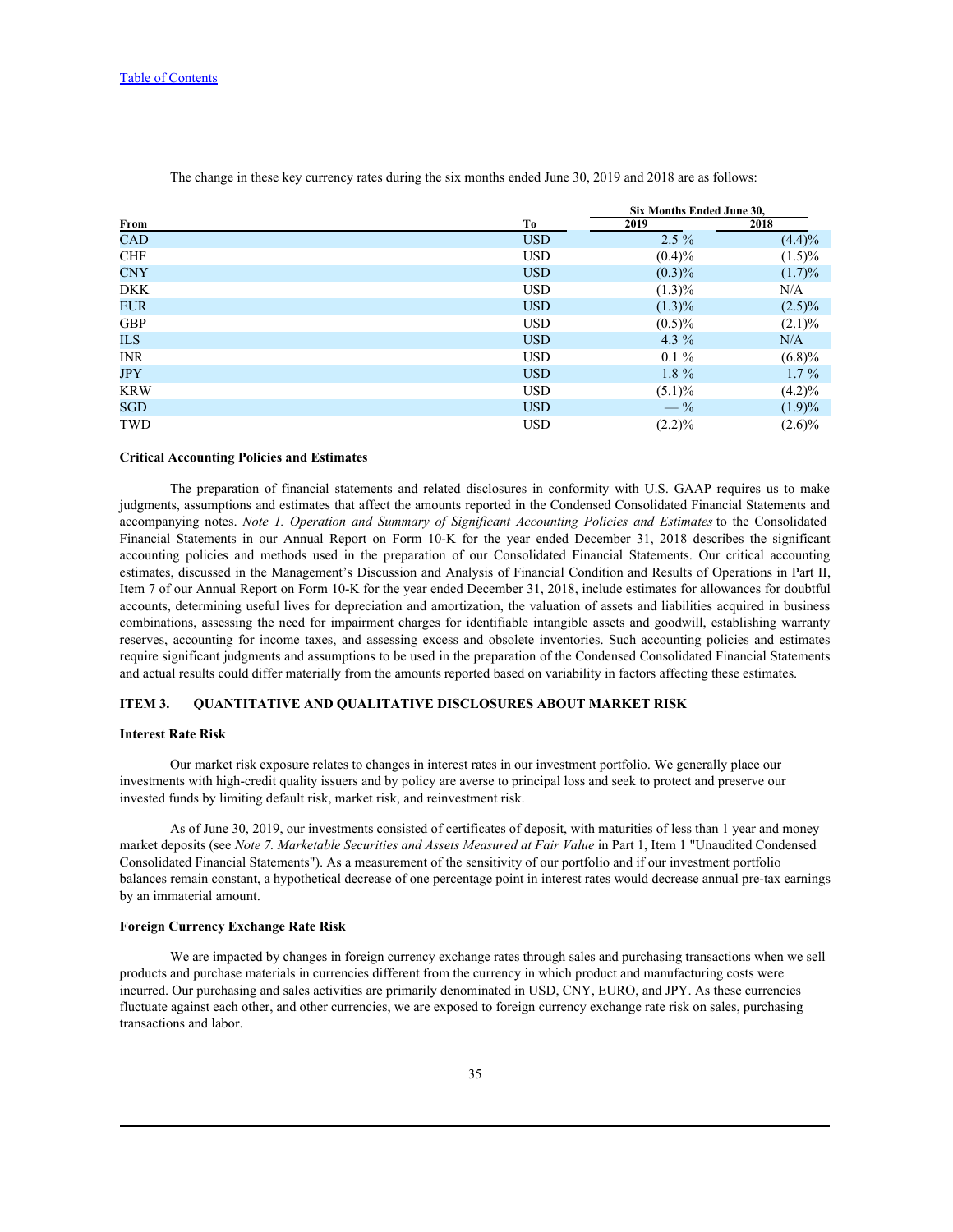Our reported financial results of operations, including the reported value of our assets and liabilities, are also impacted by changes in foreign currency exchange rates. Assets and liabilities of many of our subsidiaries outside the U.S. are translated at period end rates of exchange for each reporting period. Operating results and cash flow statements are translated at weightedaverage rates of exchange during each reporting period. Although these translation changes have no immediate cash impact, the translation changes may impact future borrowing capacity, and overall value of our net assets.

From time to time, we may enter into foreign currency exchange rate contracts with banks to hedge against changes in foreign currency exchange rates on assets and liabilities expected to be settled at a future date. Market risk arises from the potential adverse effects on the value of derivative instruments that result from a change in foreign currency exchange rates. We attempt to mitigate our market risk applicable to foreign currency exchange rate contracts by establishing and monitoring parameters that limit the types and degree of our derivative contract instruments. We enter into these contract instruments for risk management purposes only. We do not enter or issue derivatives for trading or speculative purposes.

Currency exchange rates vary daily and often one currency strengthens against the USD while another currency weakens. Because of the complex interrelationship of the worldwide supply chains and distribution channels, it is difficult to quantify the impact of a change in one or more exchange rates.

See the "Risk Factors" set forth in Part I, Item 1A of our Annual Report on Form 10-K and Part II, Item 1A of this Form 10-Q for more information about the market risks to which we are exposed. There have been no material changes in our exposure to market risk from December 31, 2018.

## <span id="page-36-0"></span>**ITEM 4. CONTROLS AND PROCEDURES**

#### **Evaluation of Disclosure Controls and Procedures**

We have established disclosure controls and procedures, which are designed to ensure that information required to be disclosed in reports filed or submitted under the Securities Exchange Act of 1934 ("Act") is recorded, processed, summarized, and reported, within the time periods specified in the Securities and Exchange Commission's rules and forms. These disclosure controls and procedures include, without limitation, controls and procedures designed to ensure that information required to be disclosed in the reports that we file or submit under the Act is accumulated and communicated to management, including our Principal Executive Officer (Yuval Wasserman, Chief Executive Officer) and Principal Financial Officer (Paul Oldham, Chief Financial Officer), as appropriate, to allow timely decisions regarding required disclosures.

As of the end of the period covered by this report, we conducted an evaluation, with the participation of management, including our Chief Executive Officer and Chief Financial Officer, of the effectiveness of the design and operation of the disclosure controls and procedures pursuant to the Exchange Act Rule 13a-15(b). Based upon this evaluation, the Chief Executive Officer and Chief Financial Officer concluded that our disclosure controls and procedures were effective as of June 30, 2019. The conclusions of the Chief Executive Officer and Chief Financial Officer from this evaluation were communicated to the Audit Committee. We intend to continue to review and document our disclosure controls and procedures, including our internal controls and procedures for financial reporting, and may from time to time make changes aimed at enhancing their effectiveness and to ensure that our systems evolve with our business. the this form content of the content of the the form of the content of the state and the content of the content of the content of the content of the content of the content of the state of the content of the state of the co

#### **Changes in Internal Control over Financial Reporting**

There was no change in our internal control over financial reporting that occurred during the fiscal quarter covered by reporting.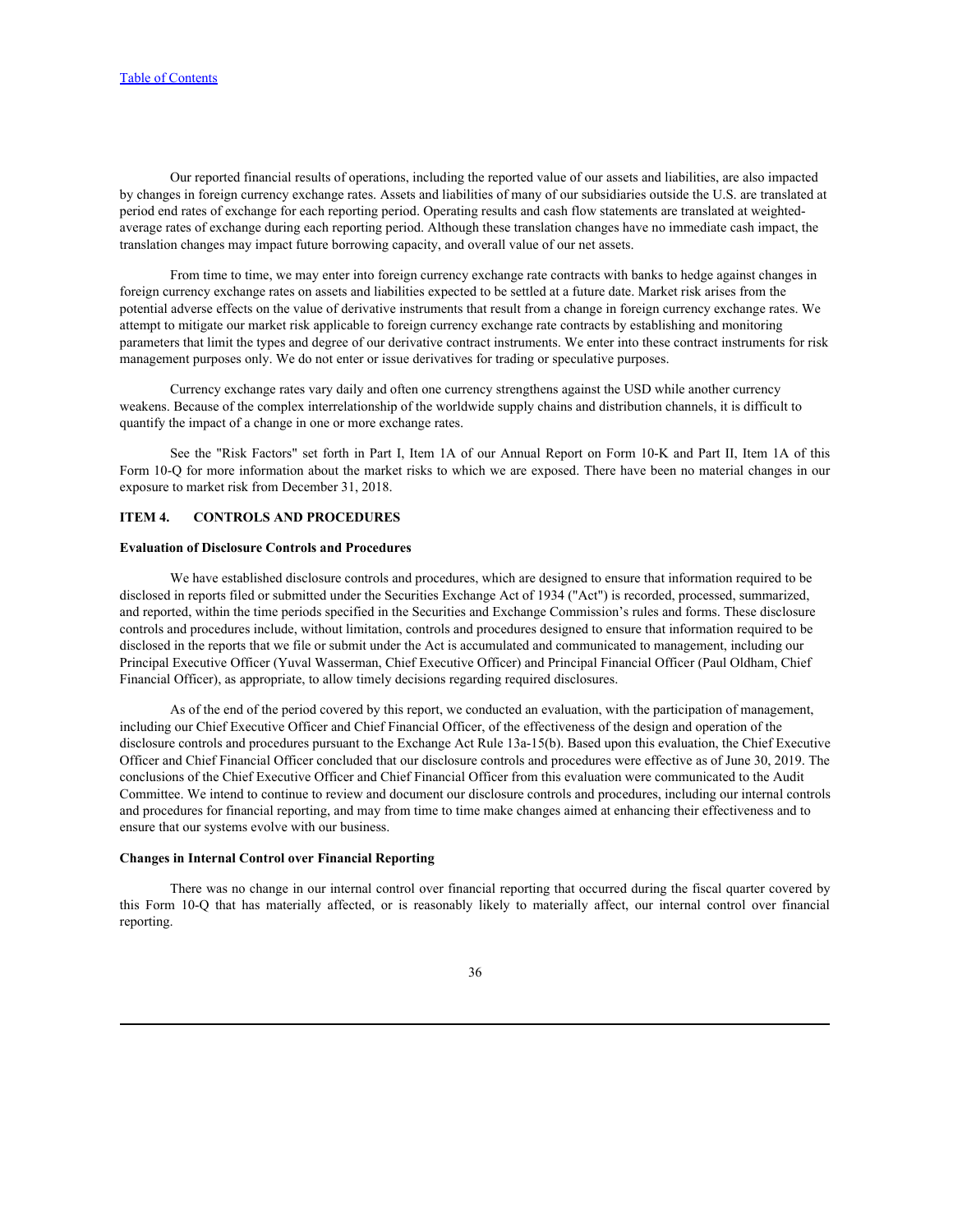## <span id="page-37-0"></span>**PART II OTHER INFORMATION**

## <span id="page-37-1"></span>**ITEM 1. LEGAL PROCEEDINGS**

We are involved in disputes and legal actions arising in the normal course of our business. There have been no material developments in legal proceedings in which we are involved during three and six months ended June 30, 2019 and 2018. For a Tableof Contents<br> **ETEM 1.** LEGAL PROCEEDINGS<br>
We are involved in disputes and legal actions arising in the normal course of our business. There have been no material<br>
developments in legal proceedings in which we are inv Form 10-K for the year ended December 31, 2018.

## <span id="page-37-2"></span>**ITEM 1A. RISK FACTORS**

Our business, financial condition, operating results and cash flows can be impacted by a number of factors, including, but not limited to, those set forth below, any of which could cause our results to be adversely impacted and could result in a decline in the value or loss of an investment in our common stock. Other factors may also exist that we cannot anticipate or that we currently do not consider to be significant based on information that is currently available. These risks and uncertainties have the potential to materially affect our business, financial condition, results of operations, cash flows and future results. Such risks and uncertainties may also impact the accuracy of forward-looking statements included in this Form 10-Q and other reports we file with the Securities and Exchange Commission.

#### *The industries in which we compete are subject to volatile and unpredictable cycles.*

As a supplier to the global semiconductor, flat panel display, solar, industrial and related industries, we are subject to business cycles, the timing, length, and volatility of which can be difficult to predict. These industries historically have been cyclical due to sudden changes in customers' manufacturing capacity requirements and spending, which depend in part on capacity utilization, demand for customers' products, inventory levels relative to demand, and access to affordable capital. These changes have affected the timing and amounts of customers' purchases and investments in technology, and continue to affect our orders, net sales, operating expenses, and net income. In addition, we may not be able to respond adequately or quickly to the declines in demand by reducing our costs. We may be required to record significant reserves for excess and obsolete inventory as demand for our products changes.

To meet rapidly changing demand in each of the industries we serve, we must effectively manage our resources and production capacity. During periods of decreasing demand for our products, we must be able to appropriately align our cost structure with prevailing market conditions, effectively manage our supply chain, and motivate and retain key employees. During periods of increasing demand, we must have enough manufacturing capacity and inventory to fulfill customer orders, effectively manage our supply chain, and attract, retain, and motivate a sufficient number of qualified individuals. If we are not able to timely and appropriately adapt to changes in our business environment or to accurately assess where we are positioned within a business cycle, our business, financial condition, or results of operations may be materially and adversely affected. For example, following record levels in the first half of 2018, the semiconductor equipment market began to decline and AE's revenue from the semiconductor market is down 49.6% during the first half of 2019. We do not know how long this downturn will last or if the market will recover to previous levels.

#### *Deterioration of economic conditions could negatively impact our business.*

Our business may be adversely affected by changes in national or global economic conditions, including inflation, interest rates, availability of capital markets, consumer spending rates, energy availability and costs (including fuel surcharges) and the effects of governmental initiatives to manage economic conditions. Any such changes could adversely affect the demand for our products both in domestic and export markets, or the cost and availability of our needed raw materials and packaging materials, thereby negatively affecting our financial results.

A disruption in credit and other financial markets and deterioration of national and global economic conditions, could, among other things:

- negatively impact global demand for our products, which could result in a reduction of sales, operating income and cash flows:
- make it more difficult or costly for us to obtain financing for our operations or investments or to refinance our debt in the future;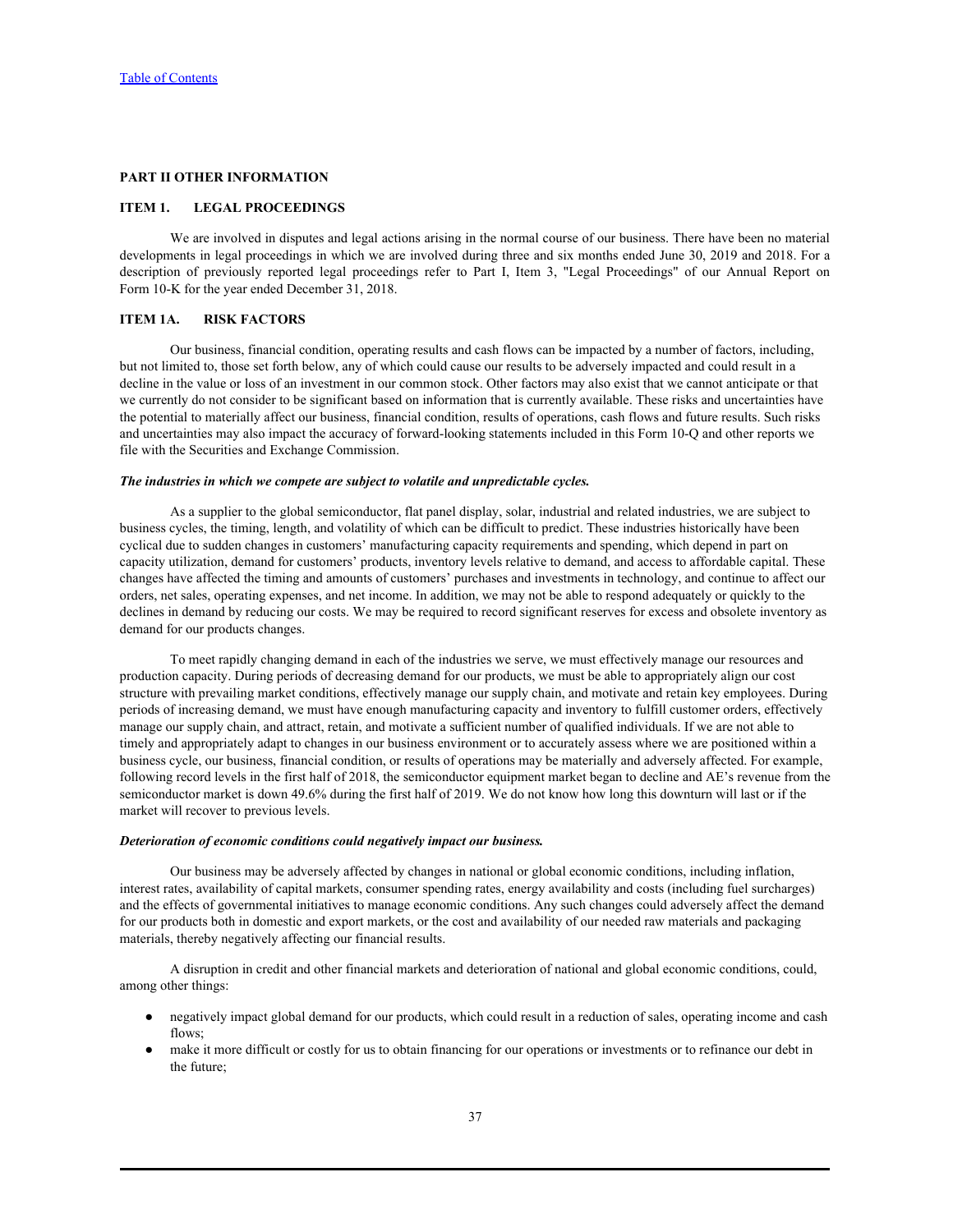- cause our lenders to depart from prior credit industry practice and make more difficult or expensive the granting of any technical or other waivers under our debt agreements to the extent we may seek them in the future;
- decrease the value of our investments; and impair the financial viability of our insurers.

#### *Artesyn Acquisition Risk*

In May 2019, we entered into a Stock Purchase Agreement ("Transaction") with Artesyn Embedded Technologies, Inc., a Florida Corporation ("Artesyn"), Pontus Holdings, LLC, a Delaware limited liability company ("Parent"), and Pontus Intermediate Holdings II, LLC, a Delaware limited liability company ("Seller") to acquire Artesyn's Embedded Power business. The completion of the Transaction is subject to customary closing conditions, including (i) the completion of a Corporate Reorganization, (ii) the absence of injunctions or other legal restraints prohibiting the Transactions, (iii) expiration or early termination of any regulatory waiting periods and receipt of required regulatory approvals, (iv) the absence of a material adverse effect on Artesyn and (vii) the absence of any action by a governmental entity challenging the Transaction. The Company's obligations under the Acquisition Agreement are not subject to any financing condition; however, if the Company is unable to obtain the requisite financing to consummate the Transaction, a \$20 million reverse break fee may be due and payable by the Company to Parent and Seller.

## *Significant developments stemming from recent U.S. government actions and proposals concerning tariffs and other economic proposals could have a material adverse effect on us.*

Recent U.S. government actions are imposing greater restrictions and economic disincentives on international trade, particularly imports. The U.S. government has adopted changes, and intends to adopt further changes, to trade policy and in some cases, to renegotiate, or potentially terminate, certain existing bilateral or multi-lateral trade agreements. It has also initiated the imposition of additional tariffs on certain foreign goods, including steel and aluminum, semiconductor manufacturing equipment and spare parts thereof.

Examples of recent actions are tariffs on steel and aluminum product imports announced by the U.S. Department of Commerce in March 2018 and a 25% tariff on certain products that originate in China announced by the United States Trade Representative ("USTR") in June 2018. The USTR also announced in June and July 2018 two additional supplemental lists of products that are subject to tariffs if the goods imported into the United States originate in China, which would increase the cost of imported products. These supplemental lists issued by the USTR issued an additional 25% and 10% duty, respectively, on certain semiconductor equipment and parts originating in China that are sold by us or used in our business in the United States. In August, the second list was made effective with a 25% tariff and in September the third list was made effective with a 10% tariff. Any increase in the cost of importing such goods and parts could decrease our margins, reduce the competitiveness of our products, or inhibit our ability to sell products or purchase necessary parts, which could have a material adverse effect on our business results, results of operations, or financial condition.

Changes in U.S. trade policy could result in one or more U.S. trading partners adopting responsive trade policy making it more difficult or costly for us to export our products to those countries. As indicated above, these measures could also result in increased costs for goods imported into the U.S. This in turn could require us to increase prices to our customers which may reduce demand, or, if we are unable to increase prices, result in lowering our margin on goods and services sold. To the extent that trade tariffs and other restrictions imposed by the U.S. increase the price of semiconductor equipment and related parts imported into the U.S., the cost of our materials may be adversely affected and the demand from customers for products and services may be diminished, which could adversely affect our revenues and profitability.

We cannot predict future trade policy, the terms of any renegotiated trade agreements or additional imposed tariffs and their impact on our business. The adoption and expansion of trade restrictions, the occurrence of a trade war, or other governmental action related to tariffs or trade agreements or policies has the potential to adversely impact demand for our products, our costs, our customers, our suppliers, and the U.S. economy, which in turn could adversely impact our business, financial condition and results of operations.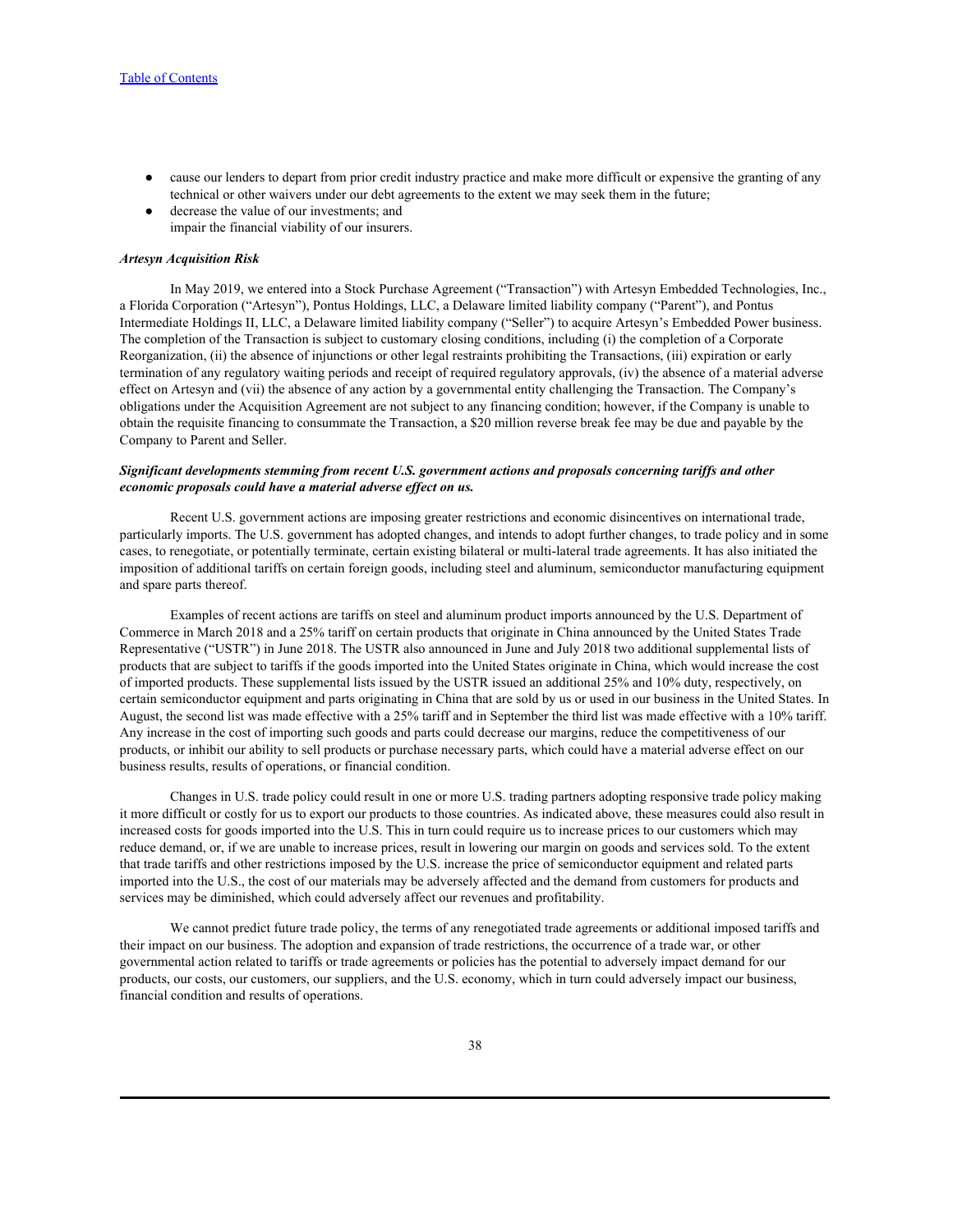Changes in U.S. social, political, regulatory and economic conditions or in laws and policies governing foreign trade, manufacturing, development and investment in the territories and countries where we currently develop and sell products, and any negative sentiments towards the United States as a result of such changes, could adversely affect our business. In addition, negative sentiments towards the United States among non-U.S. customers and among non-U.S. employees or prospective employees could adversely affect sales or hiring and retention, respectively.

## *Our operations in the People's Republic of China are subject to significant political and economic uncertainties over which we have little or no control and we may be unable to alter our business practice in time to avoid reductions in revenues.*

A significant portion of our operations outside the United States are located in the PRC, which exposes us to risks, such as exchange controls and currency restrictions, changes in local economic conditions, changes in customs regulations and tariffs, changes in tax policies, changes in PRC laws and regulations, possible expropriation or other PRC government actions, and unsettled political conditions including potential changes in U.S. policy regarding overseas manufacturing. These factors may have a material adverse effect on our operations, business, results of operations, and financial condition. See "We are exposed to risks associated with worldwide financial markets and the global economy" risk factor below.

The PRC's economy differs from the economies of most developed countries in many respects, including with respect to the amount of government involvement, level of development, rate of growth, control of foreign exchange and allocation of resources. While the economy of the PRC has experienced significant growth in the past 20 years, growth has been uneven across different regions and amongst various economic sectors of the PRC. The PRC government has implemented various measures to encourage economic development and guide the allocation of resources. Strikes by workers and picketing in front of the factory gates of certain companies in Shenzhen have caused unrest among some workers seeking higher wages, which could impact our manufacturing facility in Shenzhen. While some of the government's measures may benefit the overall economy of the PRC, they may have a negative effect on us. For example, our financial condition and results of operations may be materially and adversely affected by government control over capital investments or changes in tax regulations that are applicable to us as well as work stoppages.

#### *We are subject to risks inherent in international operations.*

Sales to our customers outside the United States were approximately 56.8% and 46.7% of our total sales for the six months ended June 30, 2019 and 2018, respectively. The acquisitions of the power controls modules and high and low voltage product lines have increased our presence in international locations. Our success producing goods internationally and competing in international markets is subject to our ability to manage various risks and difficulties, including, but not limited to:

- our ability to effectively manage our employees at remote locations who are operating in different business environments from the United States;
- our ability to develop and maintain relationships with suppliers and other local businesses;
- compliance with product safety requirements and standards that are different from those of the United States;
- variations and changes in laws applicable to our operations in different jurisdictions, including enforceability of intellectual property and contract rights;
- trade restrictions, political instability, disruptions in financial markets, and deterioration of economic conditions;
- customs regulations and the import and export of goods (including customs audits in various countries that occur from time to time);
- the ability to provide enough levels of technical support in different locations;
- our ability to obtain business licenses that may be needed in international locations to support expanded operations;
- timely collecting accounts receivable from foreign customers including \$20.0 million in accounts receivable from foreign customers as of June 30, 2019; and
- changes in tariffs, taxes, and foreign currency exchange rates.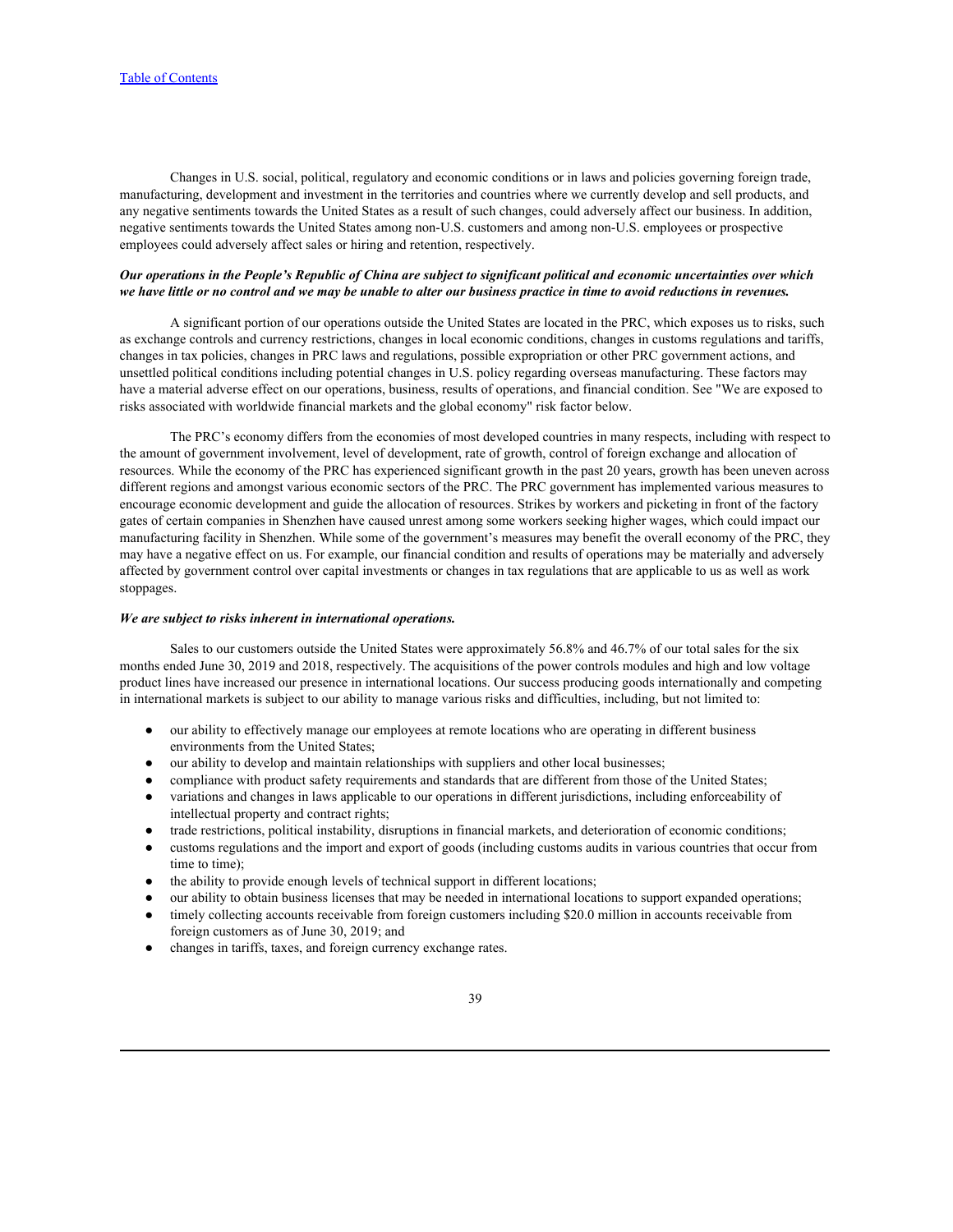Our profitability and ability to implement our business strategies, maintain market share and compete successfully in international markets will be compromised if we are unable to manage these and other international risks successfully.

#### *Our product lines are manufactured only at a few sites and our sites are not generally interchangeable.*

Our power products for the semiconductor industry are manufactured in Shenzhen, PRC. Our high voltage products are manufactured in Ronkonkoma and Lockport, New York, Littlehampton, United Kingdom and Shenzhen, PRC. Our thermal instrumentation products are manufactured in Vancouver, Washington, Santa Clara, California, Littlehampton, United Kingdom and Frankfurt, Germany. Our pyrometry solutions are manufactured in Ballerup, Denmark. Each facility is under operating lease and interruptions in operations could be caused by early termination of existing leases by landlords or failure by landlords to renew existing leases upon expiration, including the possibility that suitable operating locations may not be available in proximity to existing facilities which could result in labor or supply chain risks. Each facility manufactures different products, and therefore, is not interchangeable. Natural, uncontrollable occurrences or other operational issues at any of our manufacturing facilities could significantly reduce our productivity at such site and could prevent us from meeting our customers' requirements in a timely manner, or at all. Any potential losses from such occurrences could significantly affect our relationship with customers, operations and results of operations for a prolonged period. As a result, we have begun investing in the evaluation of additional production options in Southeast Asia. We believe this investment will help to mitigate our exposure to regional risks, improve our business continuity profile and lower costs over time.

Our restructuring and other cost reduction efforts have included transitioning manufacturing operations to our facility in Shenzhen from other manufacturing facilities, such as Fort Collins, Colorado and Littlehampton, United Kingdom, which renders us increasingly reliant upon our Shenzhen facility. We have been notified that we will be required to relocate our Shenzhen, PRC manufacturing facility by December 2021. A disruption in manufacturing at our Shenzhen facility, from whatever cause, could have a significantly adverse effect on our ability to fulfill customer orders, our ability to maintain customer relationships, our costs to manufacture our products and, as a result, our results of operations and financial condition.

#### *Our evolving manufacturing footprint may increase our risk.*

The nature of our manufacturing is evolving as we continue to grow by acquisition. Historically, our principal manufacturing location has been in Shenzhen, PRC; however, we have also added specialized manufacturing at our Littlehampton, United Kingdom, Ballerup, Denmark, Frankfurt, Germany, Ronkonkoma and Lockport, New York and Santa Clara, California facilities. From time to time we may be required to relocate manufacturing or migrate manufacturing of specific products between facilities or to third party manufacturers. We have been notified that we will be required to relocate our Shenzhen, PRC manufacturing facility by December 2021. If we do not successfully coordinate the timely manufacturing and distribution of our products during this time, we may have insufficient supply of products to meet customer demand, we could lose sales, we may experience a build-up in inventory, or we may incur additional costs. In addition, we are evaluating establishing a second factory in southeast Asia to help mitigate business continuity, geopolitical and other risks. If we do not successfully implement this factory it could result in increased expenses and disruption of supply to our customers during the transition period.

## *Raw material, part, component, and subassembly shortages, exacerbated by our dependence on sole and limited source suppliers, could affect our ability to manufacture products and systems and could delay our shipments.*

Our business depends on our ability to manufacture products that meet the rapidly changing demands of our customers. Our ability to timely manufacture our products depends in part on the timely delivery of raw materials, parts, components, and subassemblies from suppliers. We rely on sole and limited source suppliers for some of our raw materials, parts, components, and subassemblies that are critical to the manufacturing of our products.

This reliance involves several risks, including the following:

- the inability to obtain an adequate supply of required parts, components, or subassemblies;
- supply shortages, if a sole or limited source provider ceases operation;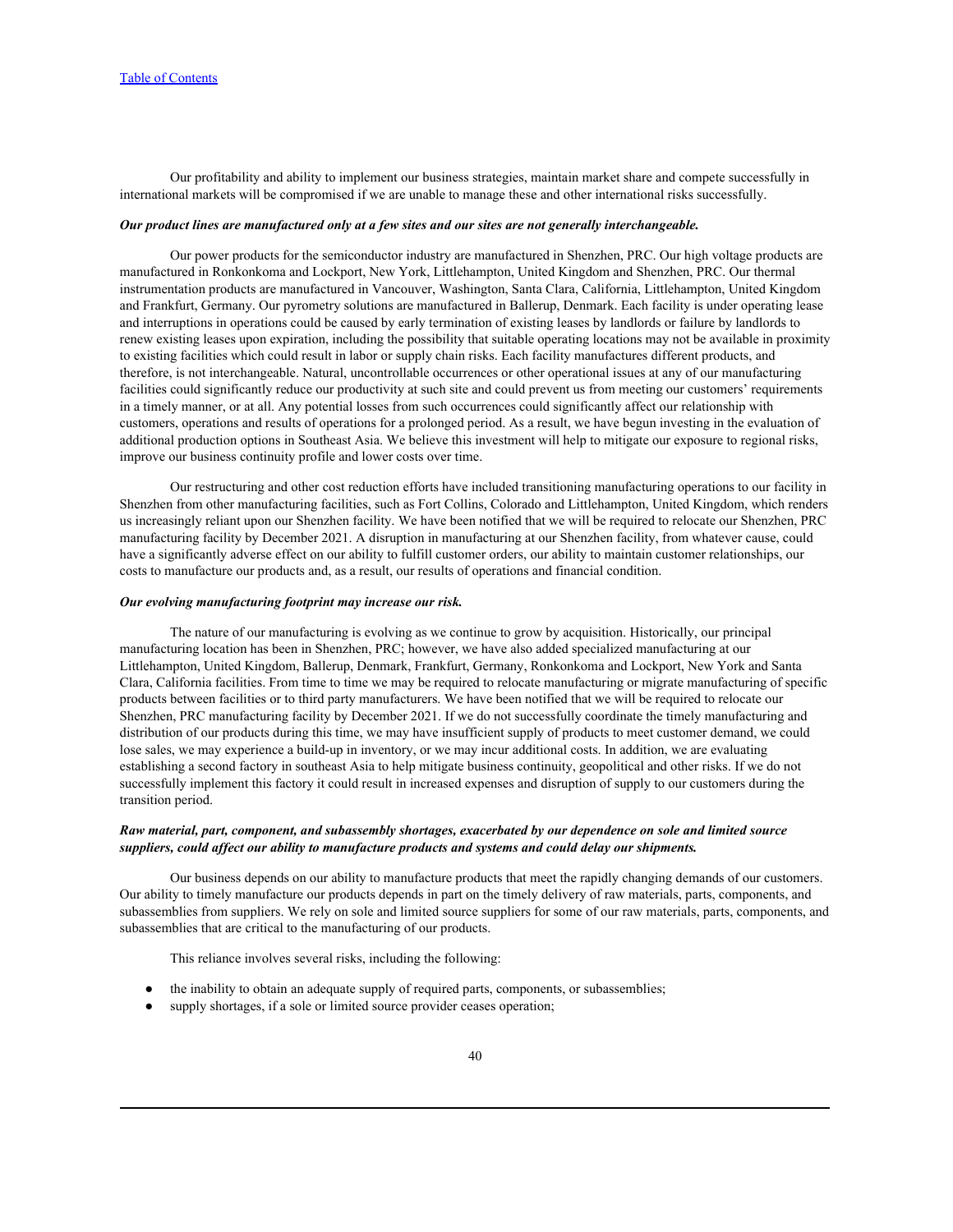- the need to fund the operating losses of a sole or limited source provider;
- reduced control over pricing and timing of delivery of raw materials and parts, components, or subassemblies;
- the need to qualify alternative suppliers;
- suppliers that may provide parts, components or subassemblies that are defective, contain counterfeit goods or are otherwise misrepresented to us in terms of form, fit or function; and
- the inability of our suppliers to develop technologically advanced products to support our growth and development of new products.
- the impact of geopolitical issues or tariffs that could affect the cost and availability of required parts, components, or subassemblies.

From time to time, our sole or limited source suppliers have given us notice that they are ending supply of critical parts, components, and subassemblies that are required for us to deliver product. If we cannot qualify alternative suppliers before ending supply of critical parts from the sole or limited source suppliers, we may be required to make a last-time-buy(s) and take possession of material amounts of inventory in advance of customer demand. In some instances, the last-time-buy materials required to be purchased may be for several years which in turn exposes us to additional excess and obsolescence risk. If we cannot qualify alternative suppliers before the last-time-buy materials are utilized in our products or legacy inverter warranty operations, we may be unable to deliver further product or legacy inverter warranty service to our customers.

Qualifying alternative suppliers could be time consuming and lead to delays in, or prevention of delivery of products to our customers, as well as increased costs. If we are unable to qualify additional suppliers and manage relationships with our existing and future suppliers successfully, if our suppliers experience financial difficulties including bankruptcy, or if our suppliers cannot meet our performance or quality specifications or timing requirements, we may experience shortages, delays, or increased costs of raw materials, parts, components, or subassemblies. This in turn could limit or prevent our ability to manufacture and ship our products, which could materially and adversely affect our relationships with our current and prospective customers and our business, financial condition, and results of operations.

#### *Our orders of raw materials, parts, components, and subassemblies are based on demand forecasts.*

We place orders with many of our suppliers based on our customers' quarterly forecasts and our annual forecasts. These forecasts are based on our customers' and our expectations as to demand for our products. As the quarter and the year progress, such demand can change rapidly or we may realize that our customers' expectations were overly optimistic or pessimistic, especially when industry or general economic conditions change. Orders with our suppliers cannot always be amended in response. In addition, in order to assure availability of certain components or to obtain priority pricing, we have entered into contracts with some of our suppliers that require us to purchase a specified amount of components and subassemblies each quarter, even if we are not able to use such components or subassemblies. Moreover, we have obligations to some of our customers to hold a minimum amount of finished goods in inventory, in order to fulfill just in time orders, regardless of whether the customers expect to place such orders. We currently have firm purchase commitments and agreements with various suppliers to ensure the availability of components. If demand for our products does not continue at current levels, we might not be able to use all of the components that we are required to purchase under these commitments and agreements, and our reserves for excess and obsolete inventory may increase, which could have a material adverse effect on our results of operations. If demand for our products exceeds our customers' and our forecasts, we may not be able to timely obtain enough raw materials, parts, components, or subassemblies, on favorable terms or at all, to fulfill the excess demand.

#### *Increased governmental action on income tax regulations could negatively impact our business.*

International governments have heightened their review and scrutiny of multinational businesses like ours which could increase our compliance costs and future tax liability to those governments. As governments continue to look for ways to increase their revenue streams, they could increase audits of companies to accelerate the recovery of monies perceived as owed to them under current or past regulations. Such an increase in audit activity could have a negative impact on companies which operate internationally, as we do.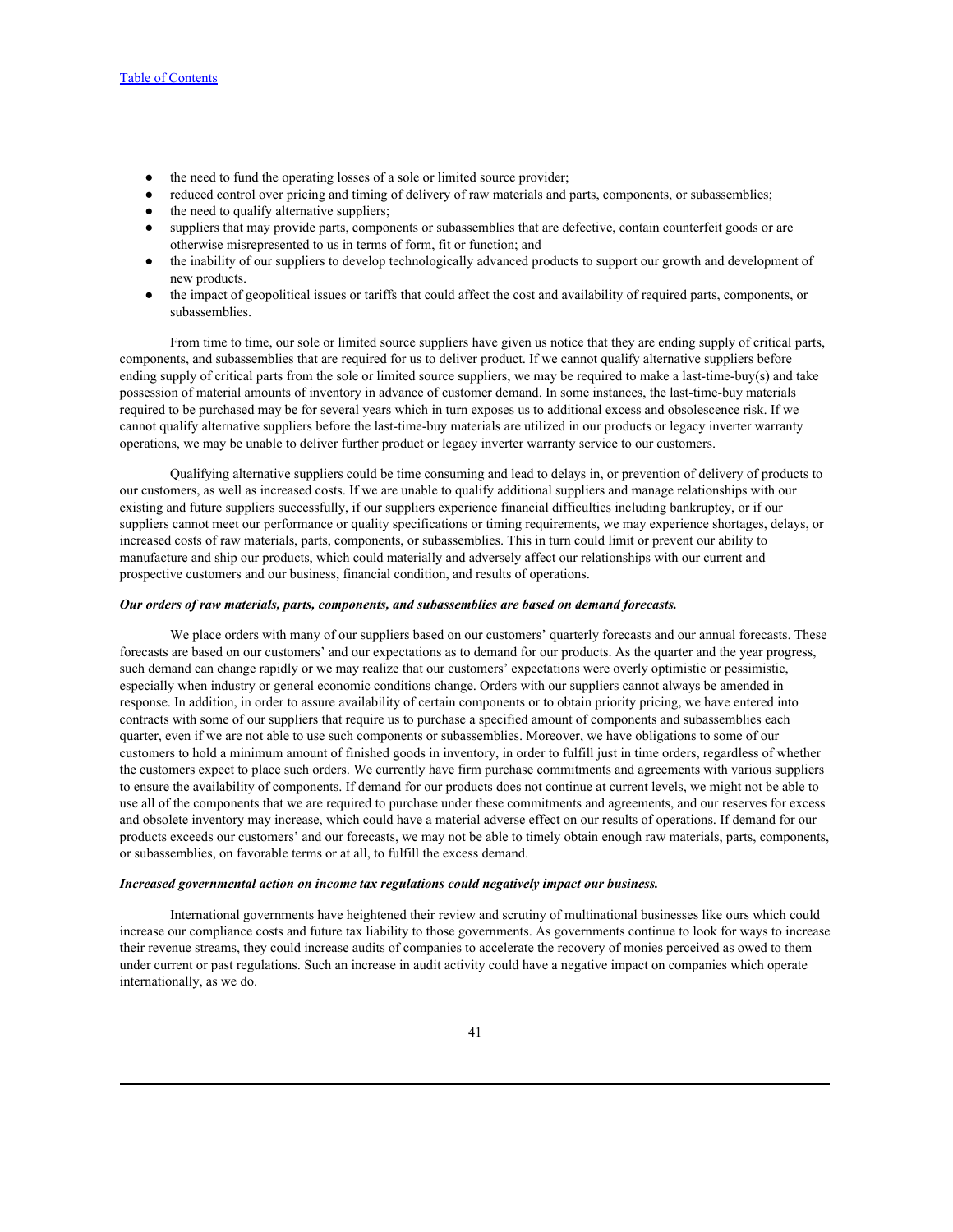## *Activities necessary to integrate acquisitions may result in costs in excess of current expectations or be less successful than anticipated.*

We have completed acquisitions in the past and we may acquire other businesses in the future. The success of such transactions will depend on, among other things, our ability to integrate assets and personnel acquired in these transactions and to apply our internal controls process to these acquired businesses. The integration of acquisitions may require significant attention from our management, and the diversion of management's attention and resources could have a material adverse effect on our ability to manage our business. Furthermore, we may not realize the degree or timing of benefits we anticipated when we first entered into the acquisition transaction. If actual integration costs are higher than amounts originally anticipated, if we are unable to integrate the assets and personnel acquired in an acquisition as anticipated, or if we are unable to fully benefit from anticipated synergies, our business, financial condition, results of operations, and cash flows could be materially adversely affected.

## *We have historically made acquisitions and divestitures. However, we may not find suitable acquisition candidates in the future and we may not be able to successfully integrate and manage acquired businesses. In either an acquisition or a divestiture, we may be required to make fundamental changes in our ERP, business processes and tools which could disrupt our core business and harm our financial condition.*

In the past, we have made strategic acquisitions of other corporations and entities, as well as asset purchases, and we continue to evaluate potential strategic acquisitions of complementary companies, products, and technologies. We have also divested businesses. In the future, we could:

- issue stock that would dilute our current stockholders' percentage ownership;
- pay cash that would decrease our working capital;
- incur debt:
- assume liabilities; or
- incur expenses related to impairment of goodwill and amortization.

Acquisitions and divestitures also involve numerous risks, including:

- problems combining or separating the acquired/divested operations, systems, technologies, or products;
- an inability to realize expected sales forecasts, operating efficiencies or product integration benefits;
- difficulties in coordinating and integrating geographically separated personnel, organizations, systems, and facilities;
- difficulties integrating business cultures;
- unanticipated costs or liabilities;
- diversion of management's attention from our core business;
- adverse effects on existing business relationships with suppliers and customers;
- potential loss of key employees, particularly those of purchased organizations;
- incurring unforeseen obligations or liabilities in connection with either acquisitions or divestitures; and
- the failure to complete acquisitions even after signing definitive agreements which, among other things, would result in the expensing of potentially significant professional fees and other charges in the period in which the acquisition or negotiations are terminated.

We may not be able to successfully identify appropriate acquisition candidates, to integrate any businesses, products, technologies, or personnel that we might acquire in the future or achieve the anticipated benefits of such transactions, which may harm our business.

## *Changes in tax laws, tax rates, or mix of earnings in tax jurisdictions in which we do business, could impact our future tax liabilities and related corporate profitability*

We are subject to income taxes in the U.S. (federal and state) and numerous foreign jurisdictions. Tax laws, regulations, and administrative practices in various jurisdictions may be subject to significant change due to economic, political, and other conditions, and significant judgment is required in evaluating and estimating our provision and accruals for these taxes. There are many transactions that occur during the ordinary course of business for which the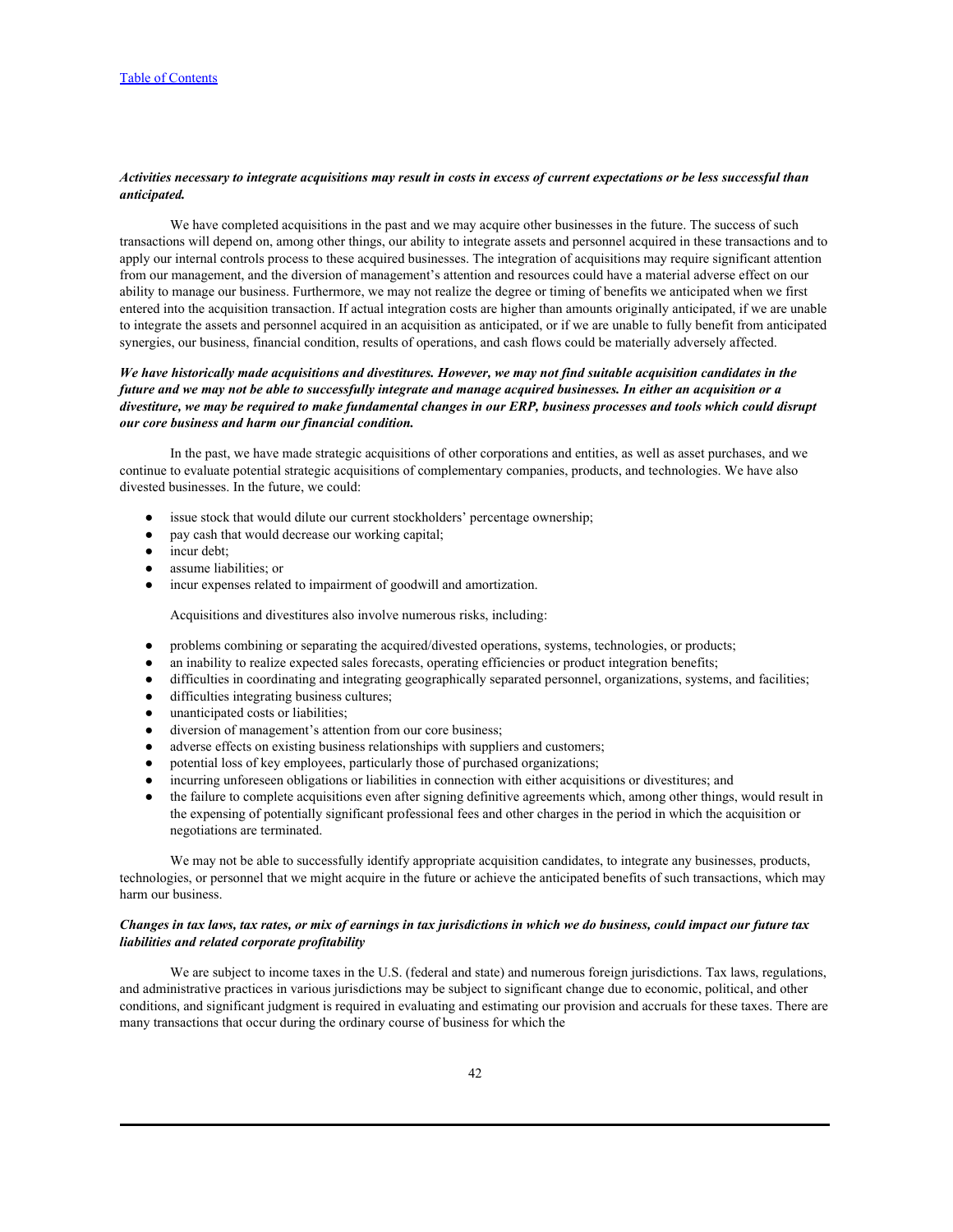ultimate tax determination is uncertain. Our effective tax rates could be adversely affected by earnings being lower than anticipated in jurisdictions where we have lower statutory rates and earnings higher than anticipated in jurisdictions where we have higher statutory rates, losses incurred in jurisdictions for which we are not able to realize the related tax benefit, changes in foreign currency exchange rates, entry into new businesses and geographies and changes to our existing businesses, acquisitions (including integrations) and investments, changes in our deferred tax assets and liabilities and their valuation, and changes in the relevant tax, accounting, and other laws, regulations, administrative practices, principles, and interpretations, including fundamental changes to the tax laws applicable to corporate multinationals. The U.S., many countries in the European Union, and several other countries are actively considering changes in this regard.

## *Changes in our provision for income taxes or adverse outcomes resulting from examination of our income tax returns could adversely affect our results*

Our provision for income taxes is subject to volatility and could be adversely affected by earnings being lower than anticipated in countries that have lower tax rates and higher than anticipated in countries that have higher tax rates; by changes in the valuation of our deferred tax assets and liabilities; by changes, regulations, and interpretations of foreign-derived intangible income (FDII), global intangible low-tax income (GILTI) and base erosion and anti-abuse tax laws (BEAT); by expiration of or lapses in tax incentives; by transfer pricing adjustments, including the effect of acquisitions on our legal structure; by tax effects of nondeductible compensation; by tax costs related to intercompany realignments; by changes in accounting principles; or by changes in tax laws and regulations, treaties, or interpretations thereof, including changes to the taxation of earnings of our foreign subsidiaries, the deductibility of expenses attributable to foreign income, and the foreign tax credit rules. Significant judgment is required to determine the recognition and measurement attribute prescribed in the accounting guidance for uncertainty in income taxes. The Organisation for Economic Co-operation and Development (OECD), an international association comprised of 36 countries, including the United States, has made changes to numerous long-standing tax principles. There can be no assurance that these changes, once adopted by countries, will not have an adverse impact on our provision for income taxes. Further, as a result of certain of our ongoing employment and capital investment actions and commitments, our income in certain countries is subject to reduced tax rates. Our failure to meet these commitments could adversely impact our provision for income taxes. In addition, we are subject of regular examination of our income tax returns by tax authorities. We regularly assess the likelihood of adverse outcomes resulting from these examinations to determine the adequacy of our provision for income taxes. There can be no assurance that the outcomes from these continuous examinations will not have an adverse effect on our operating results and financial condition.

#### *We are exposed to risks associated with worldwide financial markets and the global economy.*

Our business depends on the expansion of manufacturing capacity in our end markets and the installation base for the products we sell. In the past, severe tightening of credit markets, turmoil in the financial markets, and a weakening global economy have contributed to slowdowns in the industries in which we operate. Some of our key markets depend largely on consumer spending. Economic uncertainty, such as that recently experienced in the PRC, exacerbates negative trends in consumer spending and may cause our customers to push out, cancel, or refrain from placing orders.

Difficulties in obtaining capital and uncertain market conditions may also lead to a reduction of our sales and greater instances of nonpayment. These conditions may similarly affect our key suppliers, which could affect their ability to deliver parts and result in delays for our products. Further, these conditions and uncertainty about future economic conditions could make it challenging for us to forecast our operating results and evaluate the risks that may affect our business, financial condition, and results of operations. As discussed in "Our orders of raw materials, parts, components, and subassemblies are based on demand forecasts," a significant percentage of our expenses are relatively fixed and based, in part, on expectations of future net sales. If a sudden decrease in demand for our products from one or more customers were to occur, the inability to adjust spending quickly enough to compensate for any shortfall would magnify the adverse impact of a shortfall in net sales on our results of operations. Conversely, if market conditions were to unexpectedly improve and demand for our products were to increase suddenly, we might not be able to respond quickly enough, which could have a negative impact on our results of operations and customer relations.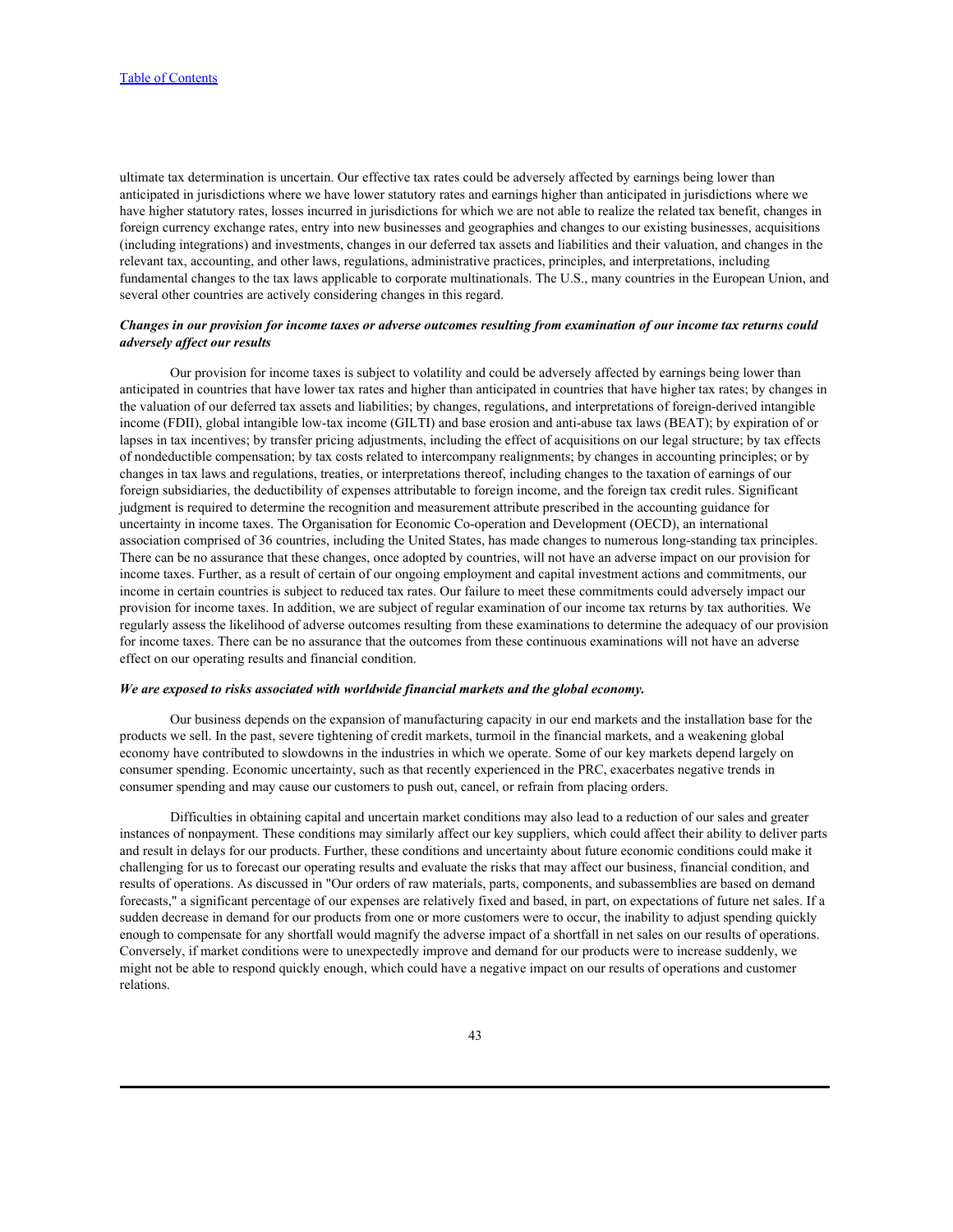## *Our results of operations could be affected by natural disasters and other events in the locations in which we or our customers or suppliers operate.*

We have manufacturing and other operations in locations subject to natural occurrences such as severe weather and geological events including earthquakes or tsunamis that could disrupt operations. In addition, our suppliers and customers also have operations in such locations. A natural disaster, fire, explosion, or other event that results in a prolonged disruption to our operations, or the operations of our customers or suppliers, may materially adversely affect our business, results of operations, or financial condition.

#### *We transitioned a significant amount of our supply base to Asian suppliers.*

We transitioned the purchasing of a substantial portion of components for our thin film products to Asian suppliers to lower our materials costs and shipping expenses. These components might require us to incur higher than anticipated testing or repair costs, which would have an adverse effect on our operating results. Customers who have strict and extensive qualification requirements might not accept our products if these lower-cost components do not meet their requirements. A delay or refusal by our customers to accept such products, as well as an inability of our suppliers to meet our purchasing requirements, might require us to purchase higher-priced components from our existing suppliers or might cause us to lose sales to these customers, either of which could lead to decreased revenue and gross margins and have an adverse effect on our results of operations.

## *We must continually design and introduce new products into the markets we serve to respond to competition and rapid technological changes.*

We operate in a highly competitive environment where innovation is critical, our future success depends on many factors, including the effective commercialization and customer acceptance of our products and services. The development, introduction and support of a broadening set of products is critical to our continued success. Our results of operations could be adversely affected if we do not continue to develop new products, improve and develop new applications for existing products, and differentiate our products from those of competitors resulting in their adoption by customers.

## *We must achieve design wins to retain our existing customers and to obtain new customers, although design wins achieved do not necessarily result in substantial sales.*

Driven by continuing technology migration and changing customers demand the markets we serve are constantly changing in terms of advancement in applications, core technology and competitive pressures. New products we design for capital equipment manufacturers typically have a lifespan of five to ten years. Our success and future growth depend on our products being designed into our customers new generations of equipment as they develop new technologies and applications. We must work with these manufacturers early in their design cycles to modify, enhance and upgrade our products or design new products that meet the requirements of their new systems. The design win process is highly competitive, and we may win or lose new design wins for our existing customers or new customers next generations of equipment. In case existing or new customers do not choose our products as a result of the development, evaluation and qualification efforts related to the design win process, our market share will be reduced, the potential revenues related to the lifespan of our customers' products, which can be five to ten years, will not be realized, and our business, financial condition and results of operations would be materially and adversely impacted.

#### *We generally have no long-term contracts with our customers requiring them to purchase any specified quantities from us.*

Our sales are primarily made on a purchase order basis, and we generally have no long-term purchase commitments from our customers, which is typical in the industries we serve. As a result, we are limited in our ability to predict the level of future sales or commitments from our current customers, which may diminish our ability to allocate labor, materials, and equipment in the manufacturing process effectively. In addition, we may purchase inventory in anticipation of sales that do not materialize, resulting in excess and obsolete inventory write-offs.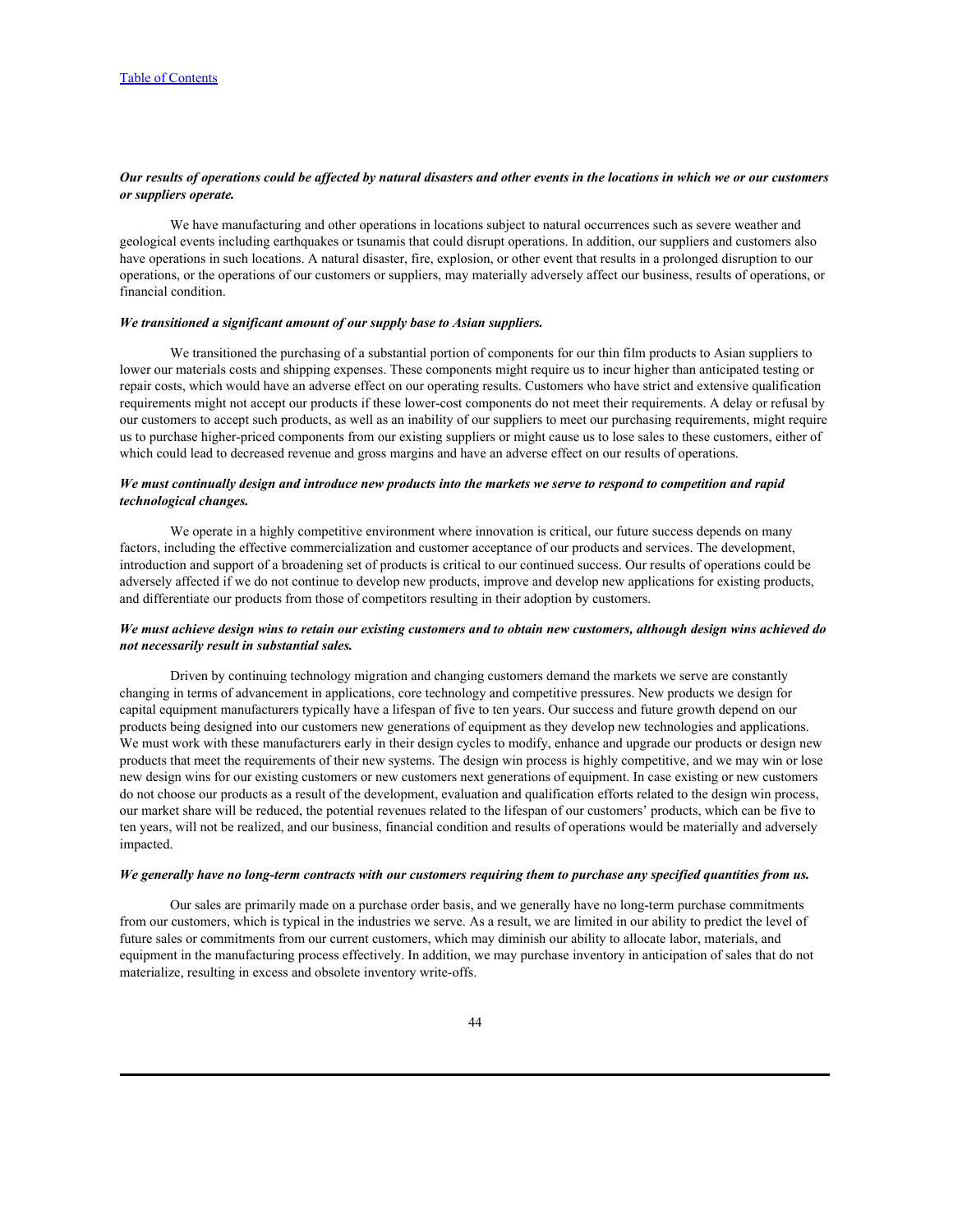## *If we are unable to adjust our business strategy successfully for some of our product lines to reflect the increasing price sensitivity on the part of our customers, our business and financial condition could be harmed.*

Our business strategy for many of our product lines has been focused on product performance and technology innovation to provide enhanced efficiencies and productivity. As a result of recent economic conditions and changes in various markets that we serve, our customers have experienced significant cost pressures. We have observed increased price sensitivity on the part of our customers. If competition against any of our product lines should come to focus solely on price rather than on product performance and technology innovation, we will need to adjust our business strategy and product offerings accordingly, and if we are unable to do so, our business, financial condition, and results of operations could be materially and adversely affected.

## *Our competitive position could be weakened if we are unable to convince end users to specify that our products be used in the equipment sold by our customers.*

The end users in our markets may direct equipment manufacturers to use a specified supplier's product in their equipment at a particular facility. This occurs with frequency because our products are critical in manufacturing process control for thin-film applications. Our success, therefore, depends in part on our ability to have end users specify that our products be used at their facilities. In addition, we may encounter difficulties in changing established relationships of competitors that already have a large installed base of products within such facilities.

#### *The markets we operate in are highly competitive.*

We face substantial competition, primarily from established companies, some of which have greater financial, marketing, and technical resources than we do. We expect our competitors will continue to develop new products in direct competition with ours, improve the design and performance of their products, and introduce new products with enhanced performance characteristics. In order to remain competitive, we must improve and expand our products and product offerings. In addition, we may need to maintain a high level of investment in research and development and expand our sales and marketing efforts, particularly outside of the United States. We might not be able to make the technological advances and investments necessary to remain competitive. If we were unable to improve and expand our products and product offerings, our business, financial condition, and results of operations could be materially and adversely affected.

#### *A significant portion of our sales and accounts receivable are concentrated among a few customers.*

Our ten largest customers accounted for 51.4% and 66.2% of our sales for the six months ended June 30, 2019 2018, respectively. During the six months ended June 30, 2019, sales to Applied Materials, Inc. and Lam Research were \$70.0 million and \$39.4 million, respectively. During the six months ended June 30, 2018 sales to Applied Materials, Inc., and Lam Research were \$137.6 million and \$72.5 million, respectively. Applied Material, Inc. had a \$24.1 million and \$34.3 million accounts receivable balance as of June 30, 2019 and December 31, 2018, respectively. Lam Research had a \$12.0 million and \$12.2 million accounts receivable balance as of June 30, 2019 and December 31, 2018, respectively. A significant decline in sales from either or both customers, or the Company's inability to collect on these sales, could materially and adversely impact our business, results of operations and financial condition.

#### *We maintain significant amounts of cash in international locations.*

Given the global nature of our business, we have both domestic and international concentrations of cash and investments. The value of our cash, cash equivalents, and marketable securities can be negatively affected by liquidity, credit deterioration, financial results, economic risk, political risk, sovereign risk or other factors. The Company intends to utilize its foreign cash to expand our international operations through internal growth and strategic acquisitions. If our intent changes or if these funds are needed for our U.S. operations, or we are negatively impacted by any of the factors above, our financial condition and results of operations could be materially adversely affected.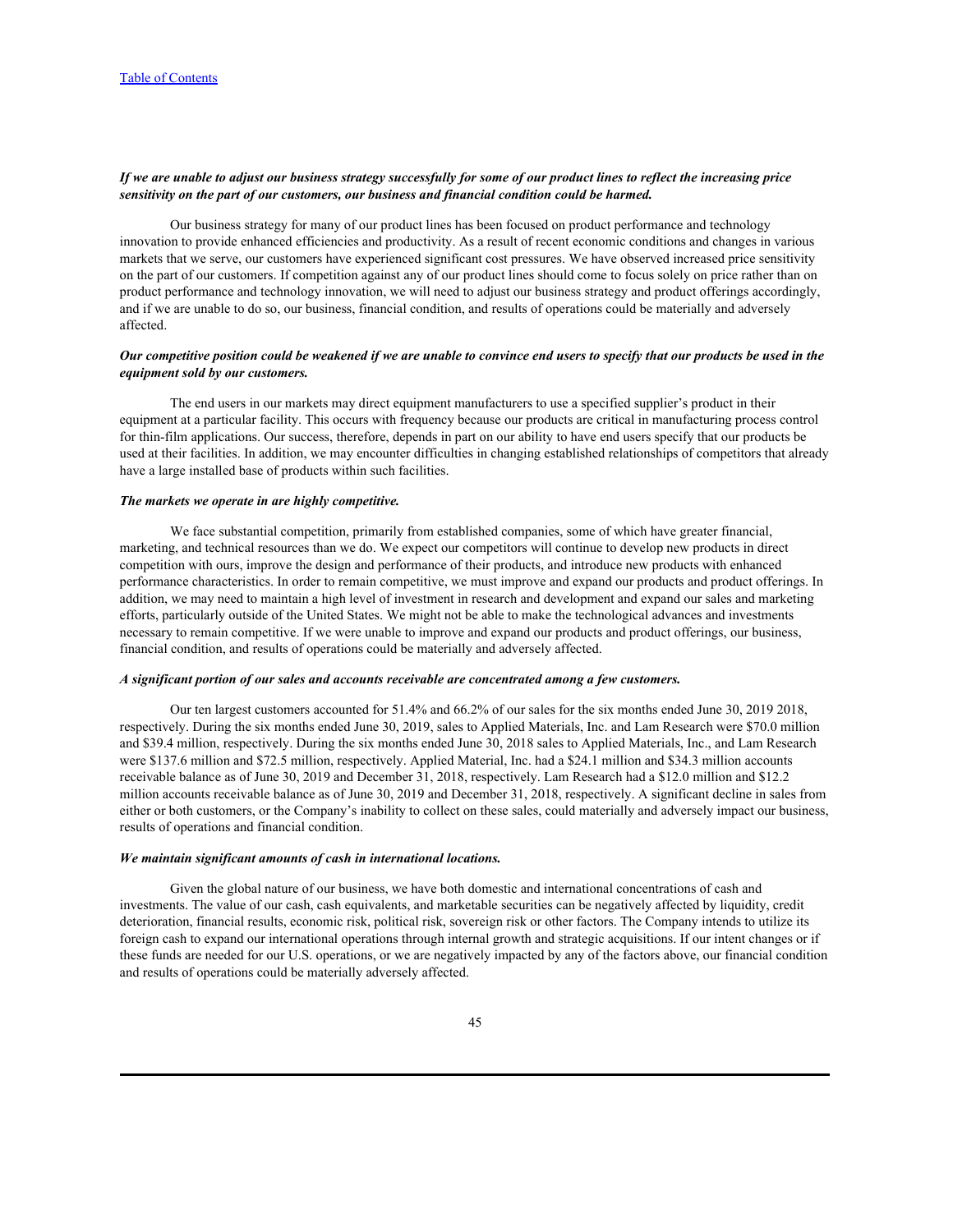# *Globalization of sales increases risk of compliance with policy.*

We operate in an increasingly complex sales environment around the world which places greater importance on our global control environment and imposes additional oversight risk. Such increased complexity could adversely affect our operating results by increasing compliance costs in the near-term and by increasing the risk of control failures in the event of noncompliance.

#### *Market pressures and increased low-cost competition may reduce or eliminate our profitability.*

Our customers continually exert pressure on us to reduce our prices and extend payment terms. Given the nature of our customer base and the highly competitive markets in which we compete, we may be required to reduce our prices or extend payment terms to remain competitive. We have recently seen pricing pressure from our largest customers due in part to low-cost competition and market consolidation. As a result of the competitive markets we serve, from time to time we may enter into long term pricing agreements with our largest customers that results in reduced product pricing. Such reduced product pricing may result in product margin declines unless we are successful in reducing our product costs ahead of such price reductions. We believe some of our Asian competitors benefit from local governmental funding incentives and purchasing preferences from enduser customers in their respective countries. Moreover, in order to be successful in the current competitive environment, we are required to accelerate our investment in research & development to meet time-to-market, performance and technology adoption cycle needs of our customers simply in order to compete for design wins, and if successful, receive potential purchase orders. Given such up-front investments we must make and the competitive nature of our markets, we may not be able to reduce our expenses in an amount enough to offset potential margin declines or loss of business and may not be able to meet customer product time-line expectations. The potential decrease in cash flow could materially and adversely impact our financial condition.

#### *We are highly dependent on our intellectual property.*

Our success depends significantly on our proprietary technology. We attempt to protect our intellectual property rights through patents and non-disclosure agreements; however, we might not be able to protect our technology, and competitors might be able to develop similar technology independently. In addition, the laws of some foreign countries might not afford our intellectual property the same protections as do the laws of the United States. Our intellectual property is not protected by patents in several countries in which we do business, and we have limited patent protection in other countries, including the PRC. The cost of applying for patents in foreign countries and translating the applications into foreign languages requires us to select carefully the inventions for which we apply for patent protection and the countries in which we seek such protection. Generally, our efforts to obtain international patents have been concentrated in the European Union and certain industrialized countries in Asia, including Korea, Japan, and Taiwan. If we are unable to protect our intellectual property successfully, our business, financial condition, and results of operations could be materially and adversely affected.

The PRC commercial law is relatively undeveloped compared to the commercial law in the United States. Limited protection of intellectual property is available under PRC law. Consequently, manufacturing our products in the PRC may subject us to an increased risk that unauthorized parties may attempt to copy our products or otherwise obtain or use our intellectual property. We may not be able to protect our intellectual property rights effectively. Additionally, we may not have adequate legal recourse if we encounter infringements of our intellectual property in the PRC.

#### *Our legacy inverter products may suffer higher than anticipated litigation, damage or warranty claims.*

Our legacy inverter products (of which we discontinued the manufacture, engineering, and sale in December 2015 and which are reflected as Discontinued Operations in this filing) contain components that may contain errors or defects and were sold with original product warranties ranging from one to ten years with an option to purchase additional warranty coverage for up to 20 years. If any of our products are defective or fail because of their design, we might be required to repair, redesign or recall those products or to pay damages (including liquidated damages) or warranty claims, and we could suffer significant harm to our reputation. We are experiencing claims from customers and suppliers and in some cases, litigation related to the legacy inverter product line. We review such claims and vigorously defend against such lawsuits in the ordinary course of our business. We cannot assure that any such claims or litigation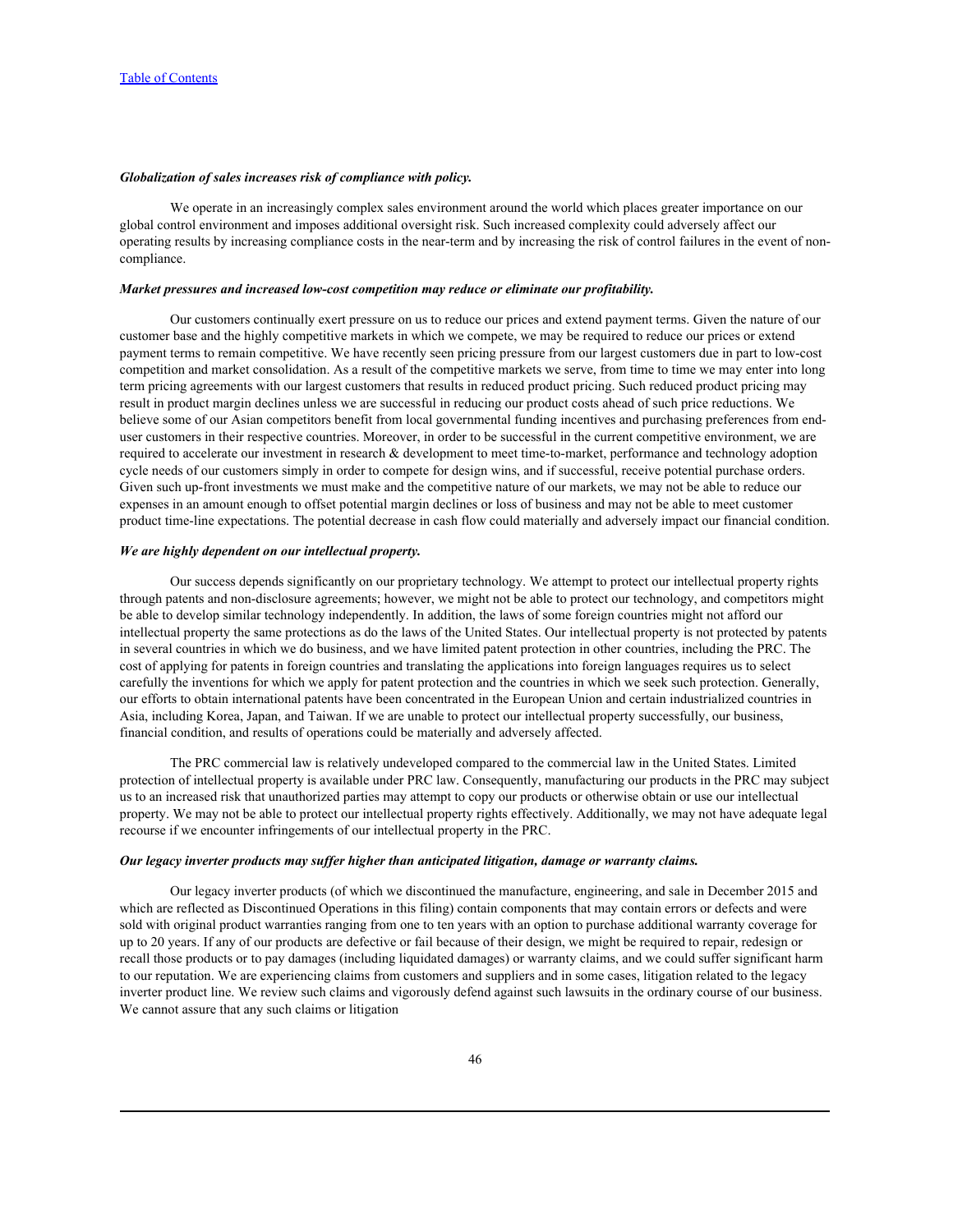brought against us will not have a material adverse effect on our business or financial statements. Our involvement in such litigation could result in significant expense to us and divert the efforts of our technical and management personnel. We also accrue a warranty reserve for estimated costs to provide warranty services including the cost of technical support, product repairs, and product replacement for units that cannot be repaired. Our estimate of costs to fulfill our warranty obligations is based on historical experience and expectation of future conditions. To the extent we experience increased warranty claim activity or increased costs associated with servicing those claims, our warranty accrual will increase, resulting in additional expenses in the line "Income (loss) from discontinued operations, net of tax" on our Consolidated Statement of Operations in future periods. We plan to continue supporting inverter customers with service maintenance and repair operations. This includes performing service to fulfill obligations under existing service maintenance contracts. There is no certainty that these can be performed profitably and could be adversely affected by higher than anticipated product failure rates, loss of critical service technician skills, an inability to obtain service parts, customer demands and disputes and cost of repair parts, among other factors. See *Note 4. Disposed and Discontinued Operations* in Part I, Item 1 "Unaudited Condensed Consolidated Financial Statements" contained herein.

#### *Our products may suffer from defects or errors leading to damage or warranty claims.*

Our products use complex system designs and components that may contain errors or defects, particularly when we incorporate new technology into our products or release new versions. If any of our products are defective or fail because of their design, we might be required to repair, redesign or recall those products, pay damages (including liquidated damages) or warranty claims, and we could suffer significant harm to our reputation. We accrue a warranty reserve for estimated costs to provide warranty services including the cost of technical support, product repairs, and product replacement for units that cannot be repaired. Our estimate of costs to fulfill our warranty obligations is based on historical experience and expectation of future conditions. To the extent we experience increased warranty claim activity or increased costs associated with servicing those claims, our warranty accrual will increase, resulting in decreased gross profit. In recent years, we have experienced increased warranty costs for our legacy inverter product lines, which is reflected in "Income from discontinued operations, net of income taxes." See *Note 4. Disposed and Discontinued Operations* in Part I, Item 1 "Unaudited Condensed Consolidated Financial Statements" contained herein.

## *Unfavorable currency exchange rate fluctuations may lead to lower operating margins, or may cause us to raise prices, which could result in reduced sales.*

Currency exchange rate fluctuations could have an adverse effect on our sales and results of operations, and we could experience losses with respect to forward exchange contracts into which we may enter. Unfavorable currency fluctuations could require us to increase prices to foreign customers, which could result in lower net sales by us to such customers. Alternatively, if we do not adjust the prices for our products in response to unfavorable currency fluctuations, our results of operations could be materially and adversely affected. In addition, most sales made by our foreign subsidiaries are denominated in the currency of the country in which these products are sold and the currency in which they receive payment for such sales could be less valuable at the time of receipt as a result of exchange rate fluctuations. Given recent acquisitions in Europe, our exposure to fluctuations in the value of the Euro is becoming more significant. From time to time, we enter into forward exchange contracts and local currency purchased options to reduce currency exposures related to likely or pending transactions including those arising from intercompany sales of inventory. However, we cannot be certain that our efforts will be adequate to protect us against significant currency fluctuations or that such efforts will not expose us to additional exchange rate risks, which could materially and adversely affect our results of operations.

## *Recent developments relating to the United Kingdom's referendum vote in favor of leaving the European Union and related actions could adversely affect us.*

On June 23, 2016, the United Kingdom (UK) held a referendum in which voters approved an exit from the European Union ("EU"). On March 29, 2017, the UK's ambassador to the EU delivered a letter to the president of the European Council that gave formal notice under Article 50 of the Lisbon Treaty of UK's withdrawal from the EU, commonly referred to as "Brexit". As a result, negotiations have commenced to determine the terms of the UK's withdrawal from the EU as well as its relationship with the EU going forward, including the terms of trade between the UK and the EU. Although it is unknown what those terms will be, it is possible that there will be greater restrictions on imports and exports between the UK and EU countries and increased regulatory complexities. These changes may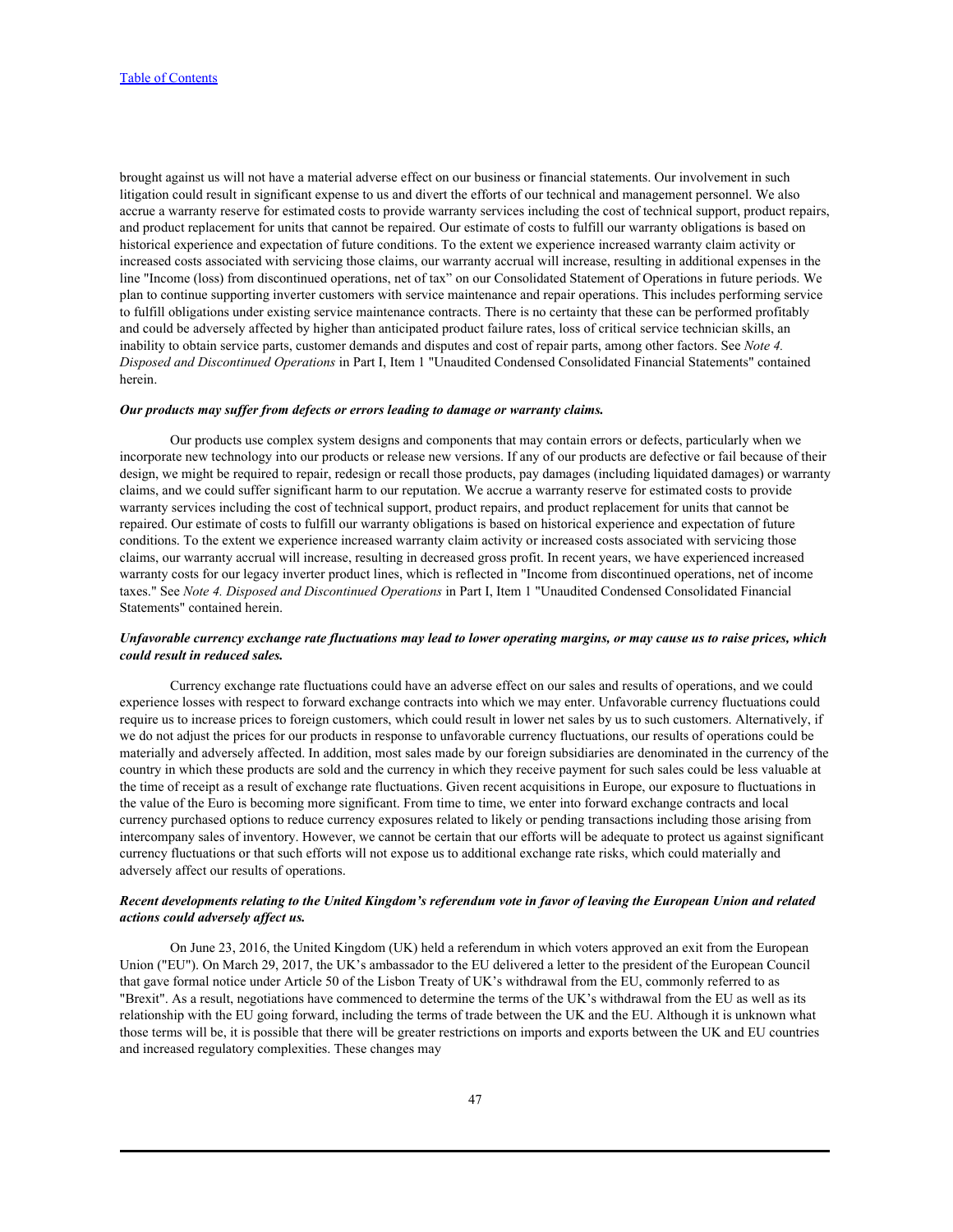adversely affect our sales, operations and financial results. Our operations in the UK may be adversely affected by extreme fluctuations in the UK exchange rates. Moreover, the imposition of any import restrictions and duties levied on our UK products as imported for EU customers may make our products more expensive for such customers and less competitive from a pricing perspective.

## *Changes in the value of the Chinese yuan could impact the cost of our operation in Shenzhen, PRC and our sales growth in our PRC markets.*

The PRC government is continually pressured by its trading partners to allow its currency to float in a manner like other major currencies. Any change in the value of the Chinese yuan may impact our ability to control the cost of our products in the world market. Specifically, the decision by the PRC government to allow the yuan to begin to float against the United States dollar could significantly increase the labor and other costs incurred in the operation of our Shenzhen facility and the cost of raw materials, parts, components, and subassemblies that we source in the PRC, thereby having a material and adverse effect on our financial condition and results of operations.

## *Difficulties with our enterprise resource planning ("ERP") system and other parts of our global information technology system could harm our business and results of operation.*

Like many multinational corporations, we maintain a global information technology system, including software products licensed from third parties. Any system, network or Internet failures, misuse by system users, the hacking into or disruption caused by unauthorized access or loss of license rights could disrupt our ability to timely and accurately manufacture and ship products or to report our financial information in compliance with the timelines mandated by the SEC. Any such failure, misuse, hacking, disruptions or loss would likely cause a diversion of management's attention from the underlying business and could harm our operations. In addition, a significant failure of our global information technology system could adversely affect our ability to complete an evaluation of our internal controls and attestation activities pursuant to Section 404 of the Sarbanes-Oxley Act of 2002.

## *If our network security measures are breached and unauthorized access is obtained to a customer's data or our data or our information technology systems, we may incur significant legal and financial exposure and liabilities.*

As part of our day-to-day business, we store our data and certain data about our customers in our global information technology system. Unauthorized access to our data, including any regarding our customers, could expose us to a risk of loss of this information, loss of business, litigation and possible liability. These security measures may be breached by intentional misconduct by computer hackers, as a result of third-party action, employee error, malfeasance or otherwise. Additionally, third parties may attempt to fraudulently induce employees or customers into disclosing sensitive information such as user names, passwords or other information in order to gain access to our customers' data or our data, including our intellectual property and other confidential business information, or our information technology systems. Because the techniques used to obtain unauthorized access, or to sabotage systems, change frequently and generally are not recognized until launched against a target, we may be unable to anticipate these techniques or to implement adequate preventative measures. Any security breach could result in a loss of confidence by our customers, damage our reputation, disrupt our business, lead to legal liability and negatively impact our future sales.

# *Our business is subject to complex and evolving U.S. and international laws and regulations regarding privacy and data protection. Many of these laws and regulations are subject to change and uncertain interpretation and could result in claims, changes to our business practices, penalties, increased cost of operations, or declines in user growth or engagement, or otherwise harm our business.*

Regulatory authorities around the world are considering several legislative and regulatory proposals concerning data protection, including measures to ensure that encryption of users' data does not hinder law enforcement agencies' access to that data. In addition, the interpretation and application of consumer and data protection laws in the U.S., Europe and elsewhere are often uncertain and in flux. It is possible that these laws may be interpreted and applied in a manner that is inconsistent with our data practices. These legislative and regulatory proposals, if adopted, and such interpretations could, in addition to the possibility of fines, result in an order requiring that we change our data practices, which could have an adverse effect on our business and results of operations. Complying with these various laws could cause us to incur substantial costs or require us to change our business practices in a manner adverse to our business.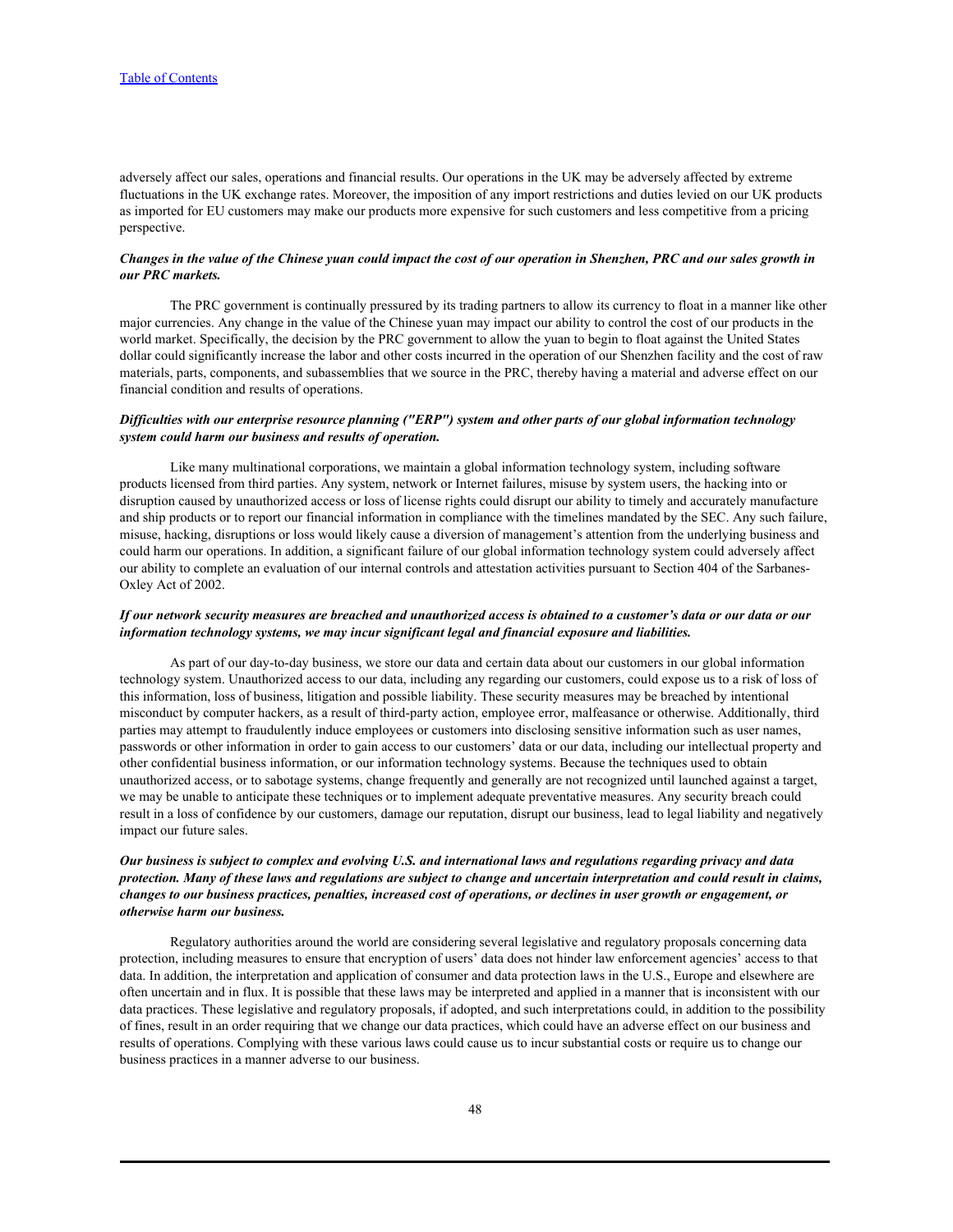Recent legal developments in Europe have created compliance uncertainty regarding certain transfers of personal data from Europe to the United States. For example, the General Data Protection Regulation ("GDPR"), effective in the EU starting on May 25, 2018, applies to all our activities conducted from an establishment in the EU or related to products and services that we offer to EU users. The GDPR creates a range of new compliance obligations, which could cause us to change our business practices, and will significantly increase financial penalties for noncompliance (including possible fines of up to 4% of global annual turnover for the preceding financial year or  $\epsilon$ 20 million (whichever is higher) for the most serious infringements).

## *The loss of any of our key personnel could significantly harm our results of operations and competitive position.*

Our success depends to a significant degree upon the continuing contributions of our key management, technical, marketing, and sales employees. We may not be successful in retaining our key employees or attracting or retaining additional skilled personnel as required. Failure to retain or attract key personnel could significantly harm our results of operations and competitive position. Our success in hiring and retaining employees depends on a variety of factors, including the attractiveness of our compensation and benefit programs, global economic or political and industry conditions, our organizational structure, our reputation, culture and working environment, competition for talent and the availability of qualified employees, the availability of career development opportunities, and our ability to offer a challenging and rewarding work environment. We must develop our personnel to provide succession plans capable of maintaining continuity during the inevitable unpredictability of personnel retention. While we have plans for key management succession and long-term compensation plans designed to retain our senior employees, if our succession plans do not operate effectively, our business could be adversely affected.

## *We have been, and in the future may again be, involved in litigation. Litigation is costly and could result in further restrictions on our ability to conduct business or make use of market relationships we have developed, or an inability to prevent others from using technology.*

Litigation may be necessary to enforce our commercial or property rights, to defend ourselves against claimed violations of such rights of others, or to protect our interests in regulatory, tax, customs, commercial, and other disputes or similar matters. Litigation often requires a substantial amount of our management's time and attention, as well as financial and other resources, including:

- substantial costs in the form of legal fees, fines, and royalty payments;
- restrictions on our ability to sell certain products or in certain markets;
- an inability to prevent others from using technology we have developed; and
- a need to redesign products or seek alternative marketing strategies.

Any of these events could have a significant adverse effect on our business, financial condition, and results of operations.

# *Return on investments or interest rate declines on plan investments could result in additional unfunded pension obligations for our pension plan.*

We currently have unfunded obligations to our pension plans. The extent of future contributions to the pension plan depends heavily on market factors such as the discount rate used to calculate our future obligations and the actual return on plan assets which enable future payments. We estimate future contributions to the plan using assumptions with respect to these and other items. Changes to those assumptions could have a significant effect on future contributions. Additionally, a material deterioration in the funded status of the plan could increase pension expenses and reduce our profitability. See *Note 17. Pension Liability* in Part I, Item 1 "Unaudited Condensed Consolidated Financial Statements" contained herein.

#### *Funds associated with our marketable securities that we have traditionally held as short-term investments may not be liquid or readily available.*

In the past, certain of our investments have been affected by external market conditions that impacted the liquidity of the investment. We do not currently have investments with reduced liquidity, but external market conditions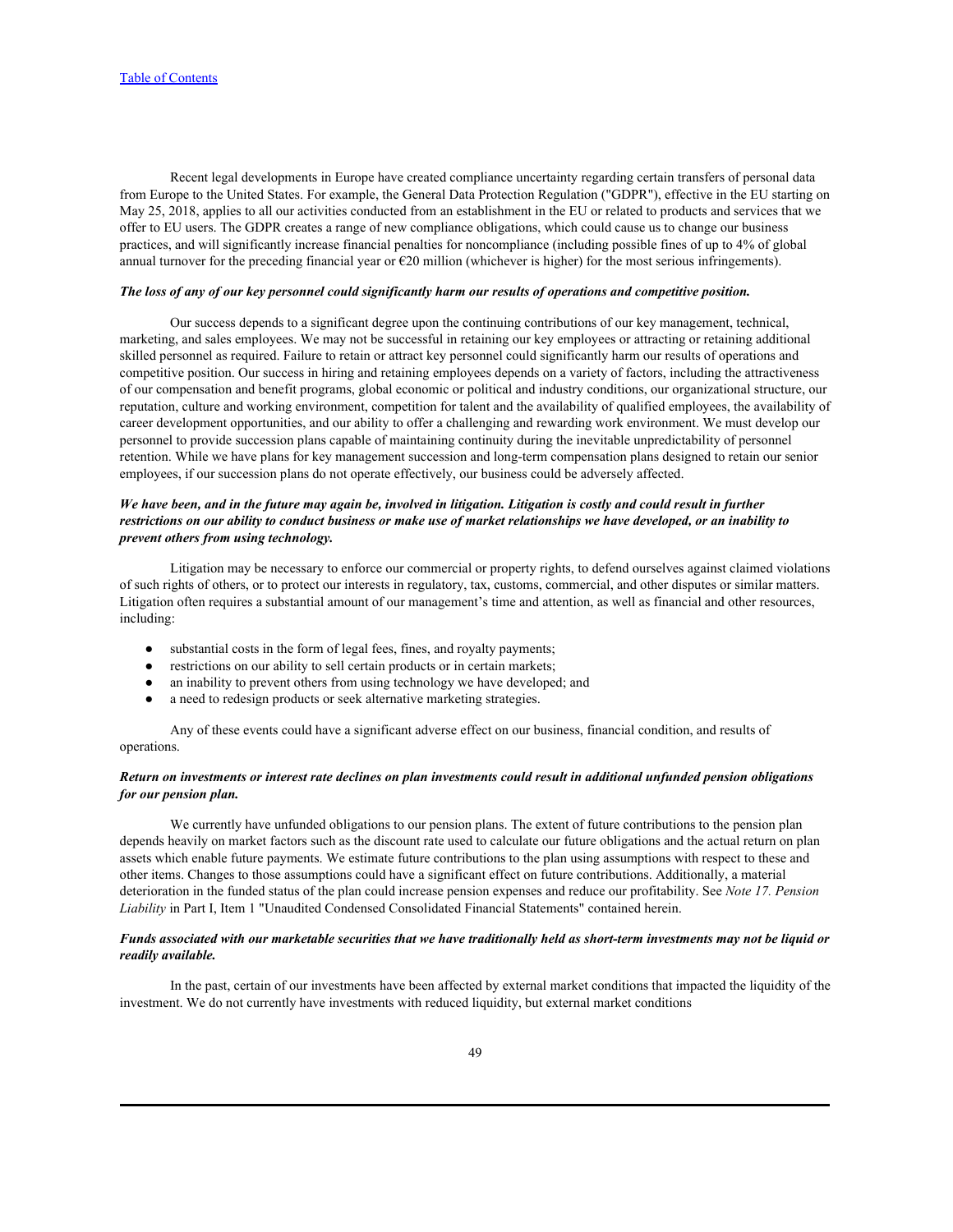that we cannot anticipate or mitigate may impact the liquidity of our marketable securities. Any changes in the liquidity associated with these investments may require us to borrow funds at terms that are not favorable or repatriate cash from international locations at a significant cost. We cannot be certain that we will be able to borrow funds or continue to repatriate cash on favorable terms, or at all. If we are unable to do so, our available cash may be reduced until those investments can be liquidated. The lack of available cash may prevent us from taking advantage of business opportunities that arise and may prevent us from executing some of our business plans, either of which could cause our business, financial condition or results of operations to be materially and adversely affected.

## *Our intangible assets may become impaired.*

As of June 30, 2019, we have \$91.6 million of goodwill and \$68.2 million in intangible assets. We periodically review the estimated useful lives of our identifiable intangible assets, taking into consideration any events or circumstances that might result in either a diminished fair value, or for intangible assets, a revised useful life. The events and circumstances include significant changes in the business climate, legal factors, operating performance indicators, and competition. Any impairment or revised useful life could have a material and adverse effect on our financial position and results of operations and could harm the trading price of our common stock.

## *We are subject to numerous governmental regulations.*

We are subject to federal, state, local and foreign regulations, including environmental regulations and regulations relating to the design and operation of our products and control systems and regulations governing the import, export and customs duties related to our products. We might incur significant costs as we seek to ensure that our products meet safety and emissions standards, many of which vary across the states and countries in which our products are used. In the past, we have invested significant resources to redesign our products to comply with these directives. Compliance with future regulations, directives, and standards could require us to modify or redesign some products, make capital expenditures, or incur substantial costs. Also, we may incur significant costs in complying with the numerous imports, exports and customs regulations as we seek to sell our products internationally. If we do not comply with current or future regulations, directives, and standards:

- we could be subject to fines and penalties;
- our production or shipments could be suspended; and
- we could be prohibited from offering particular products in specified markets.

If we were unable to comply with current or future regulations, directives and standards, our business, financial condition and results of operations could be materially and adversely affected.

#### *Financial reform legislation will result in new laws and regulations that may increase our costs of operations.*

The Dodd-Frank Wall Street Reform and Consumer Protection Act (the "Dodd-Frank Act") requires various federal agencies to adopt a broad range of new implementing rules and regulations, and to prepare numerous studies and reports for Congress. On August 22, 2012, under the Dodd-Frank Act, the SEC adopted new requirements for companies that use certain minerals and metals, known as conflict minerals, in their products, whether or not these products are manufactured by third parties. These requirements require companies to perform due diligence, disclose and report whether or not such minerals originate from the Democratic Republic of Congo and adjoining countries. We must perform sufficient due diligence to determine whether such minerals are used in the manufacture of our products. However, the implementation of these requirements could adversely affect the sourcing, availability and pricing of such minerals if they are found to be used in the manufacture of our products. In addition, we incur costs to comply with the disclosure requirements, including costs related to determining the source of any of the relevant minerals and metals used in our products. Since our supply chain is complex, we may not be able to sufficiently verify the origins for these minerals and metals used in our products through the due diligence procedures that we implement, which may harm our reputation. In such event, we may also face difficulties in satisfying customers who require that all the components of our products are certified as conflict mineral free.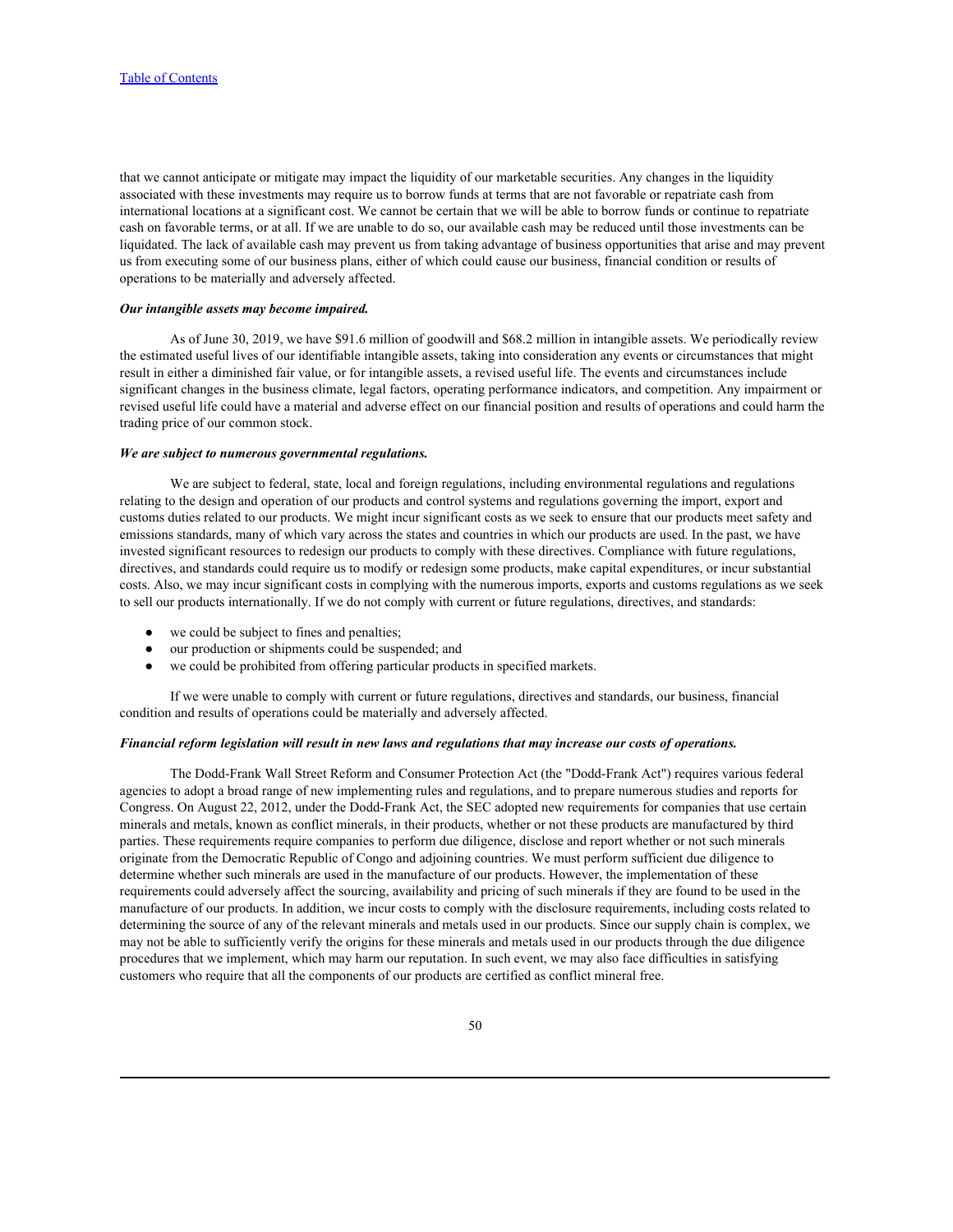## *The market price of our common stock has fluctuated and may continue to fluctuate for reasons over which we have no control.*

The stock market has from time to time experienced, and is likely to continue to experience, extreme price and volume fluctuations. Prices of securities of technology companies have been especially volatile and have often fluctuated for reasons that are unrelated to their operating performance. In the past, companies that have experienced volatility in the market price of their stock have been the subject of securities class action litigation. If we were the subject of securities class action litigation, it could result in substantial costs and a diversion of management's attention and resources.

## *Our operating results are subject to fluctuations, and if we fail to meet the expectations of securities analysts or investors, our share price may decrease significantly.*

Our annual and quarterly results may vary significantly depending on various factors, many of which are beyond our control. Because our operating expenses are based on anticipated revenue levels, our sales cycle for development work is relatively long, and a high percentage of our expenses are fixed for the short term, a small variation in the timing of recognition of revenue can cause significant variations in operating results from period to period. If our earnings do not meet the expectations of securities analysts or investors, the price of our stock could decline.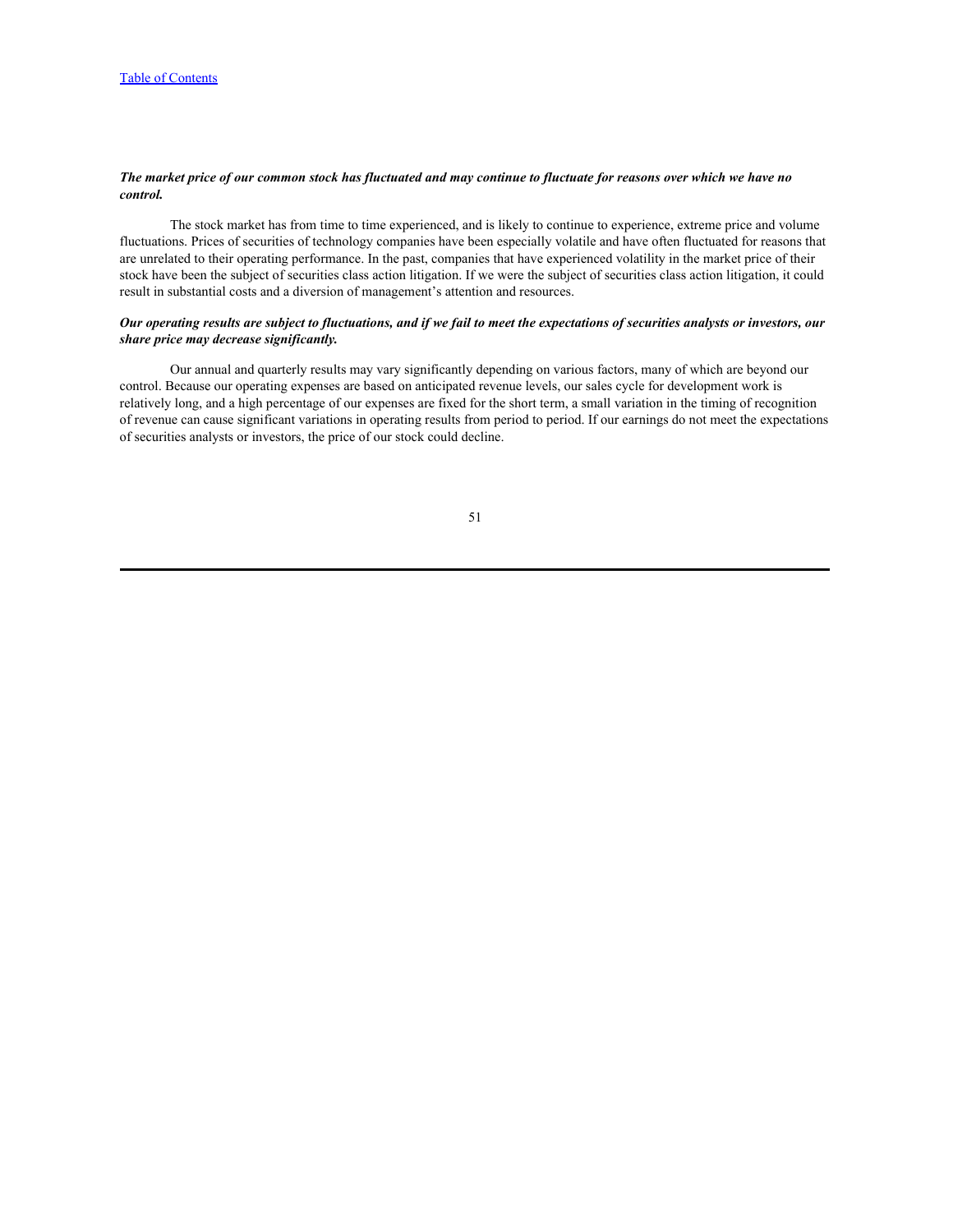## <span id="page-52-0"></span>**ITEM 6. EXHIBITS**

The exhibits listed in the following Exhibit Index are filed as part of this Quarterly Report on Form 10-Q.

## **Exhibit Index to Form 10-Q for the Period Ended June 30, 2019**

- 2.1 [Stock Purchase Agreement, dated May 14, 2019, by and among Advanced Energy Industries, Inc., Artesyn](https://content.edgar-online.com/ExternalLink/EDGAR/0000927003-19-000035.html?hash=d60b31a73769a003e188e9ad6d1c298b17925645371f3b9d948c0d6cf94670db&dest=EXHIBIT21-STOCKPURCHASEAGR_HTM) [Embedded Technologies, Inc., Pontus Intermediate Holdings II, LLC and Pontus Holdings, LLC \(Incorporated by](https://content.edgar-online.com/ExternalLink/EDGAR/0000927003-19-000035.html?hash=d60b31a73769a003e188e9ad6d1c298b17925645371f3b9d948c0d6cf94670db&dest=EXHIBIT21-STOCKPURCHASEAGR_HTM) [reference to the Registrant's Current Report on Form 8-K \(File No. 000-26966\), filed May 15, 2019\)\\*](https://content.edgar-online.com/ExternalLink/EDGAR/0000927003-19-000035.html?hash=d60b31a73769a003e188e9ad6d1c298b17925645371f3b9d948c0d6cf94670db&dest=EXHIBIT21-STOCKPURCHASEAGR_HTM)
- 3.1 Amendment and Restated Certificate of Incorporation of Advanced Energy Industries, Inc., filed on July 5, 2019.
- 31.1 Certification of the Chief Executive Officer Pursuant to Rule 13a14(a) under the Securities Exchange Act of 1934, as adopted pursuant to Section 302 of the Sarbanes-Oxley Act of 2002.
- 31.2 Certification of the Chief Financial Officer Pursuant to Rule 13a14(a) under the Securities Exchange Act of 1934, as adopted pursuant to Section 302 of the Sarbanes-Oxley Act of 2002.
- 32.1 Certification of the Chief Executive Officer Pursuant to 18 U.S.C. Section 1350, as adopted pursuant to Section 906 of the Sarbanes-Oxley Act of 2002.
- 32.2 Certification of the Chief Financial Officer Pursuant to 18 U.S.C. Section 1350, as adopted pursuant to Section 906 of the Sarbanes-Oxley Act of 2002.
- 101.INS XBRL Instance Document the instance document does not appear in the Interactive Data File because its XBRL tags are embedded within the Inline XBRL document.
- 101.SCH XBRL Taxonomy Extension Schema Document
- 101.CAL XBRL Taxonomy Extension Calculation Linkbase Document
- 101.DEF XBRL Taxonomy Extension Definition Linkbase Document
- 101.LAB XBRL Taxonomy Extension Label Linkbase Document
- 101.PRE XBRL Taxonomy Extension Presentation Linkbase Document

Attached as Exhibit 101 to this report are the following materials from Advanced Energy, Inc.'s Quarterly Report on Form 10-Q for the quarter ended June 30, 2019, formatted in XBRL (eXtensible Business Reporting Language): (i) the Condensed Consolidated Statements of Earnings, (ii) the Condensed Consolidated Statements of Comprehensive Amendmentand Recisted Certificate of Incorporation of Advanced Interge Industries. Inc. filed on the S. 2019<br>
Certification of the Chief Excettive Officer Parsmant Delle Ual 44(a) and<br>or the Constrainers and a Constraine Centricutions of the Chief Excentric Officer Parsumt to Rede 13:14fth) and the Securities Exchange Act of 1934,<br>an adopted parsumat to Section 302 of the Stabanea-Oxley Act of 2002.<br>
Centricustions Exchange Act of 1934, as Consolidated Financial Statements. Contribution of the Chief Francesco (Officer Pursuant in Right 13a discussion) and publish and a system of the Sabara-Osizy Act of The Chief Executive Officer Pursuant to 18 U.S.C. Section 1350, as adopted pursuant to Sect

\* Schedules, exhibits, and similar supporting attachments or agreements to the Stock Purchase Agreement are omitted copy of any omitted schedule or similar attachment to the Securities and Exchange Commission upon request.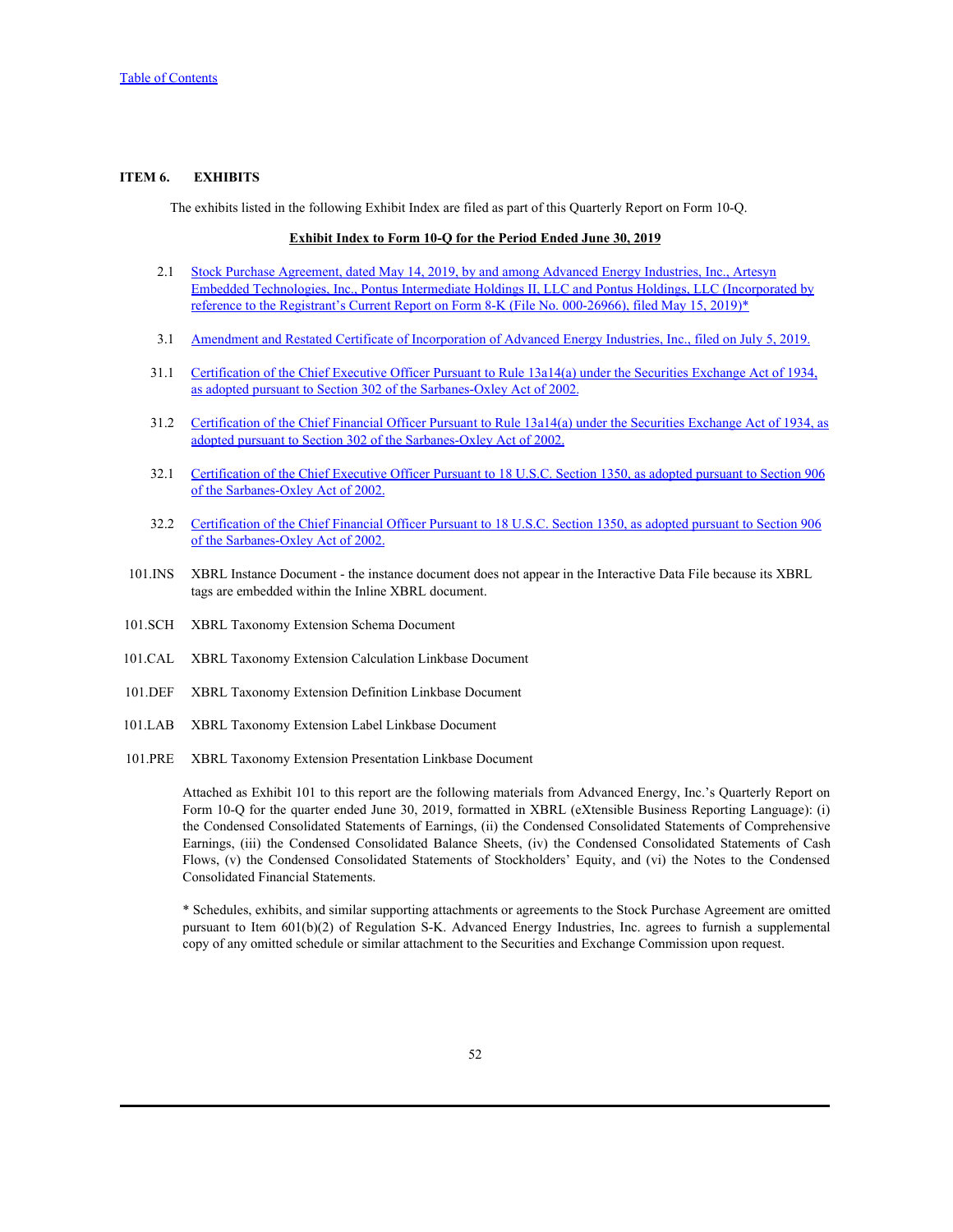# <span id="page-53-0"></span>**SIGNATURES**

Pursuant to the requirements of the Securities Exchange Act of 1934, the registrant has duly caused this report to be signed on its behalf by the undersigned thereunto duly authorized.

# ADVANCED ENERGY INDUSTRIES, INC.

Dated: August 5, 2019 /s/ Paul Oldham

Paul Oldham Chief Financial Officer & Executive Vice President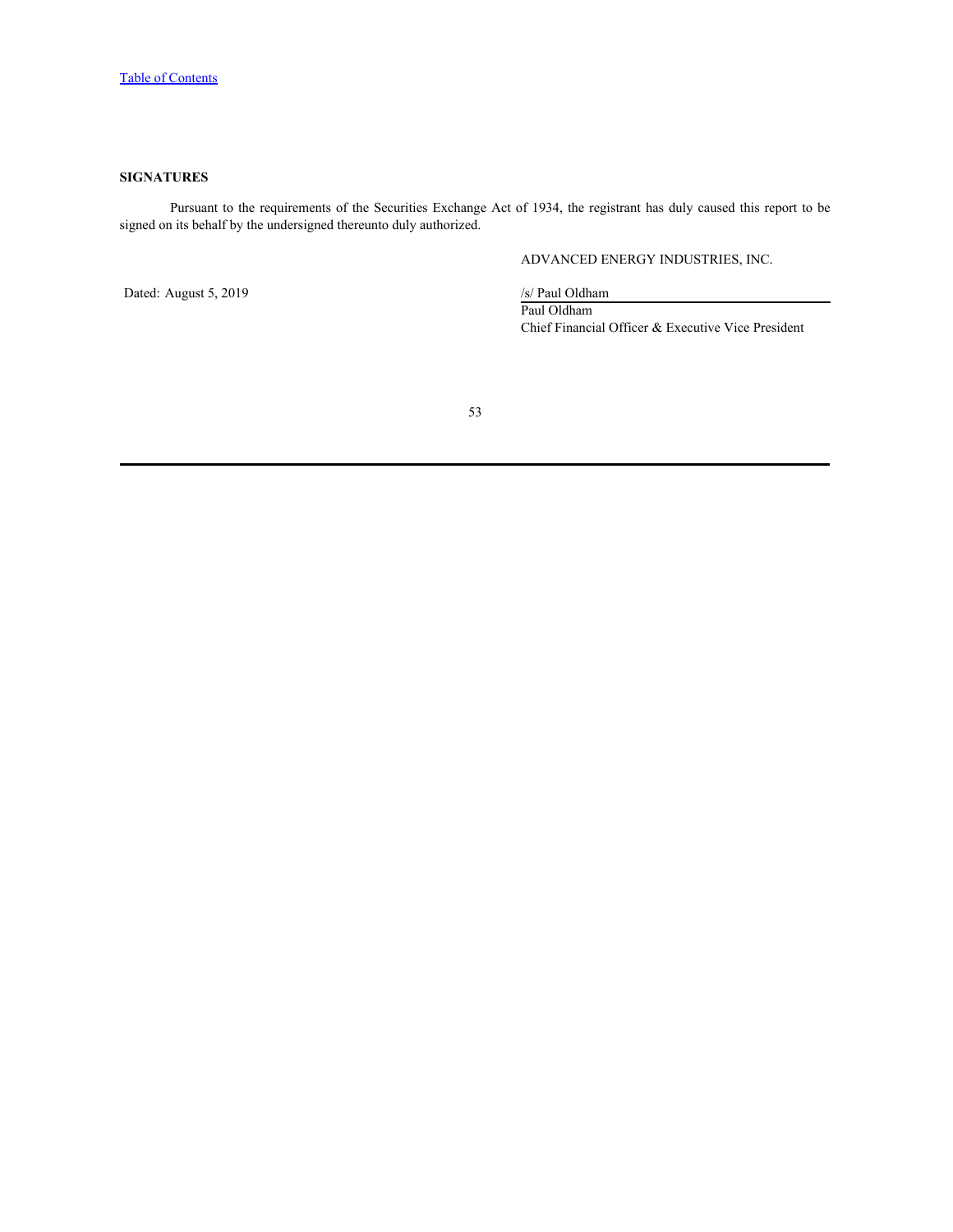# **AMENDED AND RESTATED CERTIFICATE OF INCORPORATION OF ADVANCED ENERGY INDUSTRIES, INC.**

<span id="page-54-0"></span>Corporation Law of the state of Delaware (the "Corporation"), DOES HEREBY CERTIFY:

1. The name of the Corporation is Advanced Energy Industries, Inc. The date of filing of the Corporation's original Certificate of Incorporation with the Secretary of State was September 1, 1995.

Exhibit 3.1<br>
AMENDED AND RESTATED CERTIFICATE OF INCORPORATION<br>
ADVANCED ENERGY INDUSTRIES, INC.<br>
Advanced Energy Industries, Inc., a corporation organized and existing under and by virtue of the General<br>
tion Law of the s 2. This Amended and Restated Certificate of Incorporation has been duly adopted in accordance with Sections Exhibit 3.1<br>
242 AMENDED AND RESTATED CERTIFICATE OF INCORPORATION<br>
262 ADVANCED ENERGY INDUSTRIES, INC.<br>
262 Advanced Forey Industries, Inc., a corporation "Ognoration"), DOES HEREBY CERTIFY:<br>
212 This Amended and Restate Corporation's Certificate of Incorporation.

3. The text of the Certificate of Incorporation of this Corporation is hereby amended and restated in its entirety to read as set forth in Exhibit A attached hereto.

IN WITNESS WHEREOF, said Advanced Energy Industries, Inc. has caused this Amended and Restated Certificate of Incorporation to be signed by Thomas O. McGimpsey, its Secretary, this \_5th\_ day of \_July\_, 2019.

ADVANCED ENERGY INDUSTRIES, INC.

By: /s/ Thomas O. McGimpsey Thomas O. McGimpsey Executive Vice President, General Counsel, Governmental Affairs & Corporate Secretary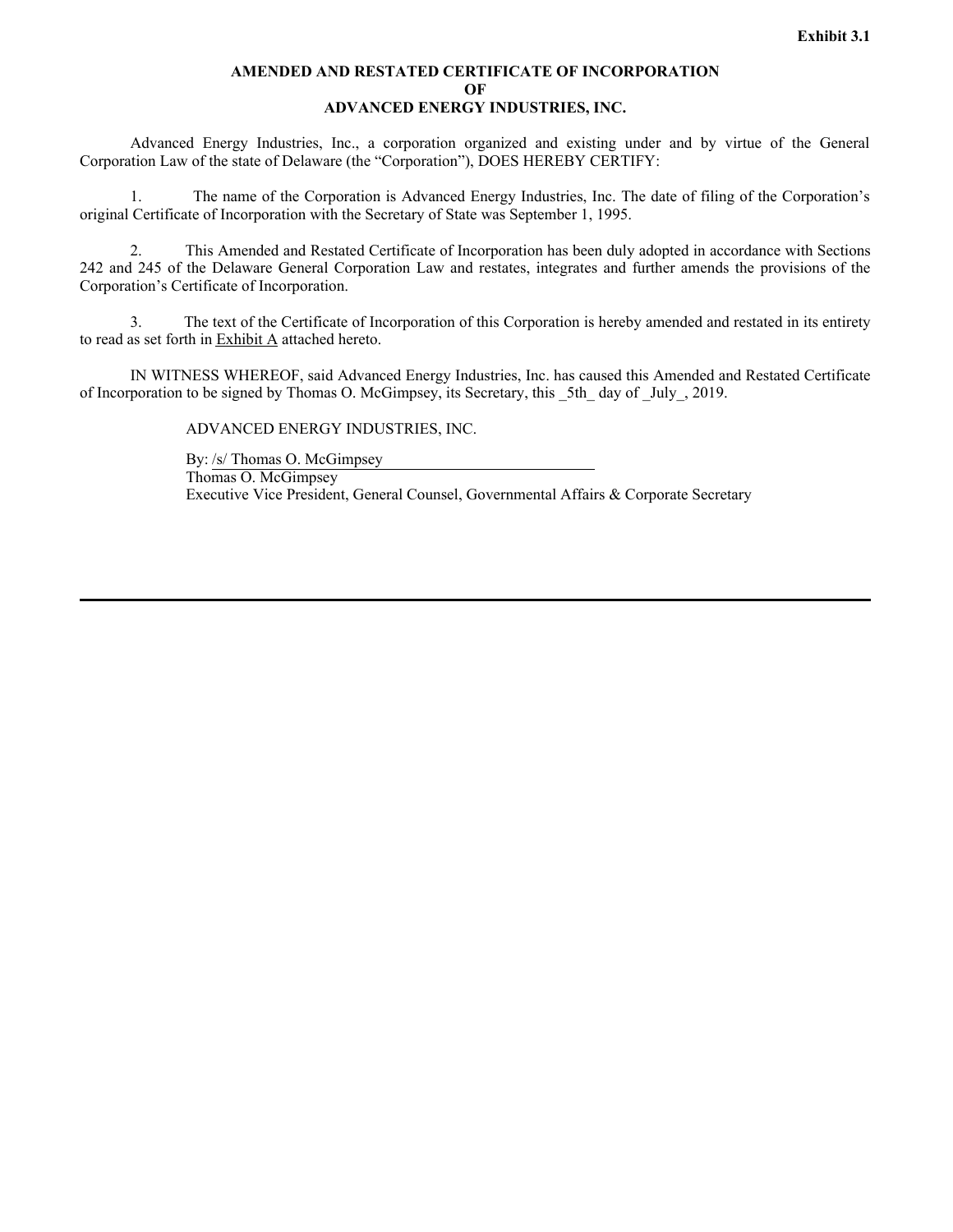# **Exhibit A**

# **AMENDED AND RESTATED CERTIFICATE OF INCORPORATION OF ADVANCED ENERGY INDUSTRIES, INC.**

# I.

# The name of this corporation is ADVANCED ENERGY INDUSTRIES, INC.

II.

The address, including street number, city, and county, of the registered office of the corporation in the state of Delaware is Corporation Trust Center, 1209 Orange Street, city of Wilmington, 19801, County of New Castle; and the name of the registered agent of the corporation in the State of Delaware at such address is The Corporation Trust Company.

# III.

organized under the Delaware General Corporation Law.

# IV.

**EXAMENDED AND RESTATED CERTIFICATE OF INCORPORATION**<br> **ADVANCED ENERGY INDUSTRIES**, INC.<br>
I.<br>
The name of this corporation is ADVANCED ENERGY INDUSTRIES, INC.<br>
The address, including street number, eity, and county, of t A. This corporation is authorized to issue two classes of stock to be designated, respectively, "Common Stock" and "Preferred Stock." The total number of shares which the corporation is authorized to issue is seventy-one share, and one million (1,000,000) shares shall be Preferred Stock, par value \$0.001 per share.

**EXIDE A AMENDED AND RESTATED CERTIFICATE OF INCORPORATION**<br>
(The name of this corporation is ADVANCED ENERGY INDUSTRIES, INC.<br>
The name of this corporation is ADVANCED ENERGY INDUSTRIES, INC.<br>
The name of this corporation B. The Preferred Stock may be issued from time to time in one or more series. The Board of Directors is **EXAMENDED AND RESTATED CERTIFICATE OF INCORPORATION**<br> **ADVANCED ENERGY INDUSTRIES.** INC.<br>
The name of this corporation is ADVANCED ENERGY INDUSTRIES. INC.<br>
The name of this corporation is a COMPANCED ENERGY INDUSTRIES. I Corporation Law, to fix or alter from time to time the designation, powers, preferences and rights of the shares of each such series and the qualifications, limitations or restrictions of any wholly unissued series of Preferred Stock, and to establish from time to time the number of shares constituting any such series or any of them; and to increase or decrease the number of shares of any series subsequent to the issuance of shares of that series, but not below the number of shares of such series then outstanding, in case the number of shares of any series shall be decreased in accordance with the foregoing sentence, the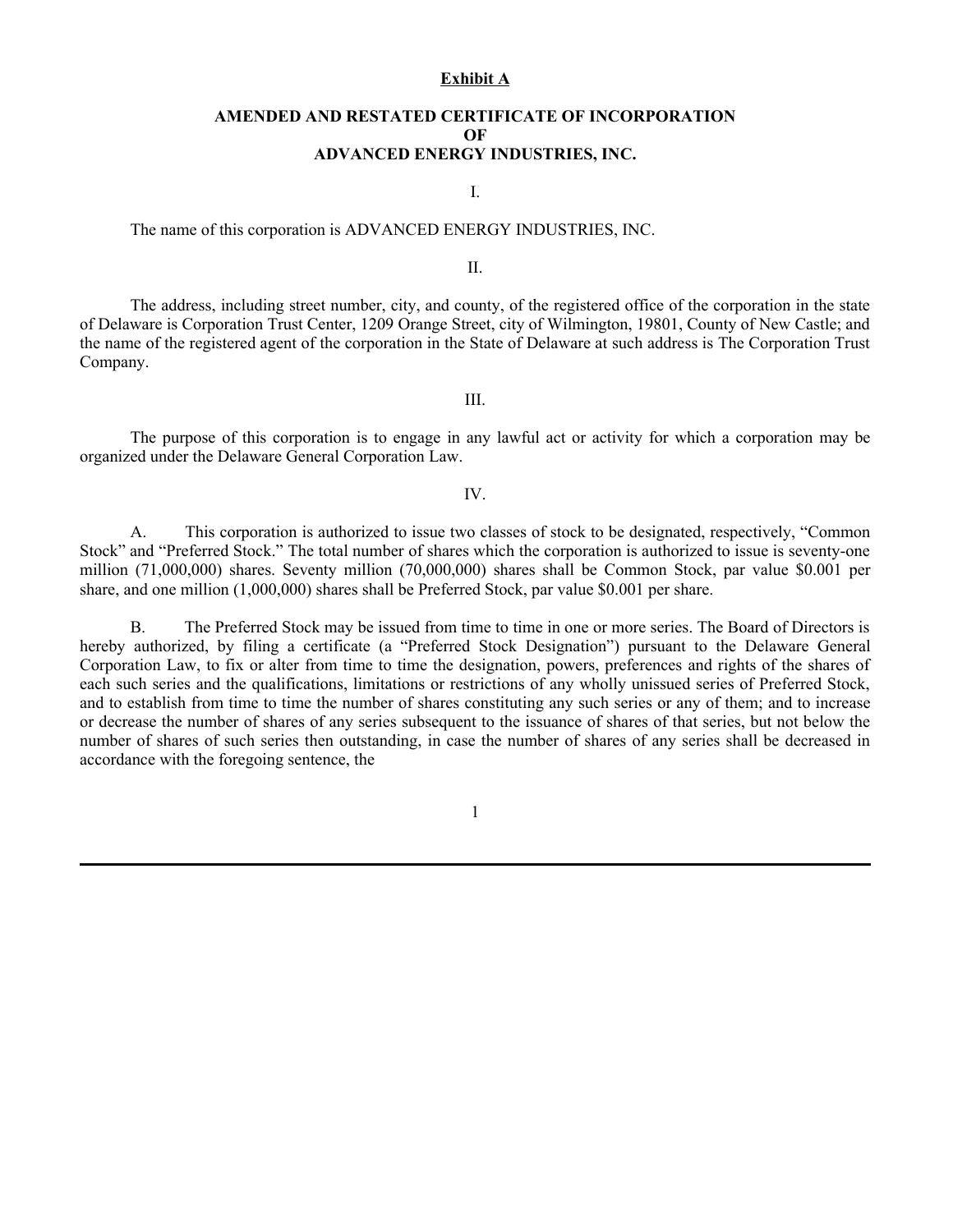originally fixing the number of shares of such series.

V.

shares constituting such decrease shall resume the status that they had prior to the adoption of the resolution originally fixing the number of shares of such series.<br>V.<br>For the management of the business and for the condu definition, limitation and regulation of the powers of the corporation, of its directors and of its stockholders or any class thereof, as the case may be, it is further provided that:

A.

Example 10 constituting such decrease shall resume the status that they had prior to the adoption of the resolution<br>Use the number of shares of such series.<br>V.<br>The management of the business and for the conduct of the affa (1) The management of the business and the conduct of the affairs of the corporation shall be vested in its Board of Directors. The number of directors which shall constitute the whole Board of Directors shall be fixed exclusively by one or more resolutions adopted by the Board of Directors.

(2) Subject to the rights of the holders of any series of Preferred Stock to elect additional directors under specified circumstances, directors shall be elected at each annual meeting of stockholders for a term of shorten the term of any incumbent director.

constituting such decrease shall resume the status that they had prior to the adoption of the resolution<br>ly ly fixing the number of shares of such series.<br>V.<br>For the management of the business and for the conduct of the af **Example 10** constituting such decrease shall resume the status that they had prior to the adoption of the resolution<br>ly living the number of shares of such series.<br>V.<br>Definition and regulation of the powers of the conduct (3) Subject to the rights of the holders of any series of Preferred Stock, any director may be removed with or without cause. Subject to any limitations imposed by law, the Board of Directors or any individual director may be removed from office at any time with or without cause by the affirmative vote of corporation, entitled to vote at an election of directors (the "Voting Stock").

the majorithming such decrease shall resume the status that they had prior to the adoption of the resolution<br>
V.<br>
Y.<br>
Y. The management of the business and for the conduct of the affilis of the conjection, and in further<br> (4) Subject to the rights of the holders of any series of Preferred Stock, any vacancies on the Board of Directors resulting from death, resignation, disqualification, removal or other causes and any newly constituting such decrease shall resume the status that they had prior to the adoption of the resolution<br>y fixing the number of shares of such series.<br>V.<br>Ever the monument of the husiness and for the conduct of the affili Directors determines by resolution that any such vacancies or newly created directorships shall be filled by the stockholders, except as otherwise provided by law, be filled only by the affirmative vote of a majority of constituting such decrease shall resume the status that they bad prior to the adoption of the resolution<br>by fixing the number of shares of such series.<br>
V.<br>
For the management of the business and for the conduct of the af stockholders. Any director elected in accordance with the preceding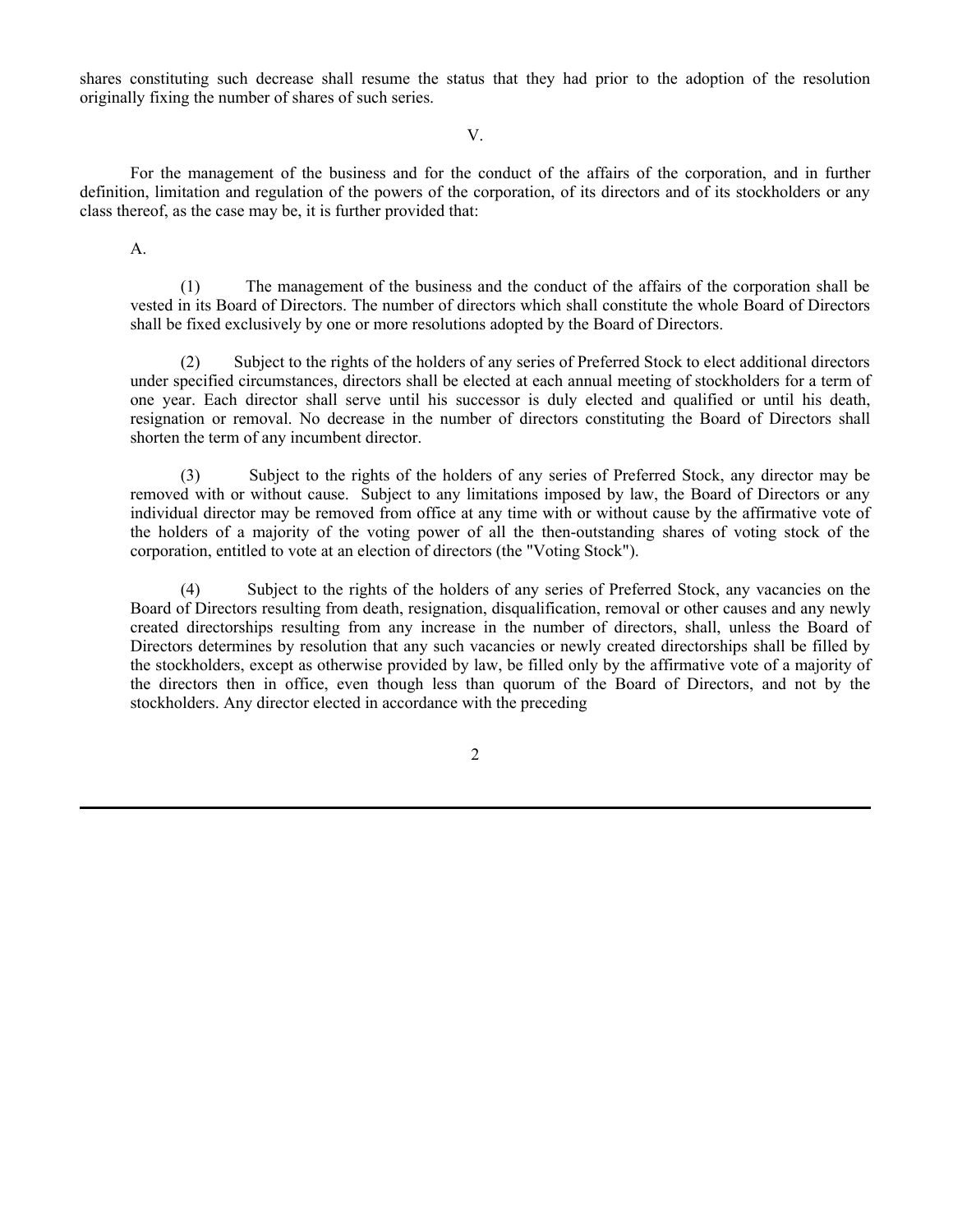sentence shall hold office for the remainder of the full term of the director for which the vacancy was created or occurred and until such director's successor shall have been elected and qualified.

B.

(1) Subject to paragraph (h) of Section 43 of the Bylaws, the Bylaws may be altered or amended or new Bylaws adopted by the affirmative vote of at least sixty-six and two-thirds percent (66-2/3%) of the voting power of all of the then-outstanding shares of the Voting Stock. The Board of Directors shall also have the power to adopt, amend, or repeal Bylaws.

(2) The directors of the corporation need not be elected by written ballot unless the Bylaws so provide.

(3) Special meetings of the stockholder of the corporation may be called, for any purpose or purposes, by (i) the Chairman of the Board of Directors, (ii) the Chief Executive Officer, or (iii) the Board of Directors pursuant to a resolution adopted by a majority of the total number of authorized directors (whether scritchco shall hold office for the remainder of the full term of the director for which the vacancy was created<br>or or occurred and until such director's successor shall have been elected and qualified.<br>B.<br>(1) Subject to p presented to the Board of Directors for adoption), and shall be held at such place, on such date, and at such time as the Board of Directors shall fix. sentence shall hold office for the remainder of the full term of the director for which the vacancy was created<br>or occurred and until such director's successor shall have been elected and qualified.<br>B.<br>(1) Subject to parag

(4) Advance notice of stockholder nominations for the election of directors and of business to be manner provided in the Bylaws of the corporation.

# VI.

e shall hold office for the remainder of the full rem of the director for which the vacancy was created<br>roct order and out in such director's successor shall have been clereled and qualified.<br>(1) Sobiest to paragraph (b) stockholders for monetary damages for any breach of fiduciary duty as a director, except for liability (i) for any breach of the director's duty of loyalty to the corporation or its stockholders, (ii) for acts or omissions not in good faith or which involve intentional misconduct or a knowing violation of law (iii) under Section 174 of the measure of the different intervention of the full term of the director for which the vacancy was created<br>or occurred and until such director's successor stall have been cleared and qualited.<br>
13.<br>
13.<br>
13. Subject to sentence shall hold office for the remainder of the full term of the director for whitel the vacuumy was created<br>or orceutred and unlike director's successor shall have been clected and qualified.<br>
B.<br>
(1) Subject to parag stockholders of this Article to authorize corporate action further eliminating or limiting the personal liability of directors, then the liability of a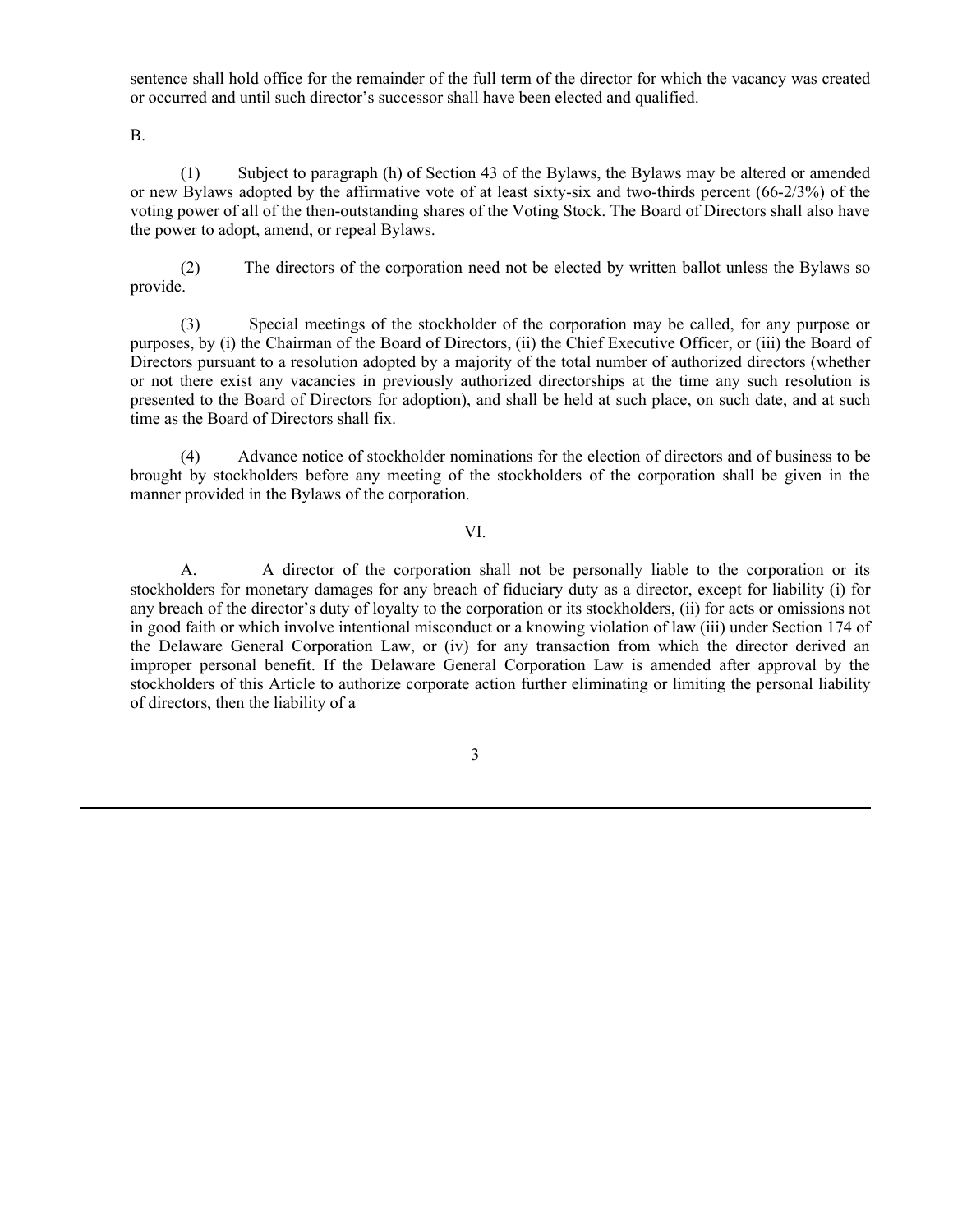director shall be eliminated or limited to the fullest extent permitted by the Delaware General Corporation Law, as so amended.

B. Any repeal or modification of this Article VI shall be prospective and shall not affect the rights under this Article VI in effect at the time of the alleged occurrence of any act or omission to act giving rise to liability or indemnification.

# VII.

A. The corporation reserves the right to amend, alter, change or repeal any provision contained in this Certificate of Incorporation in the manner now or hereafter prescribed by statute, except as provided in paragraph B of this Article VII, and all rights conferred upon the stockholders herein are granted subject to this reservation.

B. Notwithstanding any other provisions of this Certificate of Incorporation or any provision of director shall be climinated or limited to the fullest extent permitted by the Delaware General Corporation<br>Law, as so annended.<br>
B. Any repeal or modification of this Article VI shall be prospective and shall not affect t holders of any particular class or series of the Voting Stock required by law, this Certificate of Incorporation director shall be climinated or limited to the fullest extent permitted by the Delaware General Corporation<br>Law, as so amended.<br>
B. Any repeal or modification of this Article VI shall be prospective and shall not affect th director shall be climinated or limited to the fullest extent permitted by the Delaware General Corporation<br>Law, as so annended.<br>
B. Any repeal or modification of this Article VI shall be prospective and shall not affect t together as a single class, shall be required to alter, amend or repeal Articles VI or VII.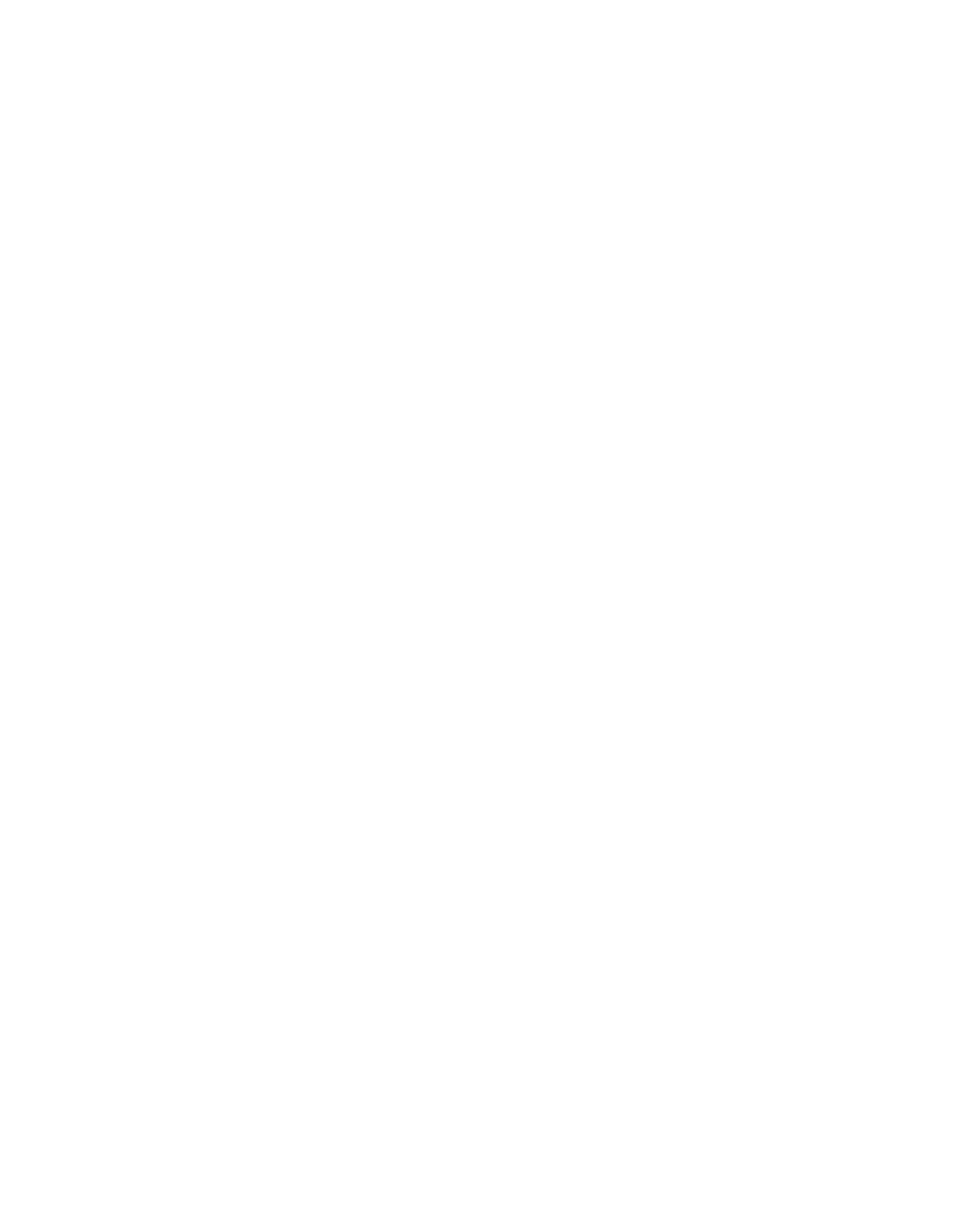## <span id="page-60-0"></span>I, Yuval Wasserman, certify that:

- 1. I have reviewed this quarterly report on Form 10-Q for the period ended June 30, 2019 of Advanced Energy Industries, Inc.;
- 2. Based on my knowledge, this report does not contain any untrue statement of a material fact or omit to state a material fact necessary to make the statements made, in light of the circumstances under which such statements were made, not misleading with respect to the period covered by this report;
- 3. Based on my knowledge, the financial statements, and other financial information included in this report, fairly present in all material respects the financial condition, results of operations and cash flows of the registrant as of, and for, the periods presented in this report;
- 4. The registrant's other certifying officer and I are responsible for establishing and maintaining disclosure controls and procedures (as defined in Exchange Act Rules 13a-15(e) and 15d-15(e)) and internal control over financial reporting (as defined in Exchange Act Rules 13a-15(f) and 15d-15(f)) for the registrant and have:
	- a. Designed such disclosure controls and procedures, or caused such disclosure controls and procedures to be designed under our supervision, to ensure that material information relating to the registrant, including its consolidated subsidiaries, is made known to us by others within those entities, particularly during the period in which this report is being prepared;
	- b. Designed such internal control over financial reporting, or caused such internal control over financial reporting to be designed under our supervision, to provide reasonable assurance regarding the reliability of financial reporting and the preparation of financial statements for external purposes in accordance with generally accepted accounting principles;
	- c. Evaluated the effectiveness of the registrant's disclosure controls and procedures and presented in this report our conclusions about the effectiveness of the disclosure controls and procedures, as of the end of the period covered by this report based on such evaluation; and
	- d. Disclosed in this report any change in the registrant's internal control over financial reporting that occurred during the registrant's most recent fiscal quarter (the registrant's fourth fiscal quarter in the case of an annual report) that has materially affected, or is reasonably likely to materially affect, the registrant's internal control over financial reporting; and
- 5. The registrant's other certifying officer and I have disclosed, based on our most recent evaluation of internal control over financial reporting, to the registrant's auditors and the audit committee of the registrant's board of directors (or persons performing the equivalent functions):
	- a. All significant deficiencies and material weaknesses in the design or operation of internal control over financial reporting which are reasonably likely to adversely affect the registrant's ability to record, process, summarize and report financial information; and
	- b. Any fraud, whether or not material, that involves management or other employees who have a significant role in the registrant's internal control over financial reporting.

Date: August 5, 2019

/s/ Yuval Wasserman Yuval Wasserman Chief Executive Officer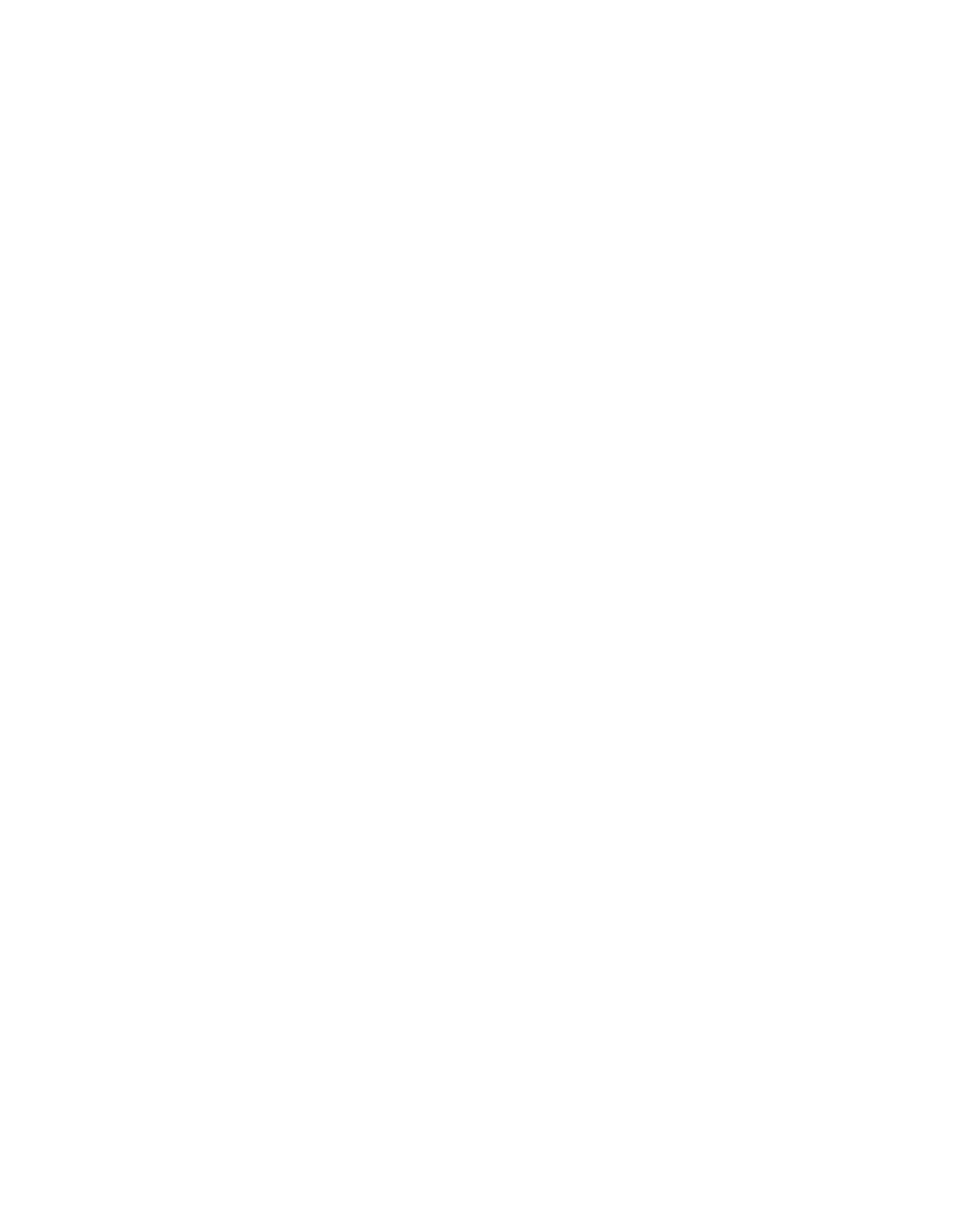## <span id="page-62-0"></span>I, Paul Oldham, certify that:

- 1. I have reviewed this quarterly report on Form 10-Q for the period ended June 30, 2019 of Advanced Energy Industries, Inc.;
- 2. Based on my knowledge, this report does not contain any untrue statement of a material fact or omit to state a material fact necessary to make the statements made, in light of the circumstances under which such statements were made, not misleading with respect to the period covered by this report;
- 3. Based on my knowledge, the financial statements, and other financial information included in this report, fairly present in all material respects the financial condition, results of operations and cash flows of the registrant as of, and for, the periods presented in this report;
- 4. The registrant's other certifying officer and I are responsible for establishing and maintaining disclosure controls and procedures (as defined in Exchange Act Rules 13a-15(e) and 15d-15(e)) and internal control over financial reporting (as defined in Exchange Act Rules 13a-15(f) and 15d-15(f)) for the registrant and have:
	- a. Designed such disclosure controls and procedures, or caused such disclosure controls and procedures to be designed under our supervision, to ensure that material information relating to the registrant, including its consolidated subsidiaries, is made known to us by others within those entities, particularly during the period in which this report is being prepared;
	- b. Designed such internal control over financial reporting, or caused such internal control over financial reporting to be designed under our supervision, to provide reasonable assurance regarding the reliability of financial reporting and the preparation of financial statements for external purposes in accordance with generally accepted accounting principles;
	- c. Evaluated the effectiveness of the registrant's disclosure controls and procedures and presented in this report our conclusions about the effectiveness of the disclosure controls and procedures, as of the end of the period covered by this report based on such evaluation; and
	- d. Disclosed in this report any change in the registrant's internal control over financial reporting that occurred during the registrant's most recent fiscal quarter (the registrant's fourth fiscal quarter in the case of an annual report) that has materially affected, or is reasonably likely to materially affect, the registrant's internal control over financial reporting; and
- 5. The registrant's other certifying officer and I have disclosed, based on our most recent evaluation of internal control over financial reporting, to the registrant's auditors and the audit committee of the registrant's board of directors (or persons performing the equivalent functions):
	- a. All significant deficiencies and material weaknesses in the design or operation of internal control over financial reporting which are reasonably likely to adversely affect the registrant's ability to record, process, summarize and report financial information; and
	- b. Any fraud, whether or not material, that involves management or other employees who have a significant role in the registrant's internal control over financial reporting.

Date: August 5, 2019

/s/ Paul Oldham Paul Oldham Chief Financial Officer & Executive Vice President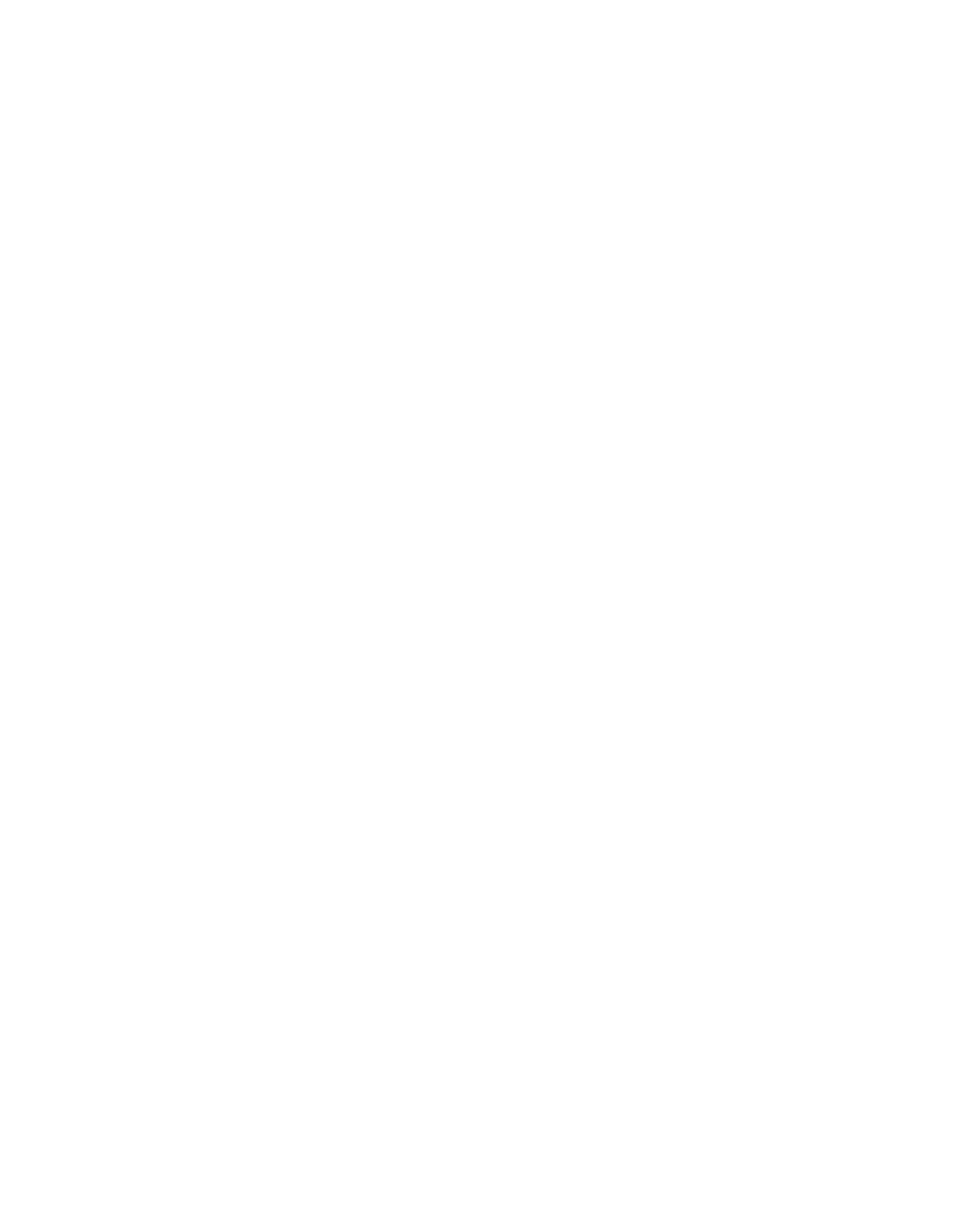Certification of the Chief Executive Officer Pursuant to 18 U.S.C. Section 1350, as Adopted Pursuant to Section 906 of the Sarbanes-Oxley Act of 2002

<span id="page-64-0"></span>I hereby certify, pursuant to 18 U.S.C. Section 1350, that the accompanying Quarterly Report on Form 10-Q for the period ended June 30, 2019, of Advanced Energy Industries, Inc., fully complies with the requirements of Section 13(a) or 15(d) of the Securities Exchange Act of 1934 and that information contained in the Quarterly Report on Form 10-Q fairly presents, in all material respects, the financial condition and results of operations of Advanced Energy Industries, Inc.

Date: August 5, 2019

/s/ Yuval Wasserman Yuval Wasserman Chief Executive Officer

A signed original of this written statement required by Section 906 has been provided to the Company and will be retained by the Company and furnished to the Securities and Exchange Commission or its staff upon request.